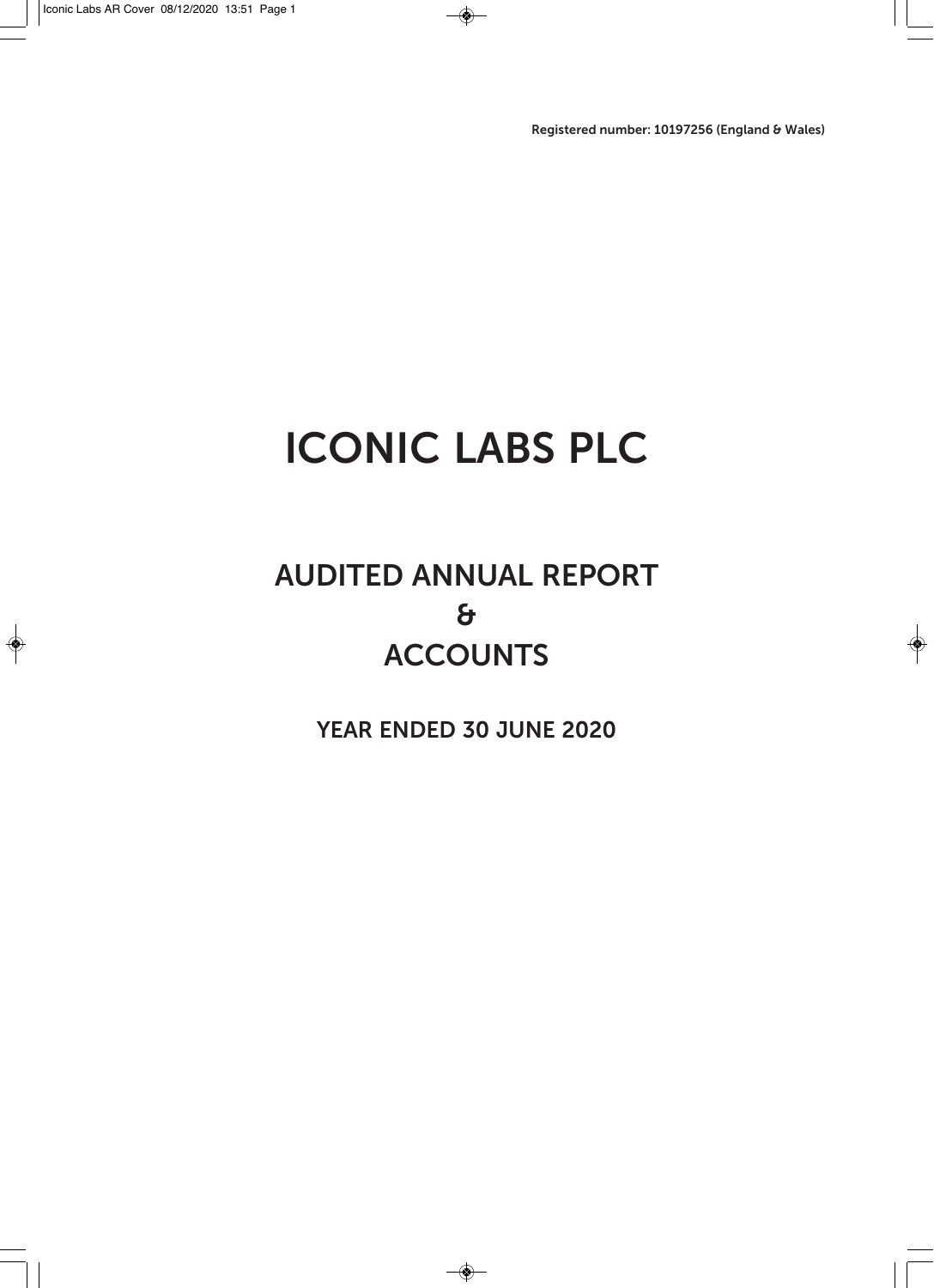# Contents

|                                                | Pages          |
|------------------------------------------------|----------------|
| Company Information                            | $\overline{c}$ |
| Chief Executive and Interim Chairman's Report  | 3              |
| Strategic Report                               | $\overline{4}$ |
| Corporate Governance Report                    | 10             |
| Remuneration Committee Report                  | 17             |
| Directors' Report                              | 22             |
| Independent Auditor's Report                   | 25             |
| Consolidated Statement of Comprehensive Income | 30             |
| Consolidated Statement of Financial Position   | 31             |
| Consolidated Statement of Changes in Equity    | 32             |
| Consolidated Statement of Cash Flows           | 33             |
| Company Statement of Financial Position        | 34             |
| Company Statement of Changes in Equity         | 35             |
| Notes to the Consolidated Financial Statements | 36             |
|                                                |                |

––––––––––––––––––––––––––––––––––––––––––––––––––– 1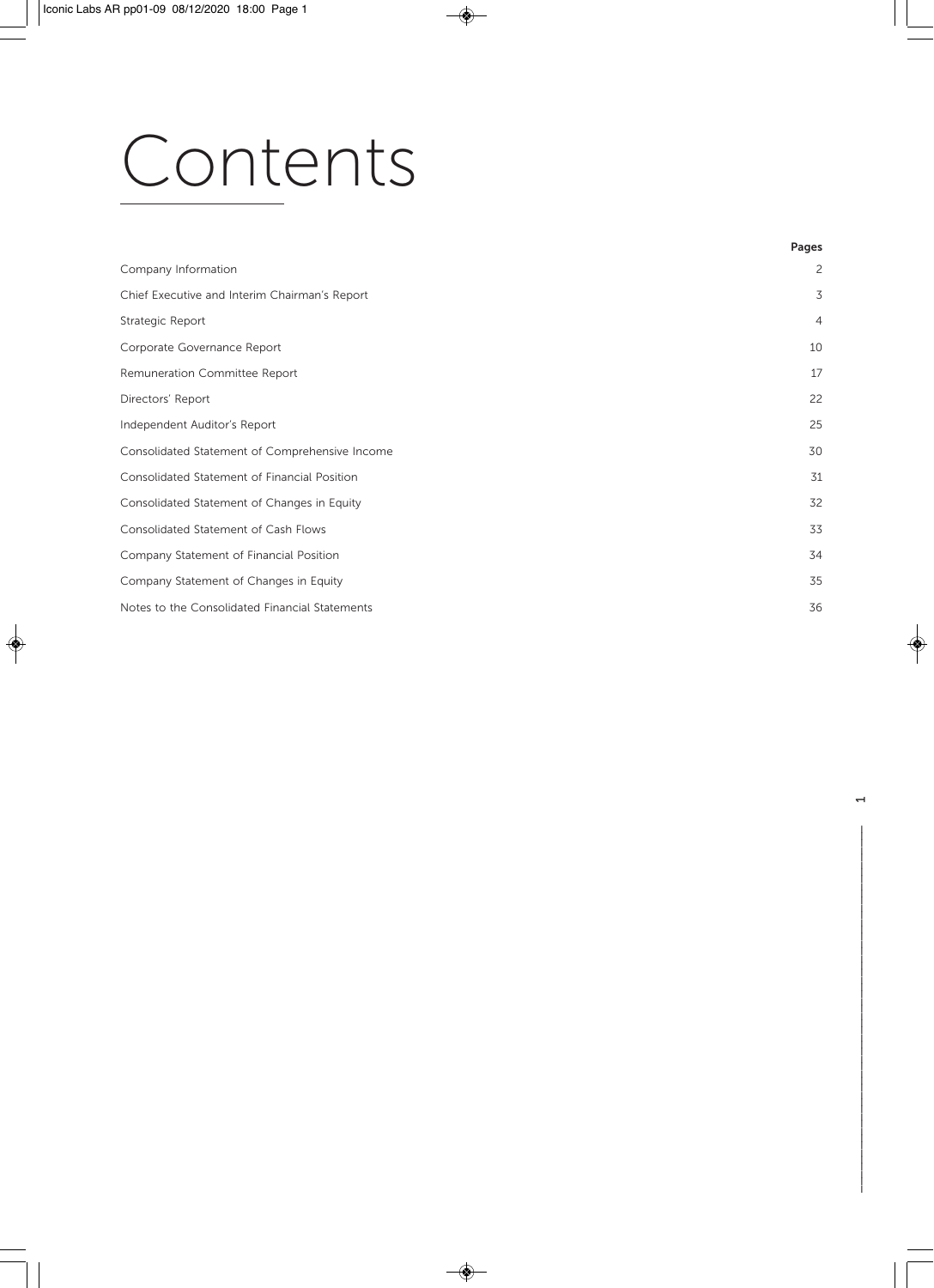# Company Information

#### **DIRECTORS**

John Quinlan Liam Harrington Katharine Lewis Samuel Regan-Asante

**COMPANY SECRETARY**  MSP Corporate Services Limited

**COMPANY NUMBER**  10197256

#### **REGISTERED OFFICE**  27-28 Eastcastle Street

London W1W 8DH

#### **PRINCIPAL PLACE OF BUSINESS**

| <b>Waverley House</b> |
|-----------------------|
| 9 Noel Street         |
| London                |
| W1F 8GQ               |

#### **AUDITOR**

Crowe U.K. LLP 55 Ludgate Hill London EC4M 7JW

#### **SOLICITOR**

DLA Piper UK LLP 3 Noble Street London EC2V 7EE

**BROKERS** 

Shard Capital Partners LLP 23rd Floor 20 Fenchurch Street London EC3M 3BY

#### **REGISTRAR**

SLC Registrars Limited Elder House St Georges Business Park Brooklands Road Weybridge Surrey KT13 0TS

 $\sim$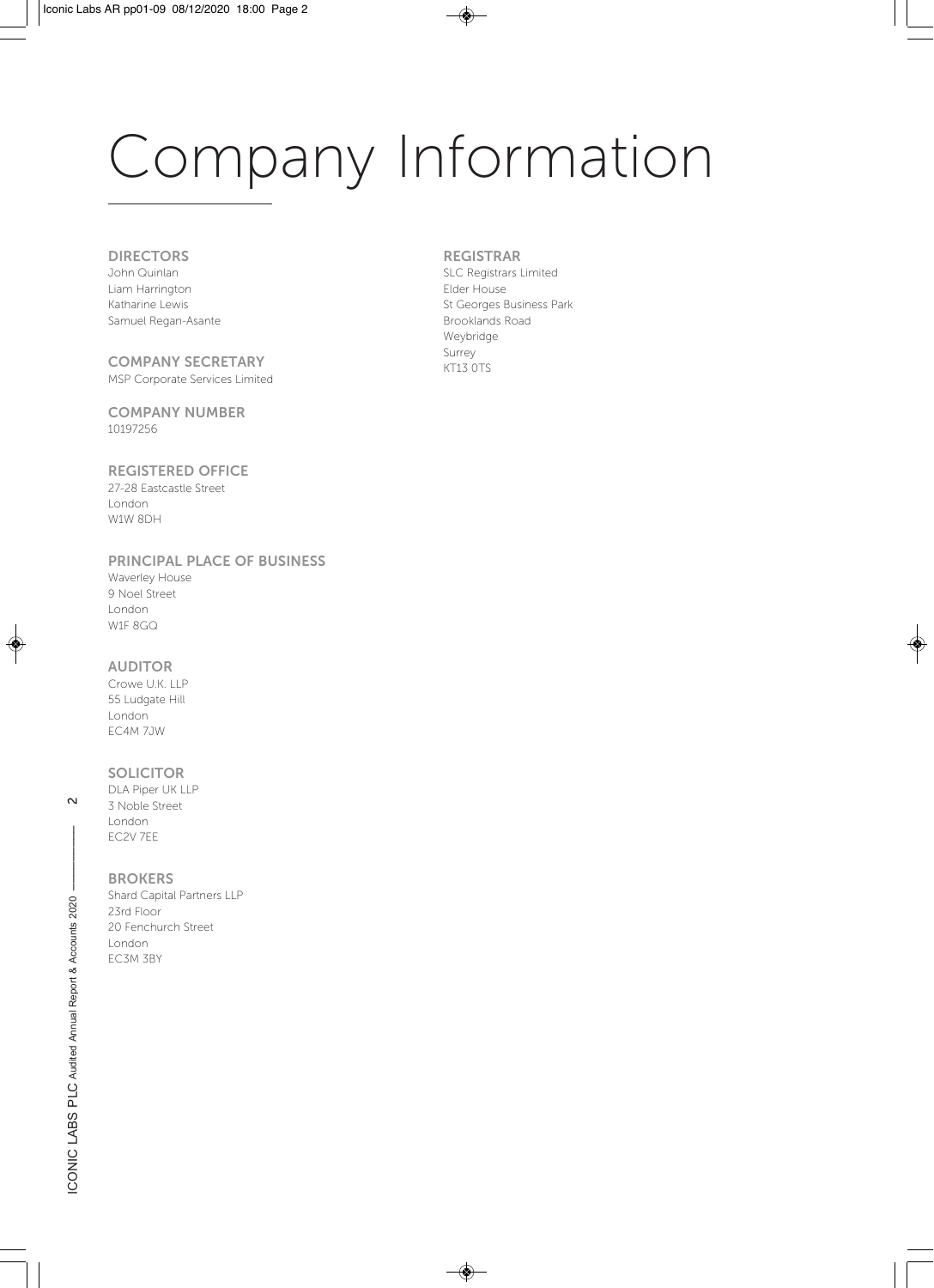### Chief Executive and Interim Chairman's Report

I am pleased to introduce the audited accounts for the twelve months to 30 June 2020. This is the final set of accounts which covers both the shutting down of the old Widecells business as well as setting the operational platform from which we have built the Iconic Labs business. During this period, the core building blocks of the Company's new media and technology business were put in place, albeit it is only in the period since the balance sheet date that the commercial results have begun to accelerate.

More specifically, the Company was able to build upon the acquisition of GSN with a contract to manage TheLondonEconomic, which is a successful digital newspaper with a very high reach into a key young, affluent, urban demographic. However, the most significant event occurred after the balance sheet date with the contract to manage the JOE and Her Media businesses, under a contract now worth a minimum of £125,000 per month plus a 25% share of profits after certain revenue and profitability targets are met.

With the more recent management contract for Lovin Media, not only is the Company is close to being profitable on an operational basis but the sheer scale and reach of JOE and Her makes it the perfect foundation stone upon which to grow.

The owned and operated properties of GSN, TLE and, JOE and Her are all examples of the company's strategy of identifying websites and digital brands that have a valuable audience and brand but have yet to fully monetise that potential. Since taking over the management of JOE the Company has not only secured several major sponsorship contracts but has increased programmatic advertising revenue by 300%. The company has also significantly increased revenues at TLE, with programmatic advertising revenue more than doubling in recent months. The company believes that this model is scalable and believes there are considerable further digital media brands that fit the profile of strong brands that would benefit from the increased revenues that Iconic Labs can facilitate.

Finally, importantly, the Company was fully aware of members views of the convertible facility with European High Growth Opportunities Securitization Fund (EHGOSF) that we had in place as at the balance sheet date. The company had previously had a facility with EHGOSF prior to the current board's involvement and it had been a long term strategy and ambition to replace it when the Company was able to do so. That facility has been terminated post year-end and the Company is now funded by the conventional routes of equity, debt and revenues.

It is also unfortunate but important that we continue to recognise and take account of the current Coronavirus Covid-19 pandemic. It has had an effect on some branded contract delays and cancellations in Q2 2020, particularly amongst live events and travel clients, but more broadly the plans we have had for each managed or owned company have been at least in line with expectations.

More generally, however, as more people spend time at home the Group remains confident that it will see a long term increase in demand for its online publishing content. The Group believes that many content and technological trends may accelerate as a result, and the Group aims to be best positioned to benefit from the long term.

Finally, we hope that all of you and your families continue to stay safe during this period and our thoughts go out to all of those who are suffering hardship or have lost family members and loved ones.

ar

**John Quinlan**  Chairman

8 December 2020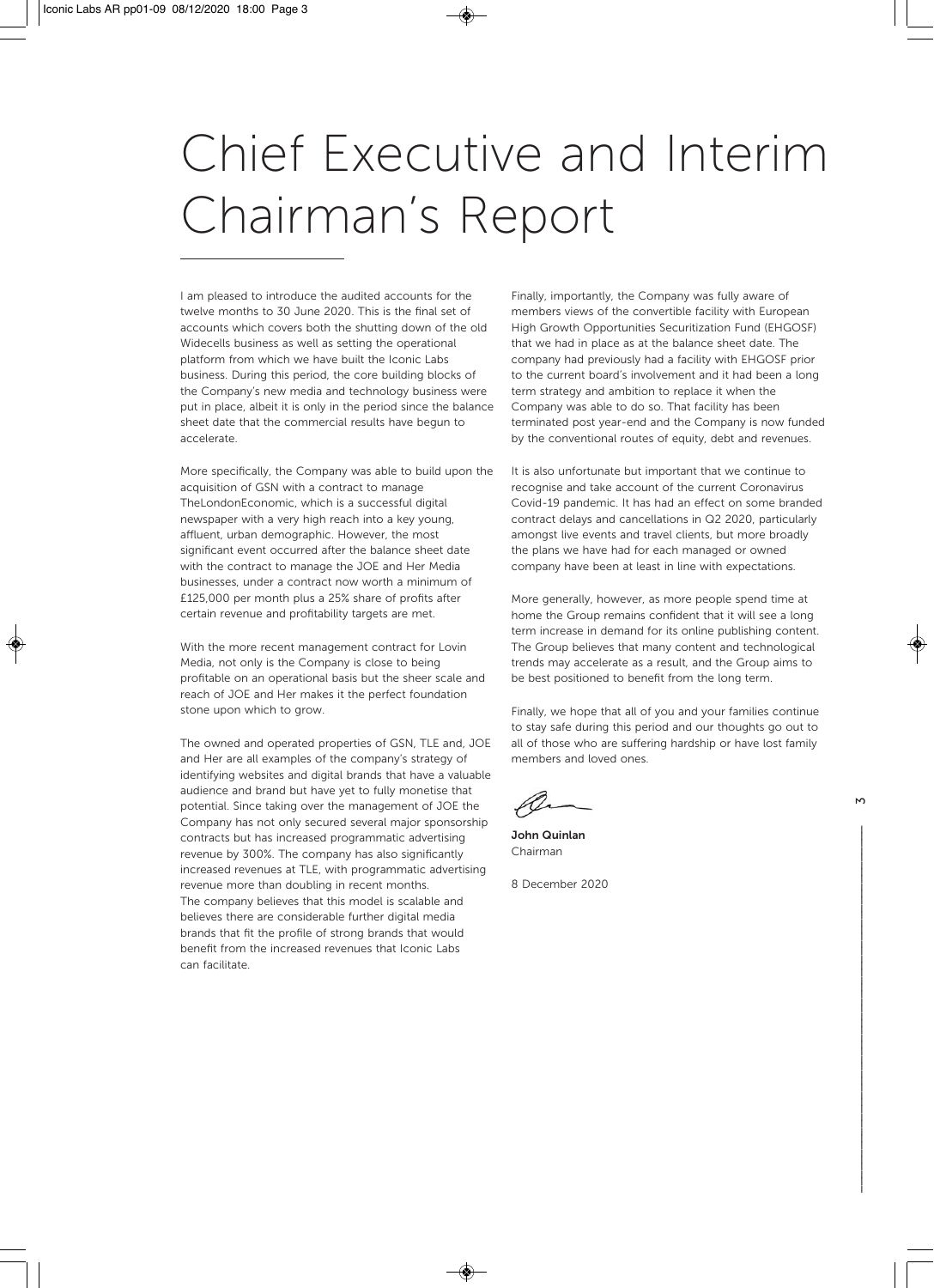#### **INTRODUCTION**

This is the fourth set of financial statements prepared by the Group. The Strategic Report should also be read in conjunction with the Chief Executive and Interim Chairman's statement which is included within the Annual Report.

During the previous year the Group evolved from a stem cell and prospective insurance intermediary called Widecells Group PLC into a media and technology Group, and was renamed Iconic Labs PLC.

#### **PRINCIPAL ACTIVITIES AND BUSINESS REVIEW**

Iconic Labs is a media and technology business focused on providing online marketing, content and technology driven products. The Company's principal activity within this sector is in digital and social media publishing.

The Company owns certain publishers, such as GSN, and manages other publishers, such as TheLondonEconomic, JOE and Her and Lovin' Media, through management services contracts ("MSCs"). These MSCs provide for the payment of a fixed monthly management fee together with a percentage of the profits. For example, the MSC in respect of JOE and Her provides for a £125,000 monthly management fee plus external costs together with a 25% share of the profits after certain revenue and profitability targets are met.

There are advantages to both owned and managed assets. With owned assets the Company seeks to build asset value as well as income, whereas with managed assets the Company does not have an up-front capital cost and can also access assets whose open market price exceeds the amount that the Company can afford.

With respect to both owned and managed assets, the Company seeks to use the skills and experience of the management team to increase revenues and profits by increasing both programmatic advertising revenues and sponsorship or branded content revenues. In conjunction with increasing revenues, by centralising core functions and then applying them across all of the assets, costs can be set against larger revenues thereby increasing profits.

#### **PRINCIPAL RISKS AND UNCERTAINTIES**

The following risks are considered by the Board to be the most significant risks to the business:

**The Group cannot be certain that it will achieve and sustain revenues and profitability** 

The Company is still at an early stage of development. Since the balance sheet date, there has been a significant increase in revenues. However, were revenues to decline then it would have an immediate adverse effect on the Company's business, operating results and financial condition. The business has a flexible cost base and will be able to introduce identified cost savings to mitigate this but it remains an inherent risk of a business at this stage of development.

#### **Dependence on a key contract**

At this stage, the revenues from the JOE and Her MSC comprise a significant majority of the Company's revenues and the loss of this contract would materially adversely affect the business. However, the MSC entered into with Greencastle has an initial term of one year which rolls over automatically unless both parties agree to terminate. The effect of this is that the consent of the Company is required to terminate the agreement, thereby significantly mitigating this risk. There are only limited other grounds for termination, such as Greencastle's sole right to be able to terminate the MSC on one weeks' notice in the event that: (i) two or more of Liam Harrington, John Quinlan and/or Sam Asante cease to be directors of the Company; or (ii) more than three other directors are appointed; or (iii) the existing executive directors cease to exercise day to day management of the Company. As at the date of these accounts, no such events have occurred and the MSCs remain in place and are continued to be carried out in accordance with their terms in the ordinary course of business. However, should any such events transpire in the future then it is possible that Greencastle may exercise its right to terminate the MSCs by serving such notice.

#### **Employee Risk**

Failure to retain key executives could adversely affect the Group's operating and financial performance.

Retaining and motivating key executives is a critical component of the future success of the business. The company has a total of seven employees and the departure of any of the company's very small number of executive officers or other key employees could have a significant negative impact on its operations. The ex-UNILAD team are one of biggest strengths of the business and the performance of the company depends, to a significant extent, upon their abilities and continued efforts as its senior management. The loss of the services of any of the key management personnel will adversely affect the Group's ability to maintain or improve its operating and financial performance.

 $\overline{ }$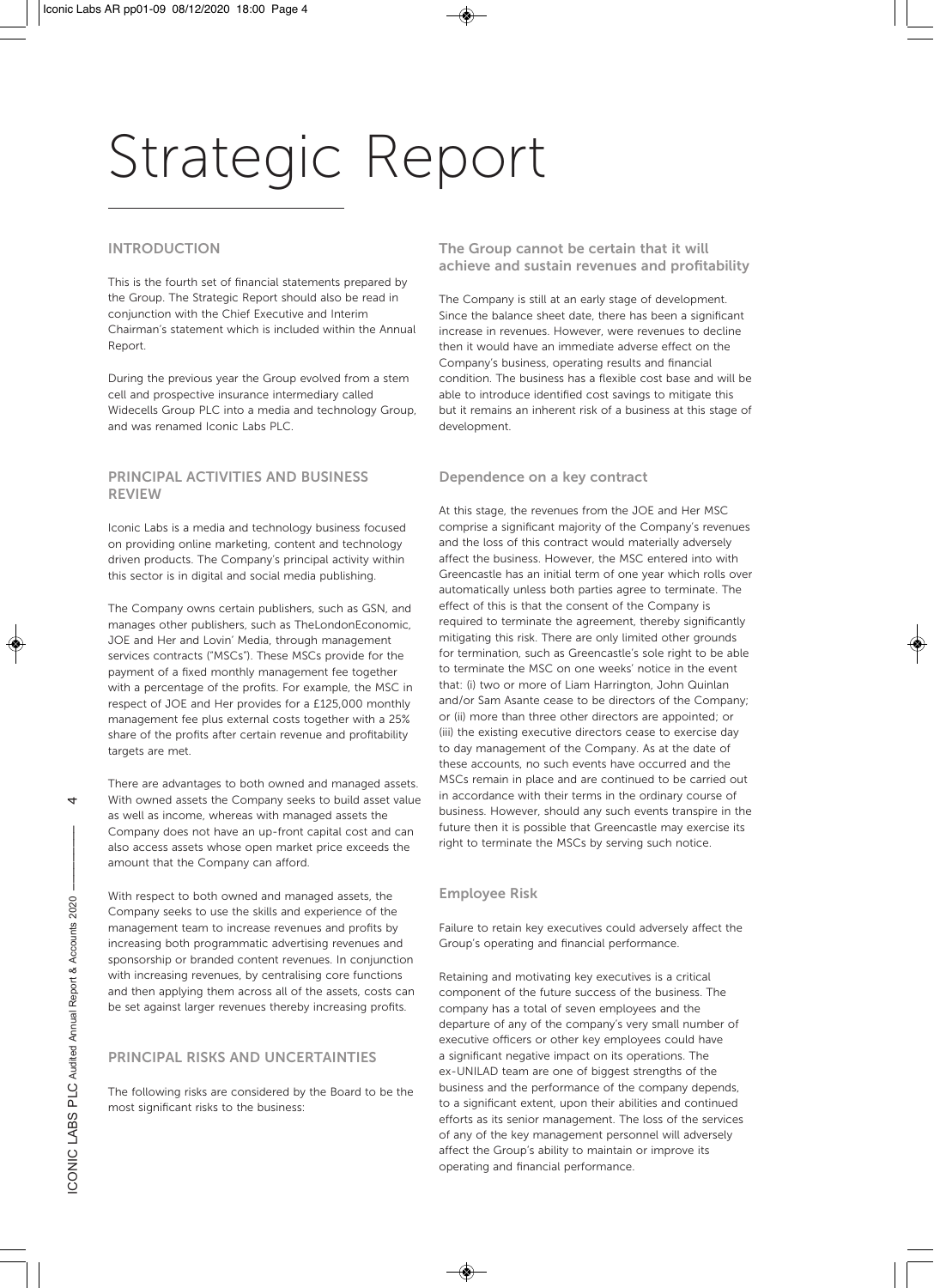#### **Funding Risk**

The company is at an early stage of development and is not currently profitable. Despite strong confidence in its business plan and forecasts, the Directors recognise there is a risk that it may require more funding but not be able to find agreement with a funding partner. The Directors have sought to mitigate this risk by identifying a number of options for funding, including both equity and debt.

#### **Market risk**

The digital media and advertising industry is continually changing and has a significant amount of competition. The company believes that it has a strong and competitive business strategy but the operational and financial results of the company could be materially affected by the actions of competitors, partners and suppliers.

The company competes with a large number of people as the business spans several sectors, notably digital publishing and advertising. As a company at an early stage of development the company's competitors could offer superior scale and put pressure on prices which could affect the Company's revenues and profit margins.

#### **Global Economic Risk**

The advertising industry is susceptible to adverse developments in the global economy and particularly the UK economy where the company operates. The continual uncertainty over Brexit, for example, may continue to delay advertising spending by potential clients which may have a negative effect on the demand for services or the delay of campaigns which could affect the revenues of the company.

#### **Potential unrecorded legacy liabilities**

There were significant legacy issues, some of which were not known to the new management upon taking control of the business. A review of the true creditor position of the company was taken along with an assessment made of how to restructure the company's debts and its subsidiaries. There were and are a number of subsidiaries that had incurred significant debts under the old business. The management negotiated with creditors to substantially reduce the debt position of PLC.

The directors believe it is highly unlikely that there are any material unknown liabilities of Iconic Labs Plc.

In making this statement, the directors have placed particular reliance on the public announcement prior to the commencement of the Iconic Labs business that the company had been recapitalised. This prompted a considerable number of creditors to come forward and the directors consider it unlikely that any material creditor would not have sought repayment at that stage.

In addition, the directors worked with the former Widecells Finance Controller to conduct a forensic exercise to assess and list all potential liabilities arising from the former business activity. This process was carried out was extremely thorough, took place over several months and involved the senior management team.

The Group has received legal and professional advice at every stage and, whilst there is a risk of unrecorded liabilities, the Board is fully confident that it is in control of the liabilities and any processes required to manage them. The current status of the old Widecells subsidiaries is as follows:

- Widecells Limited Has entered liquidation process; Antony Batty and Co appointed liquidator
- WideAcademy Dormant
- Widecells Espana Has entered liquidation process. DIRECTORSHIP CIBELES, SL, a subsidiary of Gestiona-t, appointed liquidator.
- Widecells Portugal Following the decision to cease operations and in the absence of local directors the UK Board have been taking legal advice and are in the process of instructing a local liquidator to formalise the cessation of this company and discharge any identified obligations.
- Cellplan Limited Shareholder of Cellplan International LDA. Dormant
- Widecells International Limited Holding Company

#### **Financial Risk Management**

The Board monitors the internal risk management function across the Group and advises on all relevant risk issues. There is regular communication with internal departments, external advisors and regulators. The Group's policies on financial instruments and the risks pertaining to those instruments are set out in the accounting policies in note 1 of the financial statements.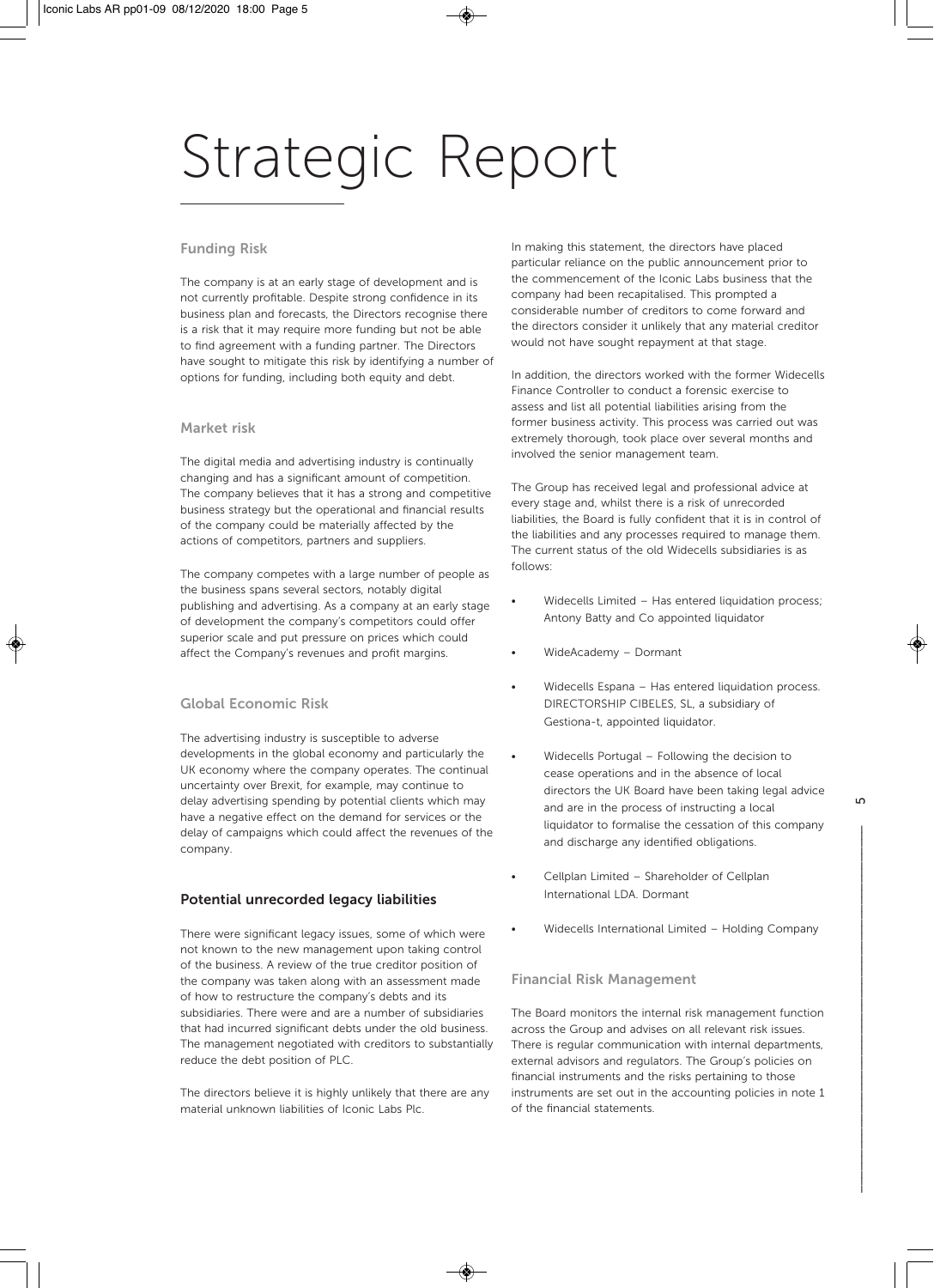#### **FINANCIAL REVIEW – LEGACY STEM CELL AND PROSPECTIVE INSURANCE BUSINESS**

During the period, the stem cell and insurance business earned income of £nil (2019 – £21,081). However a number of potential liabilities included in the 2019 financial period have been realised, leading to a write back of administrative expenses totalling £450,062 in the 2020 financial year (2019 – £3,472,771 administrative expense were incurred) and impairment of non-current assets of £nil (2019 – £629,616).

The overall impact of the legacy business on the Group's results for the year is a profit on discontinued activities of £450,062 (2019 – £4,113,879) and an increased finance cost relating to conversion penalties and make whole settlements of £349,380 (2019 – £1,814,563).

#### **FINANCIAL REVIEW – MEDIA AND TECHNOLOGY BUSINESS**

In March 2019, the media and technology business was launched. As the launch took place only a few months prior to the end of the prior financial period, no revenues arose relating to this business prior to 30 June 2019. Revenues and other operating income generated in the current financial year totalled £132,303. Since the balance sheet date, the Company has entered into several further management service contracts, most notably in respect of JOE and Her Media. These have now increased base monthly recurring revenues to £125,000.

 $\circ$ 

The administration expenses relating to the media and technology business totalled £2,357,366 (2019 – £327,902) in the year. However, within those administration expenses there are approximately £1,000,000 of expenses relating to the financing arrangements for the Company and legal and professional fees. Actual operating expenses were therefore approximately £1,600,000. Further the largest element of that sum was salaries, and the number includes more than £200,000 of salaries, fees and expenses due to senior employees and directors that have been accrued but are unpaid. The directors and senior employees have since the balance sheet date continued to defer part of their salaries, fees and expenses. The Company hopes that with increased revenues and the recent refinancing of the Company that it may be able to resume full salary payments early in 2021.

The overall loss attributable to the new business for the period totalled £2,840,183 (2019 – £2,146,515). The loss includes a redemption penalty of £349,380 (2019 – £1,814,563) on convertible loan notes and make whole settlements.

At the balance sheet date, the Group had assets totalling £360,722 (2019 – £38,612) and liabilities totalling £3,473,388 (2019 – £1,855,725).

#### **Key Performance Indicators:**

The business is focused on the areas of cash management and operating results.

The Company has identified the following key performance indicators which the directors will use to measure success against the business plan:

- Gross revenue growth
- **EBITDA** growth
- GP%
- % Client retention
- Publisher network (% audience size growth)
- Publisher page views (% growth)

#### **FUTURE DEVELOPMENT AND STRATEGY**

#### **Market Trends**

The directors believe that years of sustained technological innovation across the globe has fundamentally changed consumer buying habits; the way they interact with each other; and the way they consume content. This sets the scene for a fundamentally changed market; not only for content producers and publishers; commerce and advertisers; but for all.

This change has been driven by, and capitalised upon, by key technological companies, primarily focused on online advertising and other internet related services, software and hardware but have a much wider reaching impact on our everyday lives. Google, Facebook, Amazon, Apple, Microsoft, Samsung, Snapchat, Netflix & Tencent are the notable companies in the space, at present, with entire business ecosystems reliant on their services and key influence and impact in policy and regulation at the highest level.

#### **Digital Publishing**

The demand for online content and entertainment services is increasing with people spending more time online and consuming more content than ever before. Social media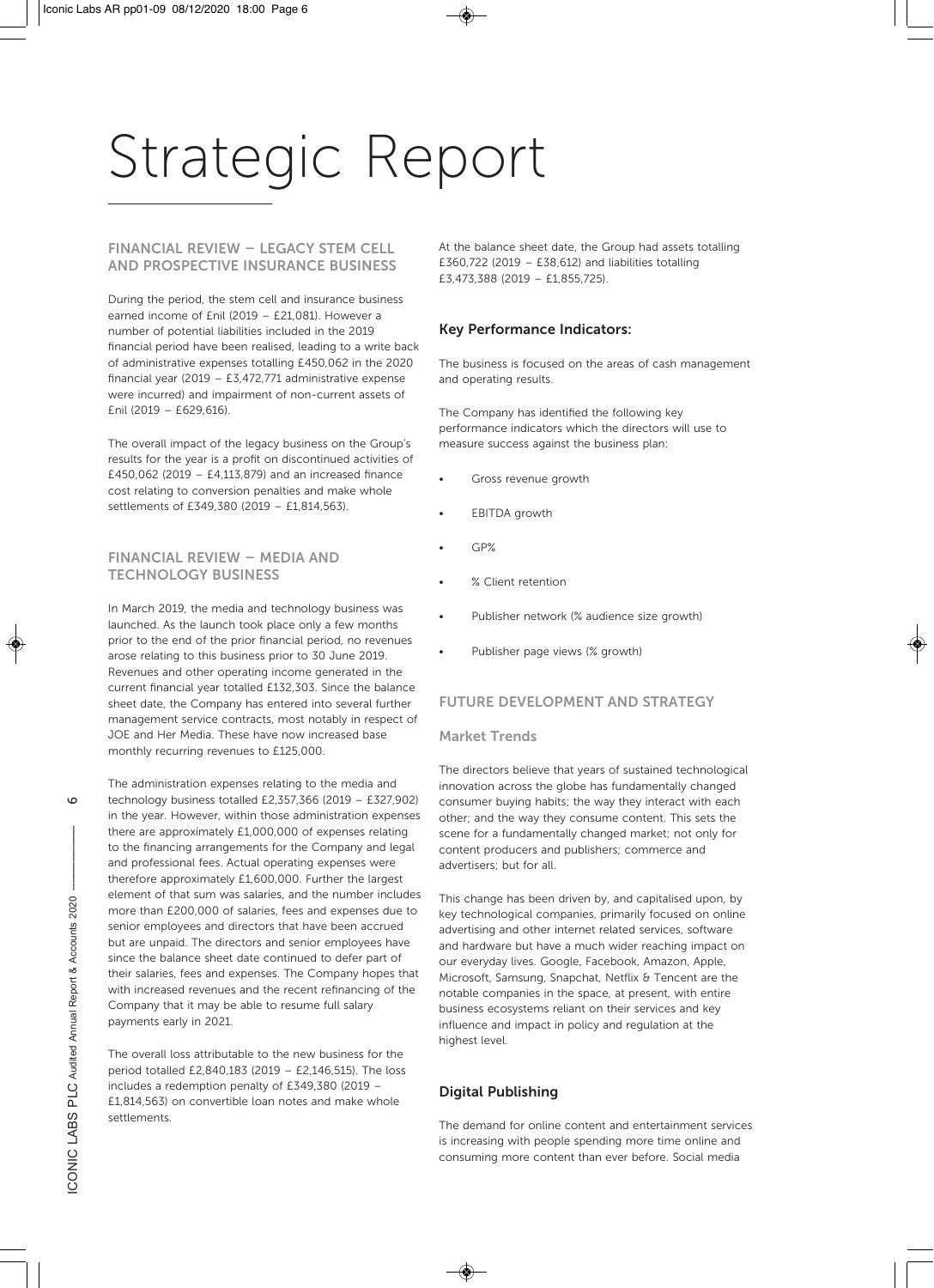usage across the UK continues to increase, alongside overall internet use which has doubled in the last 10 years from 12 hours a week in 2007 to 24 hours a week in 2017. Despite sizeable and staunch audiences it is clear traditional content creators have failed to adapt to the technological changes and effectively monetise on digital distribution channels and platforms. Social Media platforms such as Facebook and Twitter have transformed the way content in particular news is discovered, disseminated, and digested. In this new era a key component in building an engaged audience and effectively monetising it, is understanding and navigating the ever-changing social media landscape.

#### **Advertising**

As audiences continue to shift online, so too does advertising revenue, as the WARC Expenditure report states, "at £13.4 billion in 2018, it now accounts for 57% of the UK's total advertising expenditure of £23.6 billion." Behind search, the largest slice of online advertising is display advertising, and an increasing amount is spent on social media, with spend on social platforms increasing more than three-fold from £861m in 2015 to £3 billion in 2018.

#### **Company Strategy**

The directors believe that there is a huge opportunity in the publishing and advertising market because of technological and structural changes. The directors consider a staged roll-out of complementary divisions that work together and as standalone propositions will allow the Company to take advantage of a number of industry trends with the scale to service the biggest clients but also the flexibility to work with a variety of partners in the industry.

The directors believe the planned structure of Iconic labs is an example of a new operating model of that will be highly desirable to partners and clients, and critical to establishing a successful modern media company.

#### **Online Media Brands and Complimentary Agency and Consultancy Services**

The first phase of the company's strategy has been launching the agency and consultancy offering. This was formally launched in the early 2020 and has achieved a very promising reception.

This is a product that involves a consulting approach to advise clients on their businesses but also with the agency capabilities to actually deliver campaigns and creative services in line with a client's needs.

The directors believe that the Company's consultancy offering brings a unique benefit to clients due to the Company's access to the data, audience and the content capabilities of the Groups' online media brands.

#### **Additional Business Divisions:**

The directors will look to add in additional business divisions and revenue streams over time:

- E commerce Work in collaboration with online media brands division and utilise the feedback loops to inform production and sale of consumer products
- Content Studio Create original video formats that are piloted on social media and further developed for viewing on TV and platforms such as Netflix
- Content Licensing License User Generated Content ('UGC') created by users who have posted it to social media and resell brands, & production houses internationally
- Tech Product Development Use insights gained from owned and operated media audiences to drive development of innovative & forward-thinking products

#### **GOING CONCERN**

The board's assessment of going concern and the key considerations thereto are set out in our Corporate Governance Report on page 16.

#### **CAPITAL STRUCTURE**

Details of the ordinary shares of the Company are shown in note [14]. The Company has a class of ordinary shares of £0.00001 per share and a class of deferred shares of £0.00249 per share, both of which carry no fixed income. Each holder of ordinary shares is entitled to receive the Group's Annual Report and audited financial statements, to attend and speak or appoint proxies and to exercise voting rights at the general meetings of the Company.

The Company's Articles of Association (the 'Articles') do not have any specific restrictions on the transfer of shares, restrictions on voting rights nor are there limitations on the holding of such shares. The Board are not aware of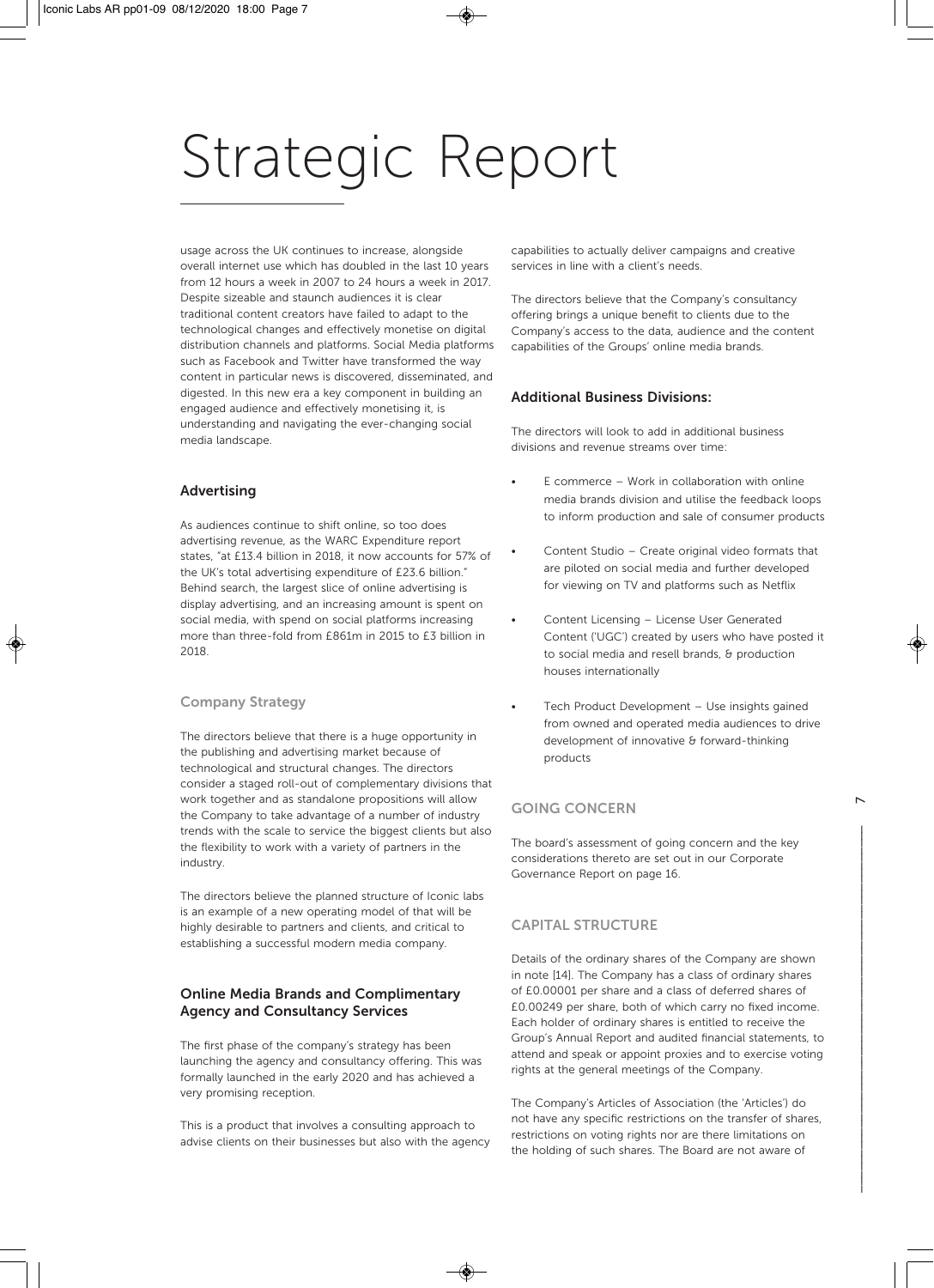any agreement between holders of the Company's shares that may result in restrictions on the transfer of securities or on voting rights.

No person has any special rights of control over the Company's share capital and all issued shares are fully paid.

The appointment and replacement of directors and the powers of the directors are governed by the Articles, the UK Corporate Governance Code, the Companies Act 2006 and related legislation. The powers of the directors are described in the Corporate Governance Report on pages 10 to 16.

#### **ENVIRONMENTAL ISSUES**

As far as the directors are aware the Company's business activates not cause a direct and disproportionate adverse effect on the environment.

#### **EMPLOYEE MATTERS**

The current business is model is dependent on the current employees skills and although the directors believe this will decrease over time the Company uses all reasonable endeavours to keep the employees safe, incentivised and motivated. As of 30 June 2020 the Company had 6 FTE's of whom 5 were male and 1 female. There were 3 male and 1 female senior members of the Board.

#### **Social, community and human rights issues**

The Group seeks to achieve the highest ethical standards and behaviours in conducting its business, with integrity, openness, diversity and inclusiveness being high priority from the Board to senior management and throughout the workforce.

We have adopted a formal equal opportunities policy which is contained in our employee handbook. The aim of the policy is to ensure no job applicant, employee or worker is discriminated against either directly or indirectly on the grounds of race, sex, disability, sexual orientation,

gender reassignment; marriage or civil partnership; pregnancy or maternity; religion or belief or age.

#### **SECTION 172 STATEMENT**

Section 172 of the Companies Act 2006 requires Directors to take into consideration the interests of stakeholders and other matters in their decision making. The Directors continue to have regard to the interests of the Company's employees and other stakeholders, the impact of its activities on the community, the environment and the Company's reputation for good business conduct, when making decisions. In this context, acting in good faith and fairly, the Directors consider what is most likely to promote the success of the Company for its members in the long term. We explain in this annual report, and below, how the Board engages with stakeholders.

Relations with key stakeholders such as employees, shareholders and suppliers are considered in more detail on page 9.

The Directors are fully aware of their responsibilities to promote the success of the Company in accordance with section 172 of the Companies Act 2006. To ensure the Company was operating in line with good corporate practice, all Directors received refresher training on the scope and application of section 172 in writing. This encouraged the Board to reflect on how the Company engages with its stakeholders and opportunities for enhancement in the future and was considered at the Company's summer board meeting in June. A section 172 notice has been included with the board papers since this date. As required, the Senior Legal Counsel and Company Secretary will provide support to the Board to help ensure that sufficient consideration is given to issues relating to the matters set out in s172(1)(a)-(f).

The Board regularly reviews the Company's principal stakeholders and how it engages with them. This is achieved through information provided by management and also by direct engagement with stakeholders themselves.

We aim to work responsibly with our stakeholders, including suppliers. The Board has recently reviewed its anti-corruption and anti-bribery, equal opportunities and whistleblowing policies.

 $\infty$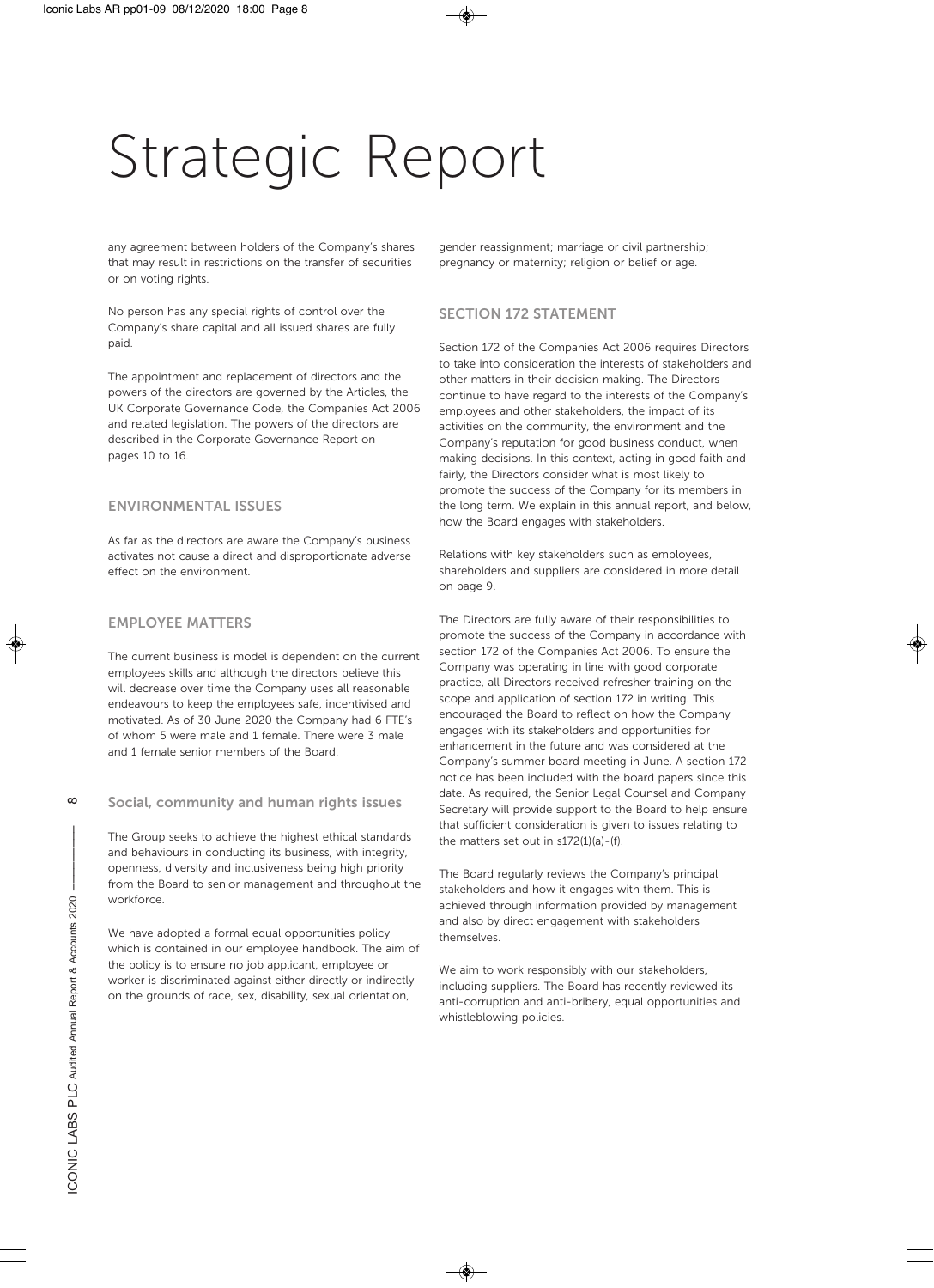The key Board decisions made in the year are set out below:

| Significant events/decisions                                             | Key s172 matter(s) affected | <b>Actions and impact</b>                                                                                                                                                                                                                                                          |
|--------------------------------------------------------------------------|-----------------------------|------------------------------------------------------------------------------------------------------------------------------------------------------------------------------------------------------------------------------------------------------------------------------------|
| Acquisition of GayStarNews                                               | Shareholders, employees     | • Decisions were made by the executive team in<br>consultation with the Board.<br>• The Company's product offering has been<br>diversified to generate more revenue from<br>programmatic revenue and branded content<br>deals.                                                     |
| Issuance of Prospectus and<br>Financing Agreement                        | Shareholders, employees     | • Decisions were made by the executive team in<br>consultation with the Board after carefully<br>considering the Group wide impact.<br>• The Company secured funding for working<br>capital and also formed part of the Company<br>ambition to work towards a clean balance sheet. |
| Management Services Agreement<br>regarding<br>TheLondonEconomicNewspaper | Shareholders, employees     | • Decisions were made by the executive team in<br>consultation with the Board.<br>• The new contract provided the Company with a<br>new revenue source but one which relies on the<br>skills and existing experience of the Company in<br>running digital publishers.              |

O

**John Quinlan**  Director

8 December 2020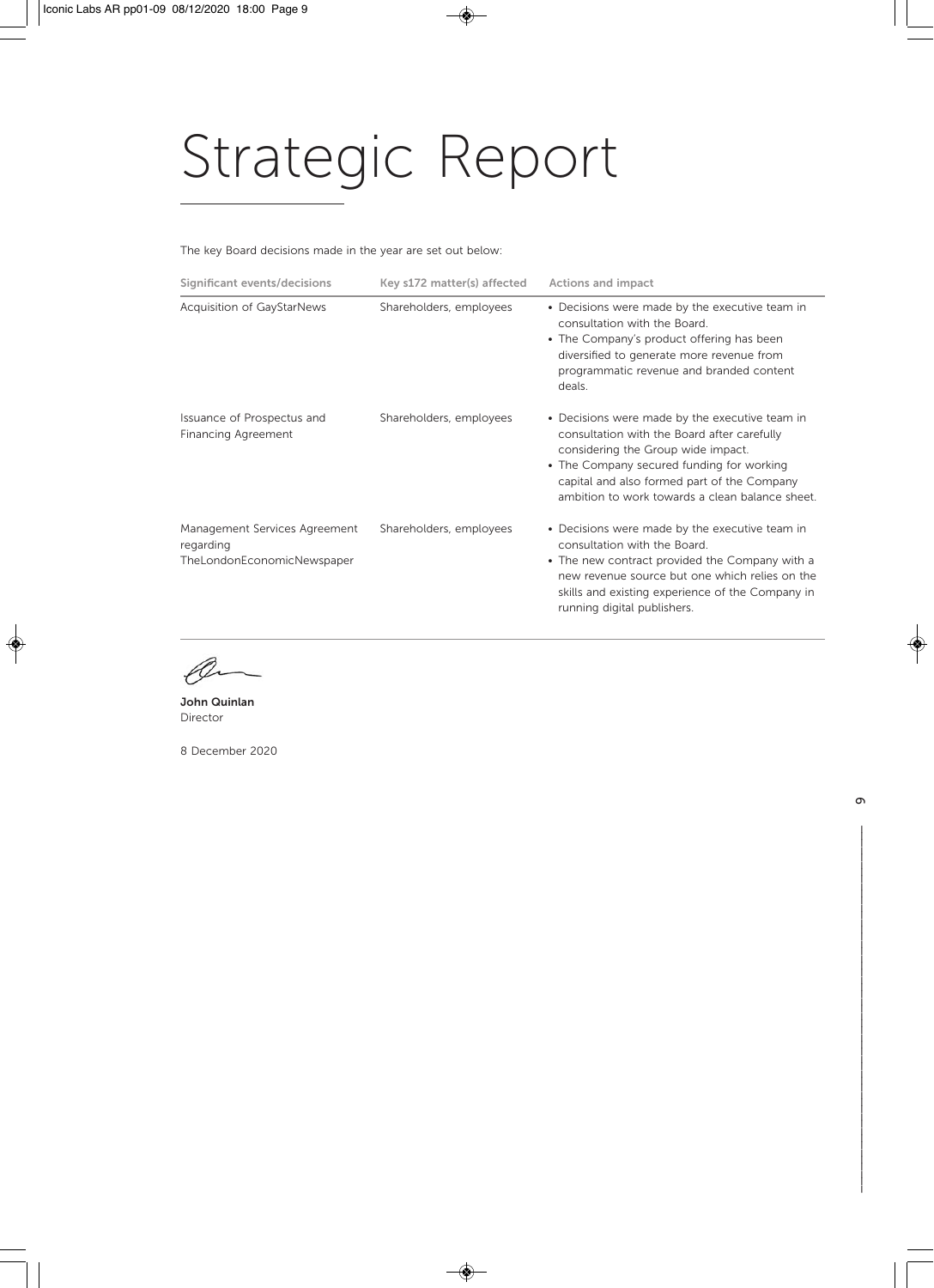Until October 2019, the Group gave due regard to the principles set out in the UK Corporate Governance Code published in April 2016 by the Financial Reporting Council and the Quoted Companies Alliance published Corporate Governance Guidelines. In October 2019, the Group formally adopted the Quoted Companies Alliance Corporate Governance Code (the Code). The Company is committed to maintaining and promoting robust corporate governance structures and processes to support its long-term success.

#### **PRINCIPLE 1: ESTABLISH A STRATEGY AND BUSINESS MODEL WHICH PROMOTE LONG-TERM VALUE FOR SHAREHOLDERS**

Details on the strategy and business model are included in the strategic report on pages 4 to 9.

#### **PRINCIPLE 2: SEEK TO UNDERSTAND AND MEET SHAREHOLDER NEEDS AND EXPECTATIONS**

#### **Relationship with shareholders**

Primary responsibility for effective communication with shareholders lies with the Chairman, but all of the directors are available to meet with shareholders throughout the year. The Chief Executive Officer has been active in meeting with and preparing presentations for investors. The Company endeavours to answer all queries raised by shareholders promptly.

#### **PRINCIPLE 3: TAKE INTO ACCOUNT WIDER STAKEHOLDER AND SOCIAL RESPONSIBILITIES AND THEIR IMPLICATION FOR LONG-TERM SUCCESS**

#### **Environmental Issues**

As far as the directors are aware the Company's business activates not cause a direct and disproportionate adverse effect on the environment.

#### **Employee Matters**

The current business is model is dependent on the current employees skills and although the directors believe this will decrease over time the Company uses all reasonable endeavours to keep the employees safe, incentivised and motivated. As of 30 June 2020 the Company had 6 FTE's of whom 5 were male and 1 female. There were 3 male and 1 female senior members of the Board.

#### **Social, community and human rights issues**

The Group seeks to achieve the highest ethical standards and behaviours in conducting its business, with integrity, openness, diversity and inclusiveness being high priority from the Board to senior management and throughout the workforce.

We have adopted a formal equal opportunities policy which is contained in our employee handbook. The aim of the policy is to ensure no job applicant, employee or worker is discriminated against either directly or indirectly on the grounds of race, sex, disability, sexual orientation, gender reassignment; marriage or civil partnership; pregnancy or maternity; religion or belief or age.

 $\subseteq$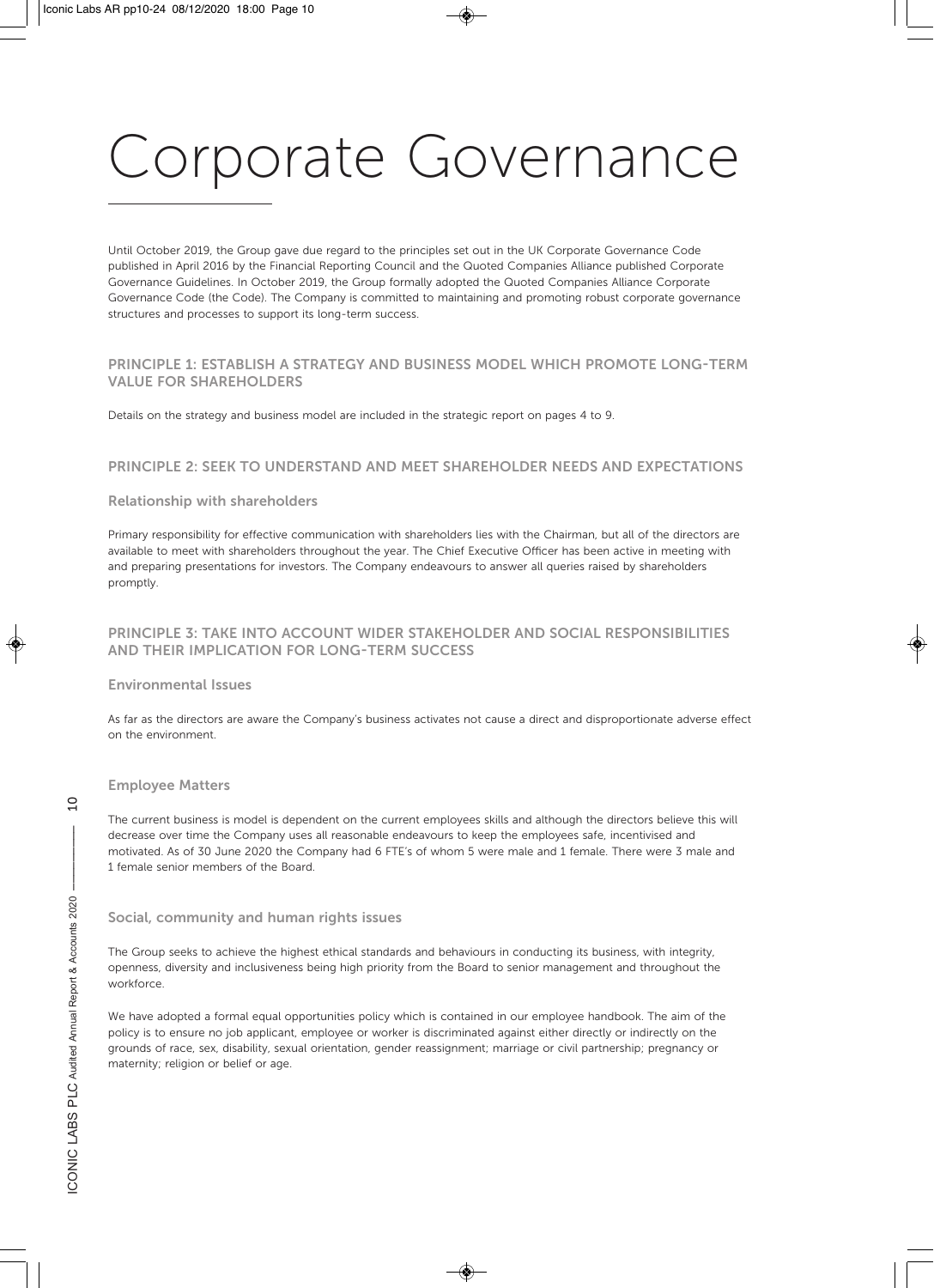#### **PRINCIPLE 4: EMBED EFFECTIVE RISK MANAGEMENT, CONSIDERING BOTH OPPORTUNITIES AND THREATS, THROUGHOUT THE ORGANISATION**

Details on the strategy and business model are included in the strategic report on pages 4 to 9.

#### **PRINCIPLE 5: MAINTAIN THE BOARD AS A WELL-FUNCTIONING, BALANCED TEAM LED BY THE CHAIR**

Details of all directors in post throughout the period are set out on page 22.

As at 30 June 2020, the board comprised the following:

- John Quinlan: Interim Chairman and Chief Executive Officer
- Liam Harrington: Chief Business Officer
- Samuel Regan-Asante: Chief Operating Officer (appointed 29 November 2019)
- Katharine Lewis: Non-executive director (appointed 14 May 2020)

The Board considers its Non-executive director to be independent. The Non-executive director is required to devote at least 2 days (on average) per month to their directors' duties.

All members of the board are recommended for re-election.

#### **Board operation**

The roles of the Chairman and the Chief Executive Officer are separated, clearly defined and their respective responsibilities are summarised below.

#### **Chairman**

The Executive Chairman provides leadership to the Board. Working together with the Company Secretary, the Executive Chairman is responsible for setting the agenda for Board meetings, ensuring that the Board receives the information that it needs to properly participate in Board meetings in a timely and user-friendly fashion and that the Board has sufficient time to discuss issues on the agenda.

At present, the position of Chairman is held by the Chief Executive Officer on an interim basis.

#### **Chief Executive Officer**

The Chief Executive Officer is responsible for leadership of the Group's senior management team and its employees on a day to day basis. In conjunction with senior management, the Chief Executive Officer is responsible for the execution of strategy approved by the Board and the implementation of Board decision.

#### **How the Board functions**

The Board is collectively responsible for the long-term success of the Group. The Board provides entrepreneurial leadership for the Group within a framework of prudent and effective controls which enables risk to be assessed and managed. The Board considers the management team's proposals for strategy and, following a consideration of those proposals, determines the Group's strategy and ensures that the necessary resources are in place for management to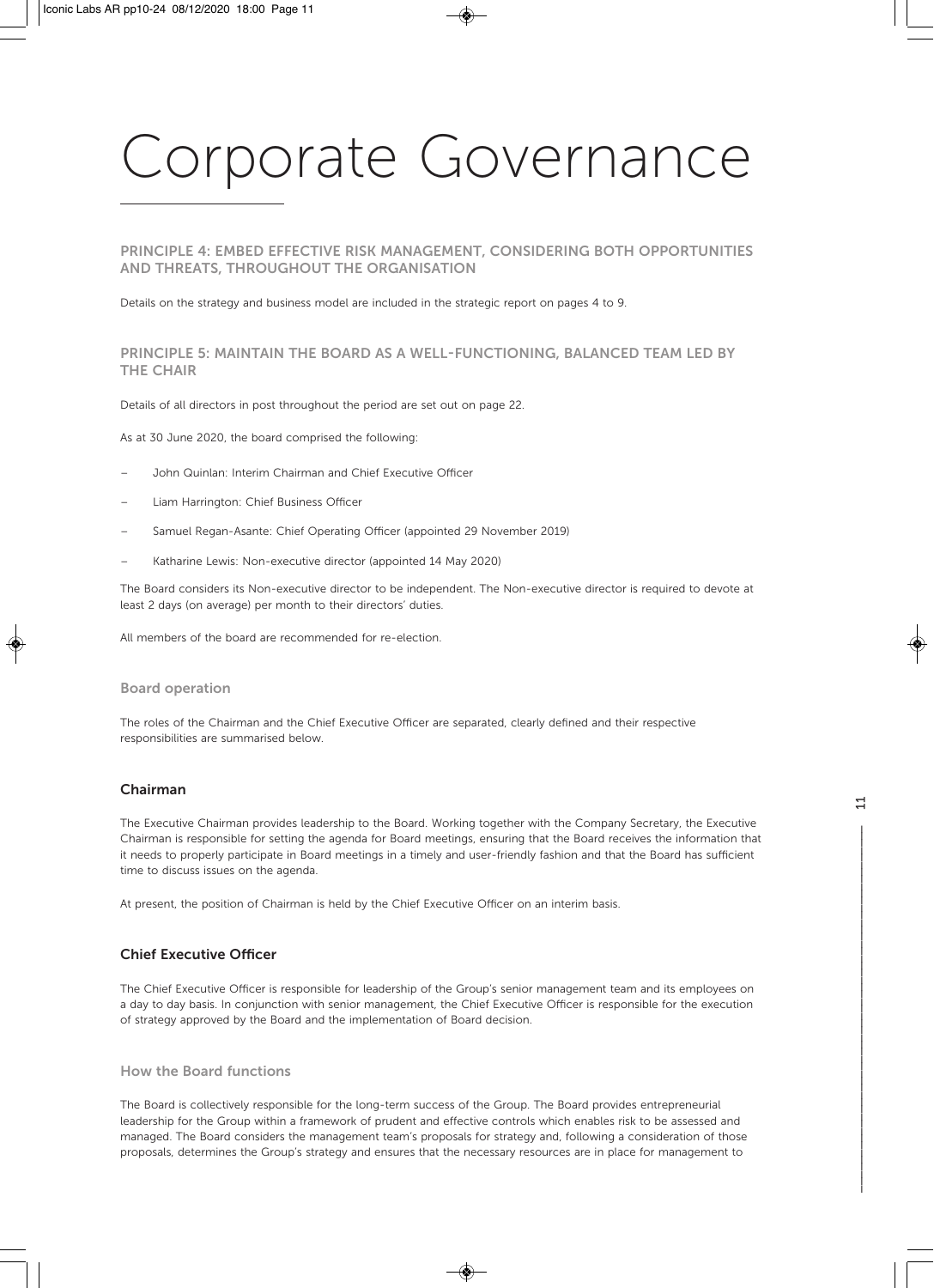execute that strategy. Further details on the Group's current business model and strategy can be found within the Strategic Report.

An important part of the Board's role is the review of management performance. The Group's process for evaluating the effectiveness of the Board and Directors' performance will comprise an annual internal review of executive and non-executive directors' performance and a triennial review of Board performance by external providers. The results of such reviews will be used to determine whether any alterations are needed or whether any additional training would be beneficial.

#### **Responsibility and delegation**

The Board has specifically reserved a number of matters for its consideration and approval. These include:

- Overall leadership of the Group and setting the Group's values and standards
- Approval of the Group's long-term objectives and commercial strategy
- Approval of the annual operating and capital expenditure budgets and any changes to them
- Major investments or capital projects
- The extension of the Group's activities into any new business or geographic areas
- Any decision to cease any material operations
- Changes in the Group's capital structure or management and control structure
- Approval of the annual report and accounts and preliminary and half-yearly financial statements
- Approval of treasury policies, including foreign currency exposures and use of financial derivatives
- Ensuring the maintenance of a sound system of internal control and risk management
- The entering into of agreements that are not in the ordinary course of business or material strategically or by reason of their size
- Changes to the size, composition or structure of the Board and its committees

#### **Board balance**

The Board comprises individuals with wide business experience gained in various industry sectors related to the Group's business and it is the intention of the Board to ensure that the balance of the directors reflects the changing needs of that business. The Board considers that it is of a size and has the balance of skills, knowledge, experience and independence that is appropriate for the Group's business. While not having a specific policy regarding the constitution and balance of the board, potential new directors are considered on their own merits with regards to their skills, knowledge, experience and credentials. Female candidates or candidates from any particular ethnic or national background would each be considered equally.

The Non-executive director contributes her considerable collective experience and wide-ranging skills to the Board and provides a valuable independent perspective; where necessary constructively challenging proposals, policy and practices of executive management. In addition, she helps formulate the Group's strategy.

 $\overline{2}$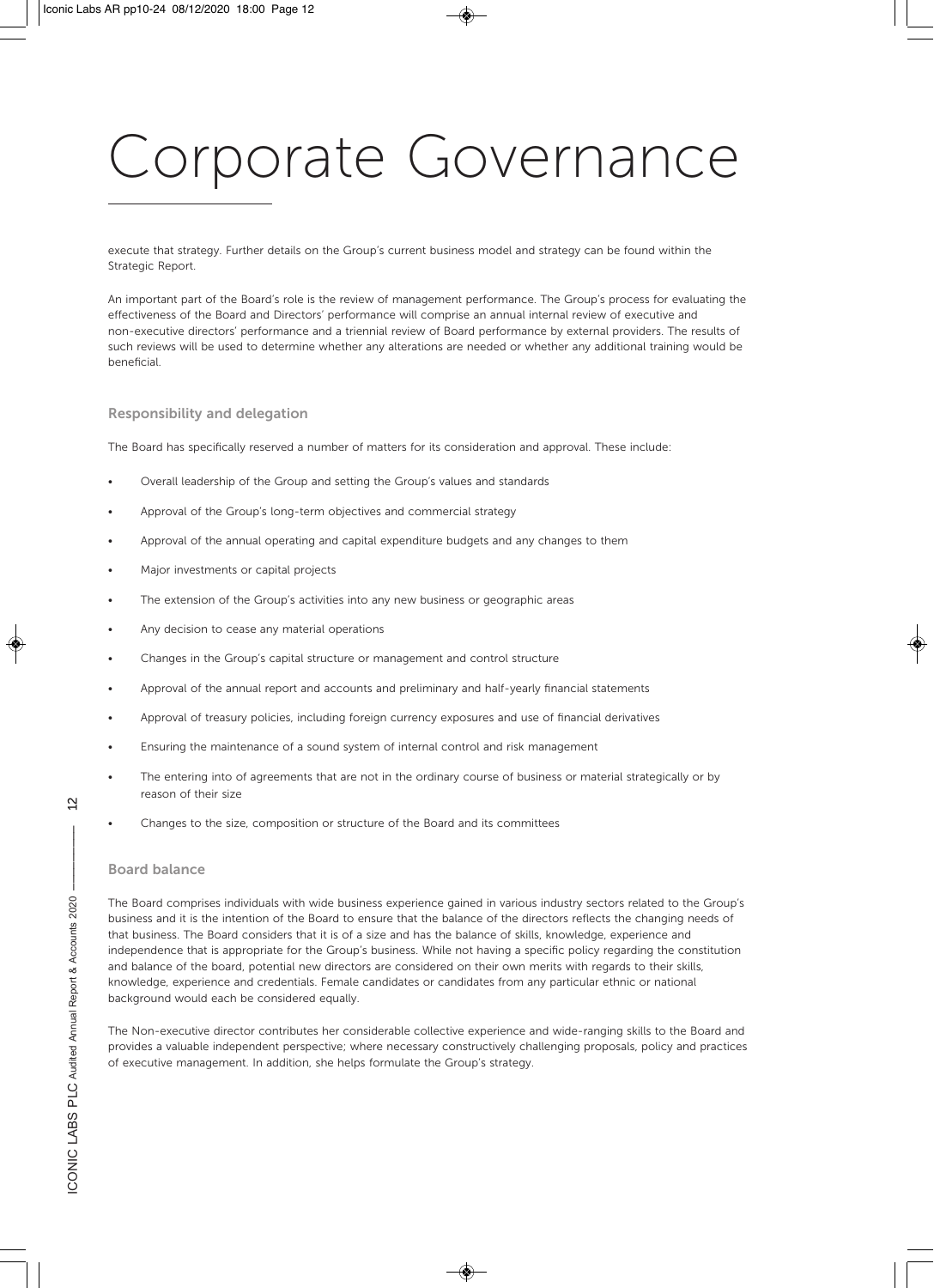**PRINCIPLE 6: ENSURE THAT BETWEEN THEM THE DIRECTORS HAVE THE NECESSARY UP-TO-DATE EXPERIENCE, SKILLS AND CAPABILITIES** 

#### **Board Member Biographies**

#### **John Quinlan – Interim Chairman and Chief Executive Officer**

John has proven experience in growing online businesses. He spent four years at UNILAD, where he helped take revenues to over £10 million during this time. He has helped pioneer social content for UK brands and win multi-million pound campaigns with advertisers.

#### **Liam Harrington – Chief Business Officer**

Liam was instrumental in the creation and development of UNILAD, where he built the team responsible for growing it into one of the world's largest media platforms. Subsequently, he was recognised by Forbes as being one of media's 30 under 30 in 2017. He has a deep network of contacts across the media and entertainment industry.

#### **Samuel Regan-Asante – Chief Operating Officer**

Sam's career started inadvertently when he grew a social media account organically to 1m followers during his gap year. He continued to create and manage social media accounts during his time at University studying Politics, Philosophy and Economics. He met the UNILAD co-founders along the way and has been working with them since. Initially out of their bedrooms until the eventual sale of the business. During his time at UNILAD Sam focused initially on establishing commercial operations, before shifting his focus on to product & marketing as well as working closely with the CEO and MD to innovate and drive the company forward.

#### **Katharine Lewis – Non-executive officer**

Katharine Lewis has more than 20 years experience in senior roles in the media industry, across the UK, US and Asia. She started her career as a journalist before moving to a management role in Bloomberg in the US. After working for several digital media start-ups, including eBay, Katharine joined Fremantle, one of the world's largest TV and entertainment companies, where she held a variety of senior P&L, strategic and operational roles worldwide. She set up her own media consulting business in 2016 and advises some of the industry's leading content distributors, publishers and producers. She has an MBA from INSEAD business school, sits on several boards, and supports the young people's charity The British Youth Council.

#### **PRINCIPLE 7: EVALUATE BOARD PERFORMANCE BASED ON CLEAR AND RELEVANT OBJECTIVES, SEEKING CONTINUOUS IMPROVEMENT**

The Board hold regular meetings and on a quarterly basis conduct a review of Company performance based both on the quantitative metrics discussed in the strategic report and also longer term strategic targets such as acquisitions or capital sourcing.

Where there is an opportunity, the Board will add members who possess key experience and expertise in particular areas that align with the Company's long term ambitions.

#### **PRINCIPLE 8: PROMOTE A CORPORATE STRUCTURE THAT IS BASED ON ETHICAL VALUES AND BEHAVIOURS**

#### **Social, community and human rights issues**

The Group seeks to achieve the highest ethical standards and behaviours in conducting its business, with integrity, openness, diversity and inclusiveness being high priority from the Board to senior management and throughout the workforce.

We have adopted a formal equal opportunities policy which is contained in our employee handbook. The aim of the policy is to ensure no job applicant, employee or worker is discriminated against either directly or indirectly on the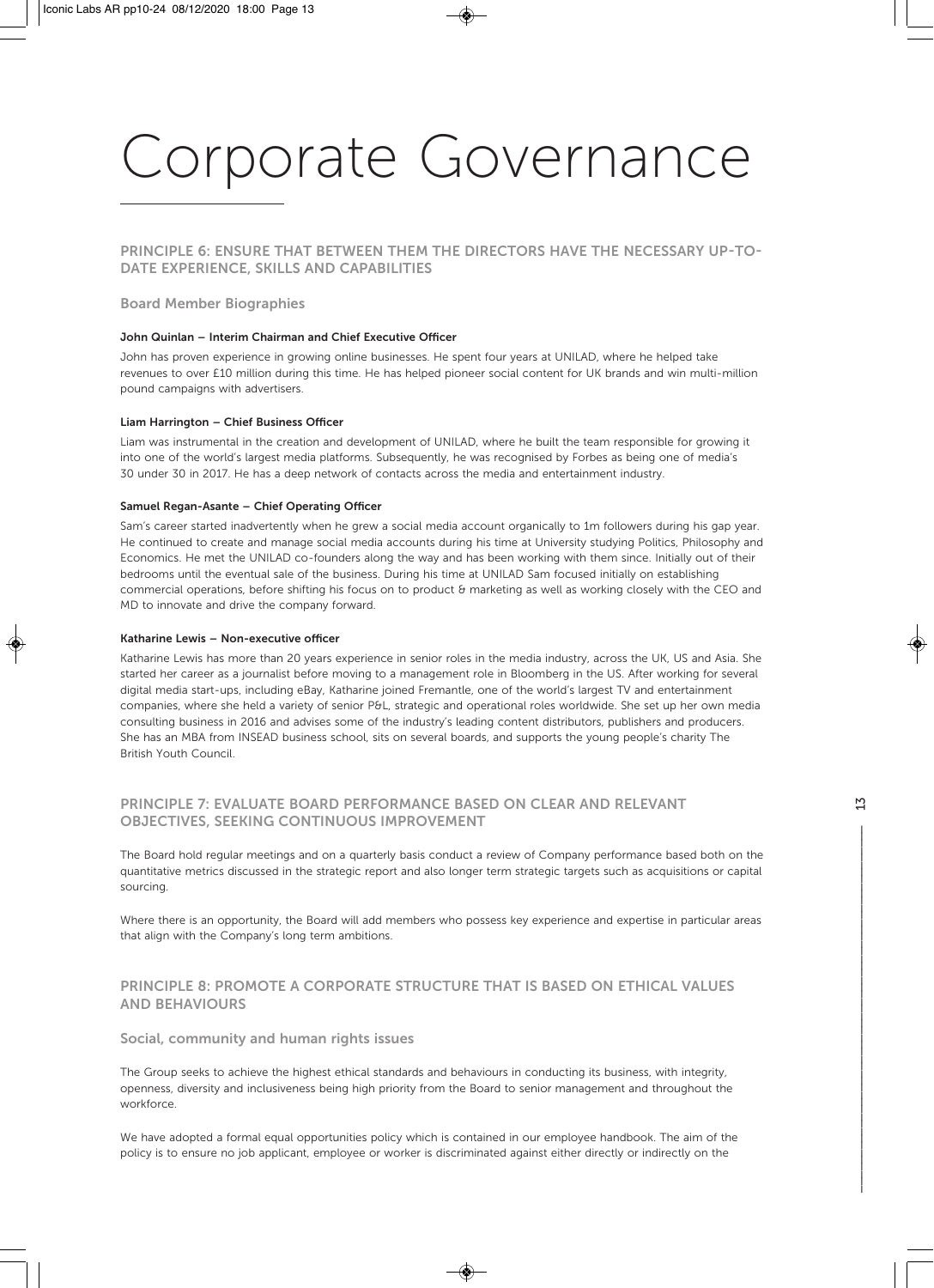grounds of race, sex, disability, sexual orientation, gender reassignment; marriage or civil partnership; pregnancy or maternity; religion or belief or age.

In presenting this report, and having monitored, reviewed or approved recent shareholder communications, the Board is confident that it has presented a balanced and understandable assessment of the Group's position and prospects.

#### **PRINCIPLE 9: MAINTAIN GOVERNANCE STRUCTURES AND PROCESSES THAT ARE FIT FOR PURPOSE AND SUPPORT GOOD DECISION-MAKING BY THE BOARD**

#### **Remuneration Committee**

At 30 June 2020, the remuneration committee consisted of Liam Harrington.

The role of the remuneration committee is to set the Group's remuneration policy, determine the remuneration packages of the executive directors and to set the targets for performance-related pay.

During the period the remuneration committee:

- Discussed and approved the salaries and benefits for the key employees
- Discussed and agreed deferral of certain parts of the salaries and benefits
- Discussed a proposed employee option scheme which it intends to implement in the near future

#### **Audit Committee**

At 30 June 2020, the audit committee consisted of John Quinlan.

The role of the audit committee is to:

- monitor the integrity of the financial statements and any formal announcements relating to financial performance;
- review internal financial controls and risk management systems;
- make recommendations to the Board in relation to the appointment, re-appointment and removal of auditors, including approving the remuneration and terms of engagement of the auditor;
- reviewing the auditor's independence and objectivity; and
- developing and implementing the non-audit services policy.

#### **Board and Committee Responsibility and Activity**

The Terms of Reference for each of the committees are available to view on the Company's website. Owing to the size and business of the Company, the board does not consider it appropriate or beneficial to shareholders to include the reports of these committees.

During the year, the Board met on 20 occasions, the Remuneration Committee met on 2 occasions and the Audit Committee met on 2 occasions.

4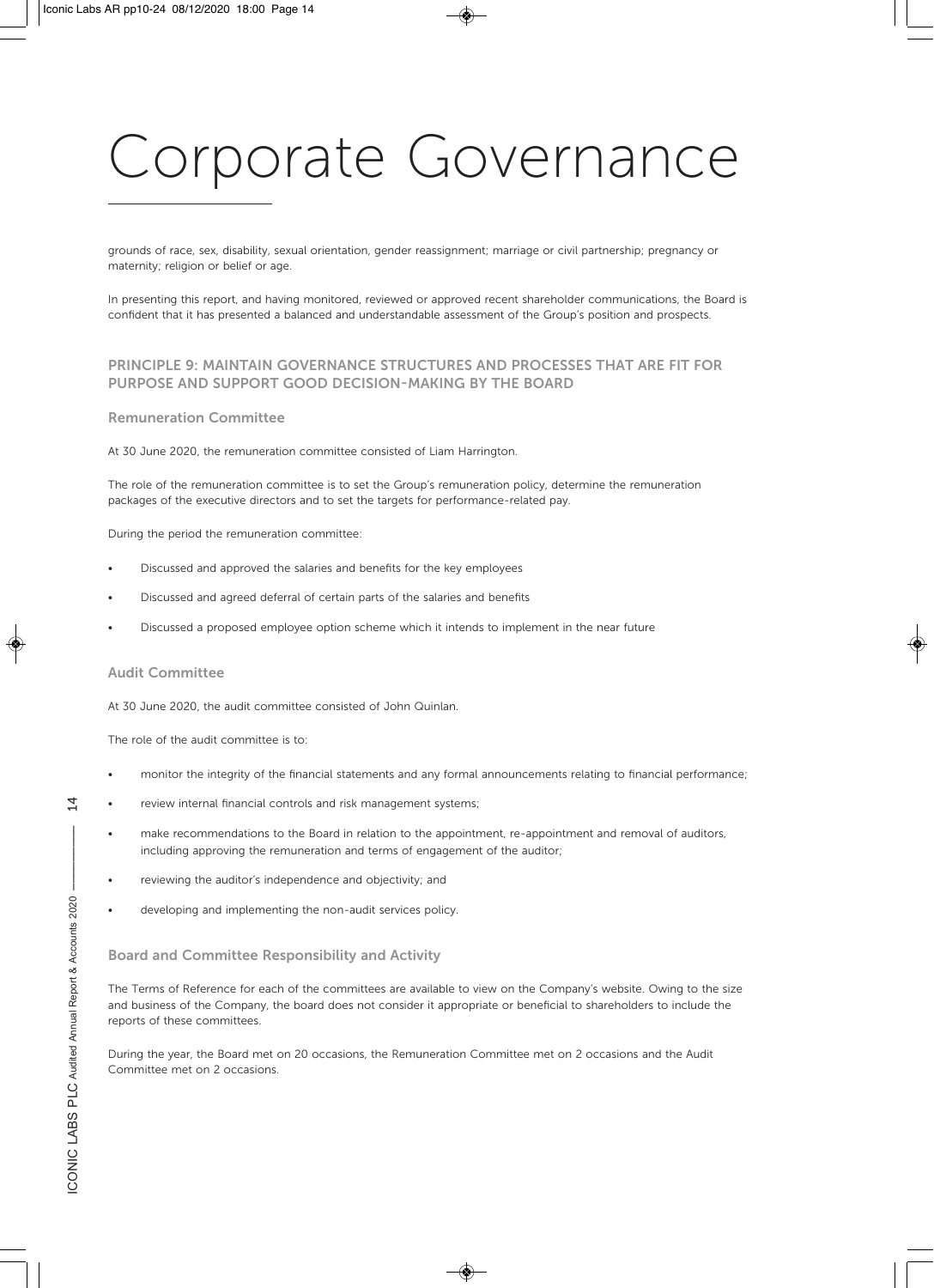The table below shows the number of meetings attended by each director in the year:

| Director            | <b>Board Meetings</b> | Remuneration<br>Committee | <b>Audit Committee</b> |
|---------------------|-----------------------|---------------------------|------------------------|
| David Sefton        |                       |                           |                        |
| John Quinlan        | 20                    |                           | 2                      |
| Liam Harrington     | 20                    |                           | 0                      |
| Richard Thompson    |                       |                           | 0                      |
| Will Muirhead       |                       |                           | $\Omega$               |
| Rodolphe Cadio      |                       |                           | $\Omega$               |
| Xavier Latil        |                       |                           | 0                      |
| Katharine Lewis     |                       |                           | $\Omega$               |
| Samuel Regan-Asante | 16                    |                           |                        |

Board meetings are usually held at the Company's principal working office, however due to the COVID-19 pandemic the Directors have moved towards holding meetings using conference facilities. Directors are provided with comprehensive background information for each meeting and all directors have been able to participate fully and on an informed basis in the board decisions. In addition, certain members of the senior management team have been invited to attend the whole or parts of the meetings to deliver reports on the business. Any specific actions arising during meetings are agreed by the board and followed up and reviewed at subsequent board meetings to ensure their completion.

During the period, the Board has sought external advice on any significant matters, in particular from the Company's legal advisers, DLA Piper, on matters relating to the discontinuation of the previous business activity in stem cells and insurance and the extensive corporate restructuring that followed therefrom.

#### **PRINCIPLE 10: COMMUNICATE HOW THE COMPANY IS GOVERNED AND IS PERFORMING BY MAINTAINING A DIALOGUE WITH SHAREHOLDERS AND OTHER RELEVANT STAKEHOLDERS.**

#### **Relationship with shareholders**

Primary responsibility for effective communication with shareholders lies with the Chairman, but all of the directors are available to meet with shareholders throughout the year. The Chief Executive Officer has been active in meeting with and preparing presentations for investors. The Company endeavours to answer all queries raised by shareholders promptly.

#### **Investor relations (IR) and communications**

The Company's Executive Chairman and Chief Executive Officer have attended a number of industry conferences and regularly meet or are in contact with existing and potential institutional investors.

Whenever required, the Executive Directors and the Executive Chairman communicate with the Group's brokers to confirm shareholder sentiment and to consult on particular governance issues.

In the period since the Group's admission, regulatory announcements have been released informing the market of certain matters. Copies of these announcements, together with other IR information and documents, are available on the Group's website.

#### **Insurance and indemnity**

In accordance with Article 54 of the Articles of Association, the Group's directors and officers are entitled to an indemnity from the Group against liabilities incurred by them in the actual or purported exercise of their duties, or exercise of their powers including liability incurred in defending any proceedings (whether civil or criminal) which relate to anything done or omitted to be done and in which judgment is given in his favour, or in which he is acquitted, or which are otherwise disposed of.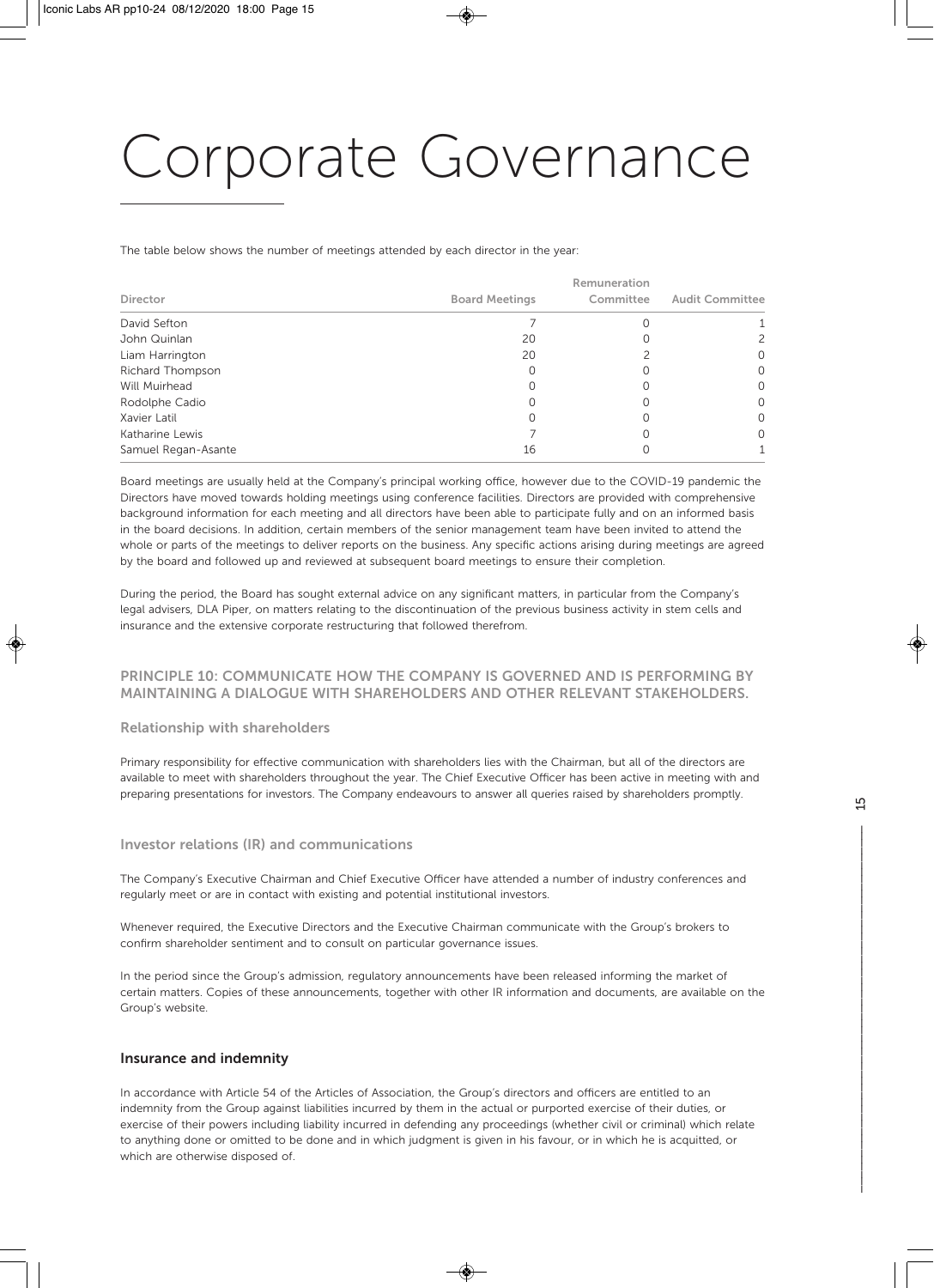In addition, the Group has purchased and maintains directors' and officers' liability insurance cover against certain legal liabilities and costs for claims incurred in respect of any act or omission in the execution of their duties and which has been in place throughout the year.

#### **Going Concern Assessment**

Since 30 June 2020, the Board has taken steps to ensure that the Company is in a position to meet operating costs forward and we are confident that all liabilities that existed at the balance sheet date, and those that have arisen since will be capable of being met.

In addition to booking revenues and consideration of the sales pipeline of the Company, these steps include the placing on 13 November of 6,231,610,203 new ordinary shares of £0.00001 each in the capital of the Company at a price of £0.00012 per placing share to raise total gross proceeds of £747,793 together with the entering into of a conventional secured debt facility with Shard Merchant Capital for an amount up to £1,000,000.

Based on the above analysis the directors consider the Group to be a going concern because, in addition to evaluating the extent of any actual or contingent liabilities from the legacy business, the directors have produced financial models for the new business. The models project the expected cash flows for a period of at least 12 months from the expected date of approving the financial statements, although the directors acknowledge the early stage in the development of the business gives rise to a fundamental uncertainty.

Based on those models the directors have agreed in principle a key facility which covers the expected cashflows with sufficient headroom for timing differences in those cashflows and a further cash buffer.

The directors also believe their business plan is scalable, with significant potential upside in revenues. In addition, they can, within certain parameters, manage the cost base should any slippage occur.

#### **Performance Graph**

The performance graph above shows the Company's performance over the year compared with the performance of the FTSE All-share index in the same time frame. The graph is prepared on the basis of constituent companies in the Index at a given point in time.



 $\overline{6}$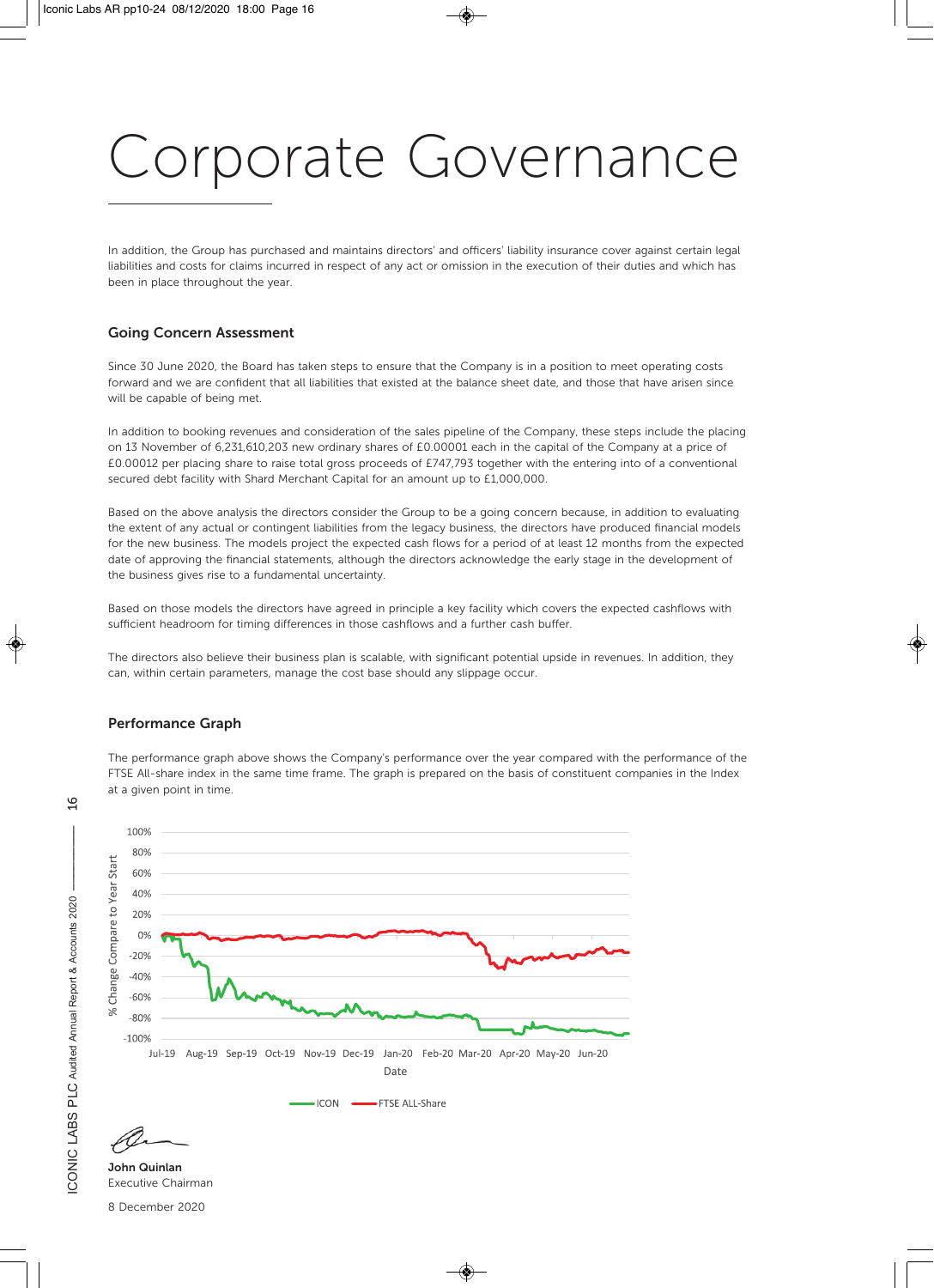#### **REMUNERATION COMMITTEE**

The Remuneration Committee assists the Board in determining its responsibilities in relation to remuneration, including making recommendations to the Board on the Group's policy on executive remuneration, setting the over-arching principles, parameters and governance framework of the Group's remuneration policy and determining the individual remuneration and benefits package of each of the Executive Directors.

The Committee ensures compliance with the UK Corporate Governance Code in relation to remuneration wherever possible.

The Committee is chaired by Liam Harrington. The Committee meets not less than twice a year.

#### **REMUNERATION POLICY**

The main aim of the Group's remuneration policy is to align the interests of Executive and Non-Executive Directors with the Group's business strategy and the long-term creation of shareholder value. The policy aims to pay the Directors competitively, whilst considering the remuneration practices of other international groups of similar size and scope, the current economic climate, the regulatory and governance framework, remuneration around the Group and the need to ensure that the Directors are remunerated appropriately, whilst ensuring the Group pays no more than is necessary.

The Committee has no formal method of involving employees in the setting of Directors' remuneration, however the members of the Committee have access to employees both in formal and informal settings and take into account the level of employee remuneration when setting Directors' remuneration.

Shareholders views on Directors' remuneration are taken into account when setting the Remuneration Policy.

#### **EXISTING BOARD**

The current Board members will each be entitled to the following remuneration, where appropriate. The executive members of the Board have currently agreed to defer 40% of their salary and all bonuses and other benefits until such time as they consider that the financial position of the Group renders payment of full salaries and benefits appropriate.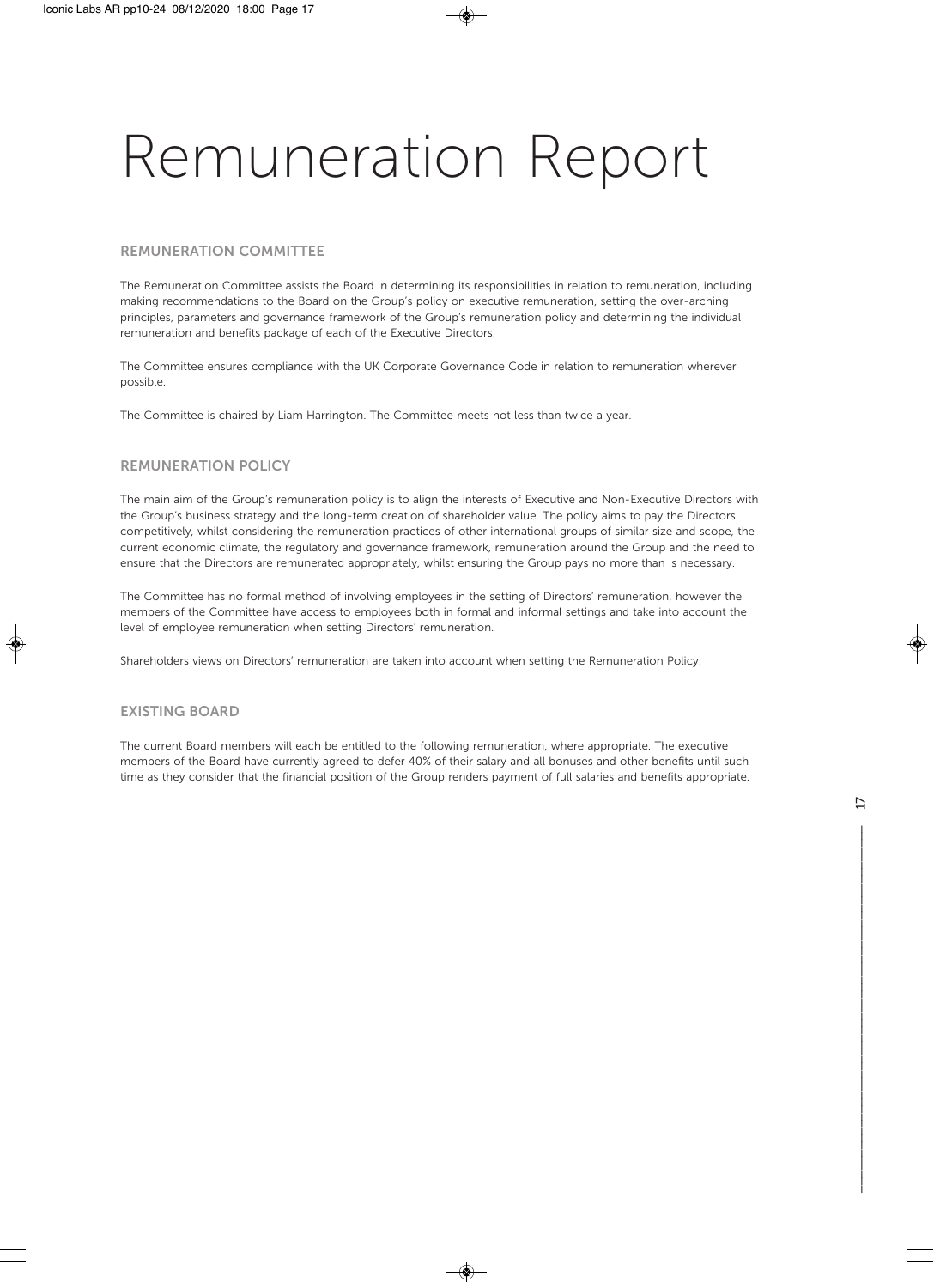| Remuneration<br>Type | Purpose                                                                                                                                                 | Operation                                                                                                                 | <b>Potential Maximum</b><br><b>Benefit</b>                                                                                                                           | Performance<br><b>Measures</b>                                                                                                                         |
|----------------------|---------------------------------------------------------------------------------------------------------------------------------------------------------|---------------------------------------------------------------------------------------------------------------------------|----------------------------------------------------------------------------------------------------------------------------------------------------------------------|--------------------------------------------------------------------------------------------------------------------------------------------------------|
| <b>Basic Salary</b>  | To provide the basis of a<br>market competitive overall<br>remuneration. Takes account<br>of the role, skills and<br>contribution of the<br>individual. | Basic salaries are<br>reviewed annually<br>in March, with<br>changes taking<br>effect on<br>1 April of that<br>same year. | Executive annual salaries<br>as of 30 June 2020<br>are as follows:<br>John Quinlan - £200,000<br>Liam Harrington $-$ £200,000<br>Samuel Regan-Asante<br>$-$ £150,000 | n/a                                                                                                                                                    |
| Annual Bonus         | To incentivise executives to<br>achieve key strategic<br>outcomes and deliver value<br>for the shareholders.                                            | Annual bonuses are<br>decided in March,<br>by the Remuneration<br>Committee, and paid<br>on 1 April.                      | Bonus amounts are<br>decided by the<br>Remuneration Committee,<br>but shall not exceed:<br>John Quinlan - 100%<br>Liam Harrington $-100\%$<br>Sam Asante - 100%      | The executive<br>has personal<br>KPIs as agreed<br>with the<br>Remuneration<br>Committee,<br>and are also<br>aligned with<br>corporate<br>performance. |

#### **POLICY ON NON-EXECUTIVE DIRECTORS**

Non-Executive Directors receive fixed fees agreed by the full Board after reference to similar roles in an appropriate comparator group of companies, and reimbursement of expenses incurred in attending Board and other meetings. It is the Board's policy for the Non-Executive Directors to be paid a level of fee that reflects the time commitment and responsibilities of the role and is sufficient to attract individuals with appropriate knowledge and experience.

The fees in place as at 30th June 2020 are as follows:

| <b>Non-Executive Directors</b> | Annual Fee (£) |
|--------------------------------|----------------|
| Katharine Lewis                | £24,000        |

#### **RECRUITMENT POLICY**

 $\frac{8}{10}$ 

The Committee's approach to remuneration with regard to recruiting staff is to pay no more than is necessary to attract candidates of the appropriate calibre and experience needed for the role. The Committee would consider payment of compensation for the forfeiture of variable awards from previous employers on an individual basis. The Group would only consider candidates for a directorship if they hold the necessary experience and qualities to help the Group prosper, and in turn generate value for the shareholders. The table below sets out the Committee's approach to recruitment of new Executive Directors in regard to each element of remuneration.

| Remuneration |                                                                                                     |
|--------------|-----------------------------------------------------------------------------------------------------|
| Type         | Purpose                                                                                             |
| Basic Salary | To provide the basis of a market competitive overall remuneration.                                  |
| Annual Bonus | To incentivise executives to achieve key strategic outcomes and deliver value for the shareholders. |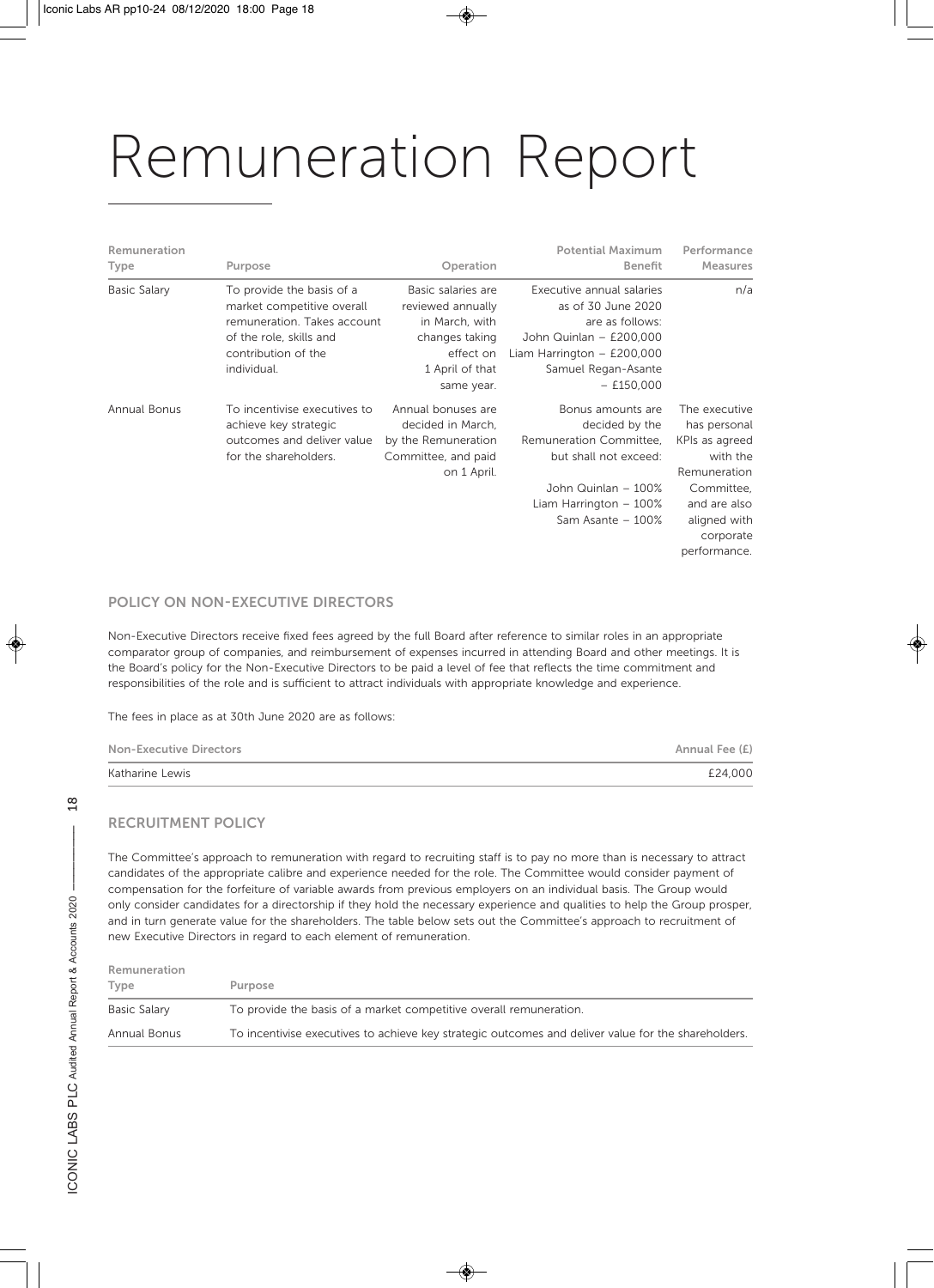#### **EXIT PAYMENTS**

When determining any loss of office payment for a departing individual the Committee will ensure that a consistent approach is adopted so that there is no reward for poor performance and the liabilities of the Group are minimised where appropriate.

No amount is payable if an Executive Director is dismissed for serious breach of contract, serious misconduct or under-performance or acts that bring the Executive Directors, or Group, into serious disrepute.

The table below sets out the policy on exit payment in relation to each element of remuneration for Executive Directors:

| Remuneration<br>Type | <b>Effect of termination</b>                                                                                                                                                                                                                   |
|----------------------|------------------------------------------------------------------------------------------------------------------------------------------------------------------------------------------------------------------------------------------------|
| Basic Salary         | Basic salary will be paid up to and including the termination date. Payment in-lieu of notice may<br>be considered.                                                                                                                            |
| Annual Bonus         | The executive may still be entitled to an annual bonus should their performance merit, although<br>this is at the discretion of the Remuneration Committee. In the event of misconduct, the<br>executive will lose any entitlement to a bonus. |

#### **AUDITED INFORMATION**

#### **SETTLEMENT AGREEMENTS, SERVICE CONTRACTS AND NOTICE PERIODS**

#### **Previous Board**

#### **Will Muirhead**

Mr Muirhead was appointed as non-executive Director of the Company on 18 March 2019 for an annual fee of £60,000, payable monthly in arrears. The appointment was terminable on six months' notice on either side. Mr Muirhead opted not to receive a company pension as part of his remuneration and was also not entitled to any further benefits in kind. Mr Muirhead resigned on 29 November 2019.

#### **Richard Thompson**

Mr Thompson was appointed as non-executive Director of the Company on 24 February 2019 for an annual fee of £60,000, payable monthly in arrears. The appointment was terminable on six months' notice on either side. Mr Thompson opted not to receive a company pension as part of his remuneration and was also not entitled to any further benefits in kind. Mr Thompson resigned on 29 November 2019.

#### **Rodolphe Cadio**

Mr Cadio resigned from the Company on 25 September 2019 in his role as Non-Executive Director. During his tenure, Mr Cadio was paid an annual fee of £60,000, payable monthly in arrears, and upon leaving the company had received £22,250, comprising his fee calculated on a pro-rate basis and reasonable expenses for attendance at Company board meetings.

#### **Xavier Latil**

Mr Latil resigned from the Company on 25 September 2019 in his role as Non-Executive Director. During his tenure, Mr Latil was paid an annual fee of £60,000, payable monthly in arrears, and upon leaving the company had received £22,631, comprising his fee calculated on a pro-rate basis and reasonable expenses for attendance at Company board meetings.

#### **David Sefton**

Mr Sefton was appointed as executive Director of the Company and Chairman on 24 February 2019. The appointment was terminable on six months' notice on either side.Mr Sefton resigned on 30 December 2019.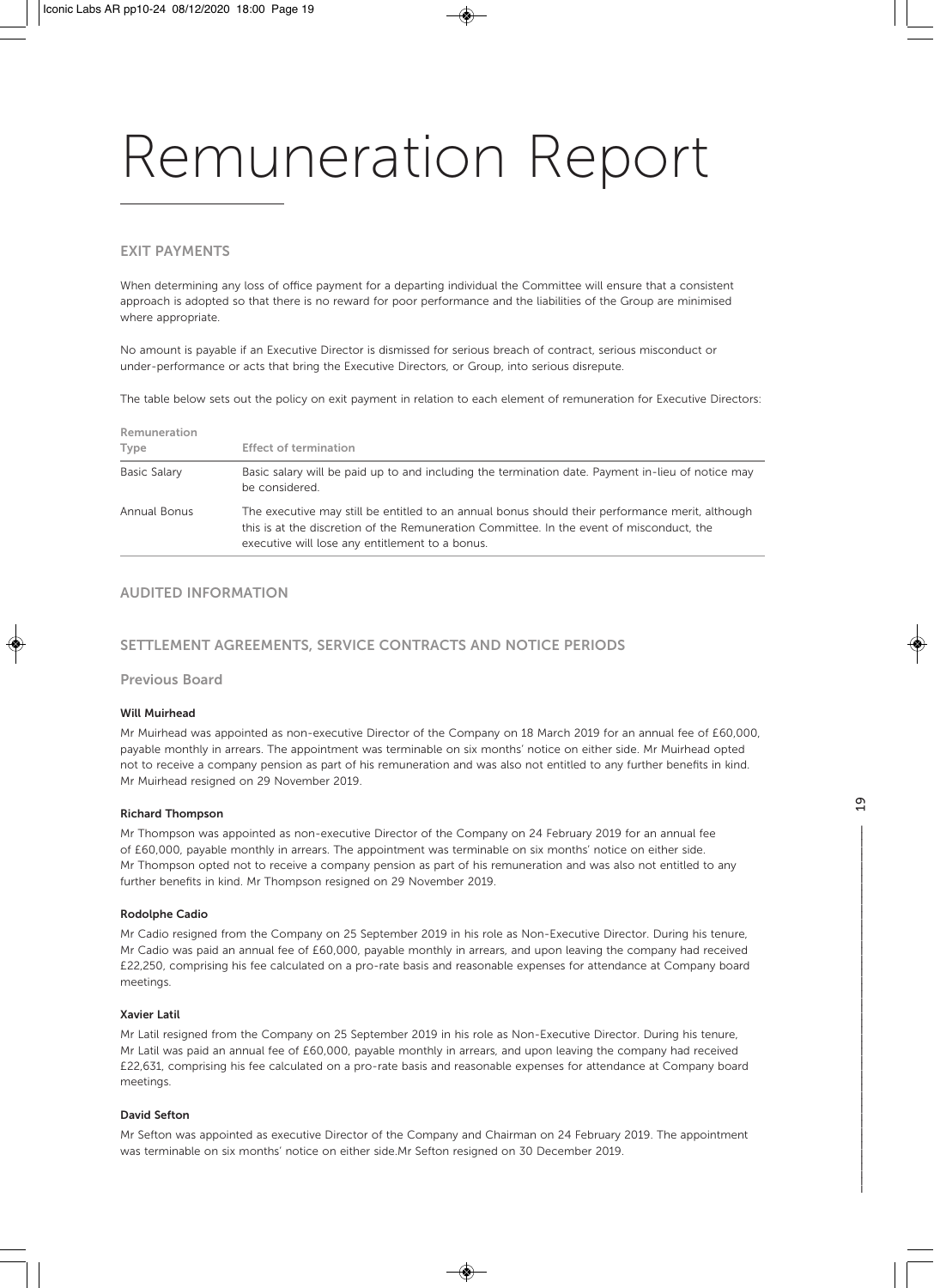#### **Existing Board**

#### **John Quinlan**

Mr Quinlan was appointed as executive Director of the Company on 18 March 2019. The appointment is terminable on six months' notice on either side. The appointment may be terminated immediately if, among other things, Mr Quinlan is in material breach of the terms of the appointment.

#### **Liam Harrington**

Mr Harrington was appointed as executive Director of the Company on 18 March 2019. The appointment is terminable on six months' notice on either side. The appointment may be terminated immediately if, among other things, Mr Harrington is in material breach of the terms of the appointment.

#### **Samuel Regan-Asante**

Mr Regan-Asante was appointed as executive Director of the Company on 29 November 2019. The appointment is terminable on six months' notice on either side. The appointment may be terminated immediately if, among other things, Mr Regan-Asante is in material breach of the terms of the appointment.

#### **Katharine Lewis**

Ms Lewis was appointed as non-executive Director of the Company on 14 May 2020 for an annual fee of £24,000, payable monthly in arrears. The appointment is terminable on six months' notice on either side. The appointment may be terminated immediately if, among other things, Ms Lewis is in material breach of the terms of the appointment.

#### **DIRECTORS REMUNERATION IN THE PERIOD**

During the year to 30 June 2020, the directors received the following remuneration:

|                  | Salary   | Pension | Total   |
|------------------|----------|---------|---------|
|                  | £        | £       | £       |
| David Sefton     | 75,000*  |         | 75,000  |
| John Quinlan     | 199,421* | 6,067   | 205,488 |
| Liam Harrington  | 200,778* | 6,067   | 206,845 |
| Samuel Regan     | 102,900* | 5,650   | 108,550 |
| William Muirhead |          |         |         |
| Katharine Lewis  | $4,000*$ | -       | 4,000   |
| Richard Thompson | 18,000   |         | 18,000  |
|                  | 600.099  | 17,784  | 617,883 |

\*Included above are salary amounts which have been deferred by the directors until such time as the Group consider that they are in a financial position that renders payment of full salaries and benefits appropriate.

The amounts deferred at 30 June 2020 are:

|                 | Salary  |
|-----------------|---------|
|                 | £       |
| David Sefton    | 35,000  |
| John Quinlan    | 66,666  |
| Liam Harrington | 66,666  |
| Samuel Regan    | 20,000  |
| Katharine Lewis | 4,000   |
| Total           | 192,332 |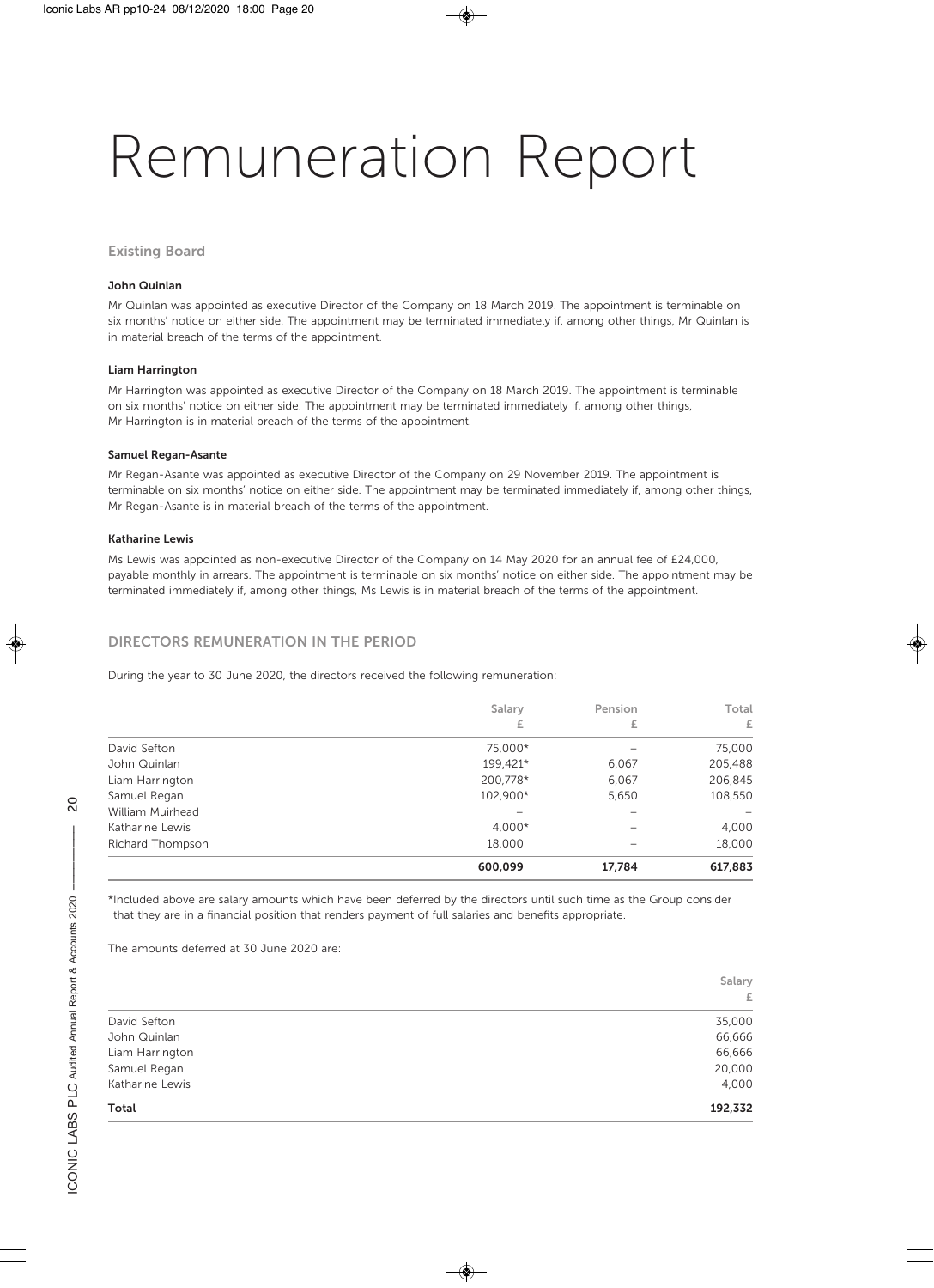#### **DIRECTORS INTERESTS IN SHARES**

As of 30 June 2020, the shares held by the Board are as follows:

|                            |                     | <b>Ordinary Shares</b><br>Held | <b>Deferred Shares</b><br>Held |
|----------------------------|---------------------|--------------------------------|--------------------------------|
| <b>Executive Directors</b> | John Quinlan        |                                |                                |
|                            | Liam Harrington     |                                |                                |
|                            | Samuel Regan-Asante |                                |                                |
| Non-Executive Director     | Katharine Lewis     |                                |                                |

**Liam Harrington**  Remunerations Committee Chairman

8 December 2020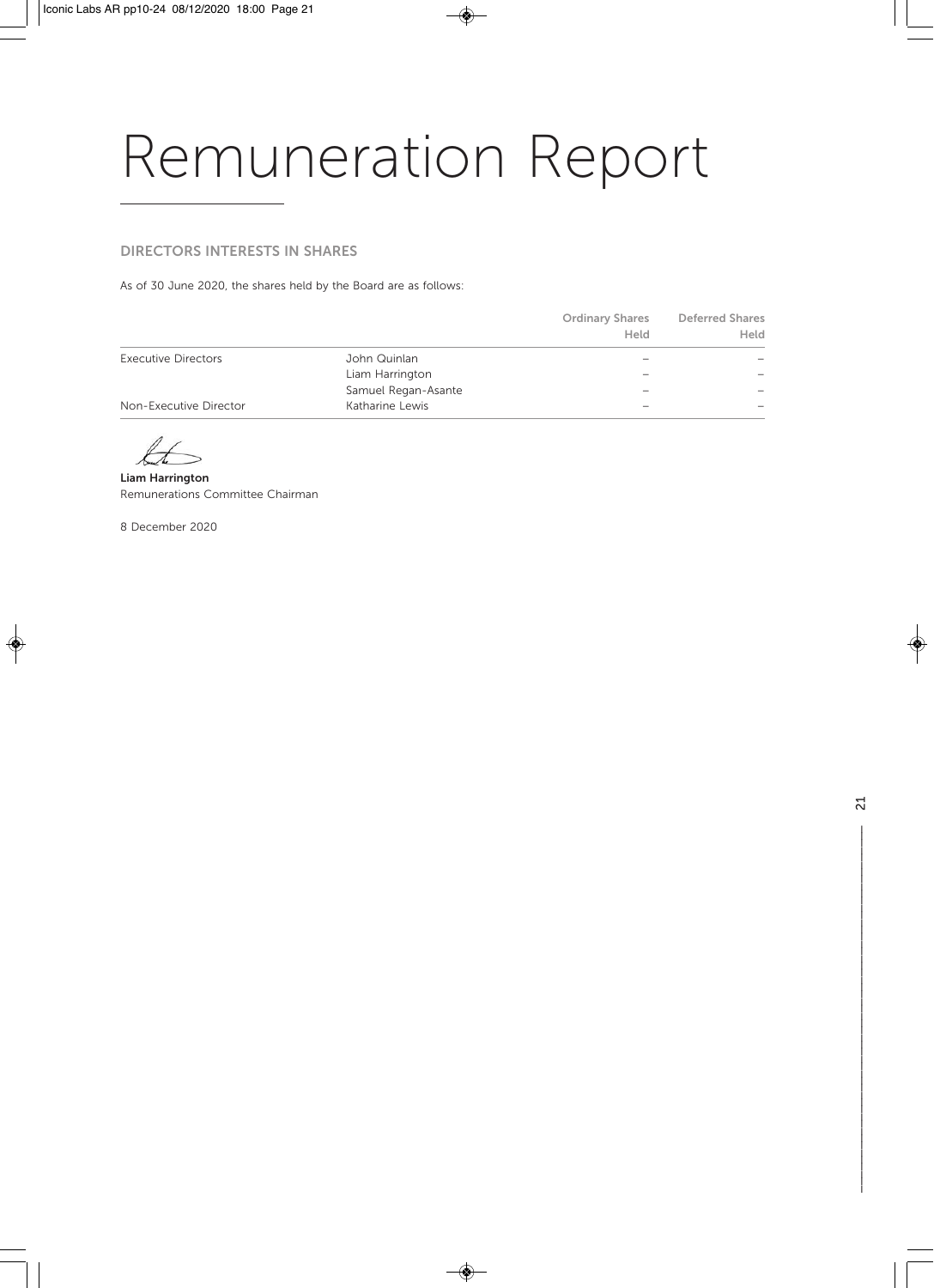## Directors' Report

The directors present their report together with the audited financial statements of Iconic Labs PLC and its subsidiaries for the year ended 30 June 2020.

#### **DIRECTORS**

The directors during the period were:

John Quinlan Liam Harrington Samuel Ohene Asante Regan – appointed on 29 November 2020 Katharine Lewis – appointed on 14 May 2020 David Sefton – resigned 30 December 2019 William Muirhead – resigned 29 November 2019 Richard Thompson – resigned 29 November 2019 Xavier Latil – resigned on 25 September 2019 Rodolphe Cadio – resigned on 25 September 2019

#### **MATTERS COVERED IN THE STRATEGIC REPORT**

A review of the business, future developments, subsequent events and risks and uncertainties is included in the strategic report.

#### **DIVIDENDS**

The directors do not recommend the payment of a dividend for the year ended 30 June 2020 (period ended 30 June 2019: £nil).

#### **CORPORATE GOVERNANCE STATEMENT**

The Corporate Governance report on pages 10 to 16 forms part of the Directors' Report.

#### **DIRECTORS' AND OFFICERS' LIABILITY INSURANCE**

During the period the company had, as permitted by s234 and 235 of the Companies Act 2006, maintained insurance cover on behalf of the directors and company secretary indemnifying them against certain liabilities which may be incurred by them in relation to the company.

#### **GREENHOUSE GAS EMISSIONS**

As far as the directors are aware the company's current business activates (the creation of online media and advertising) do not cause more than a negligible amount of emissions.

#### **POST BALANCE SHEET EVENTS**

The Company signed two significant Management Services Agreements to manage the business which trade as JOE Media in the UK and Ireland.

Further details can be found in note [26] of the financial statements.

 $\tilde{\mathcal{L}}$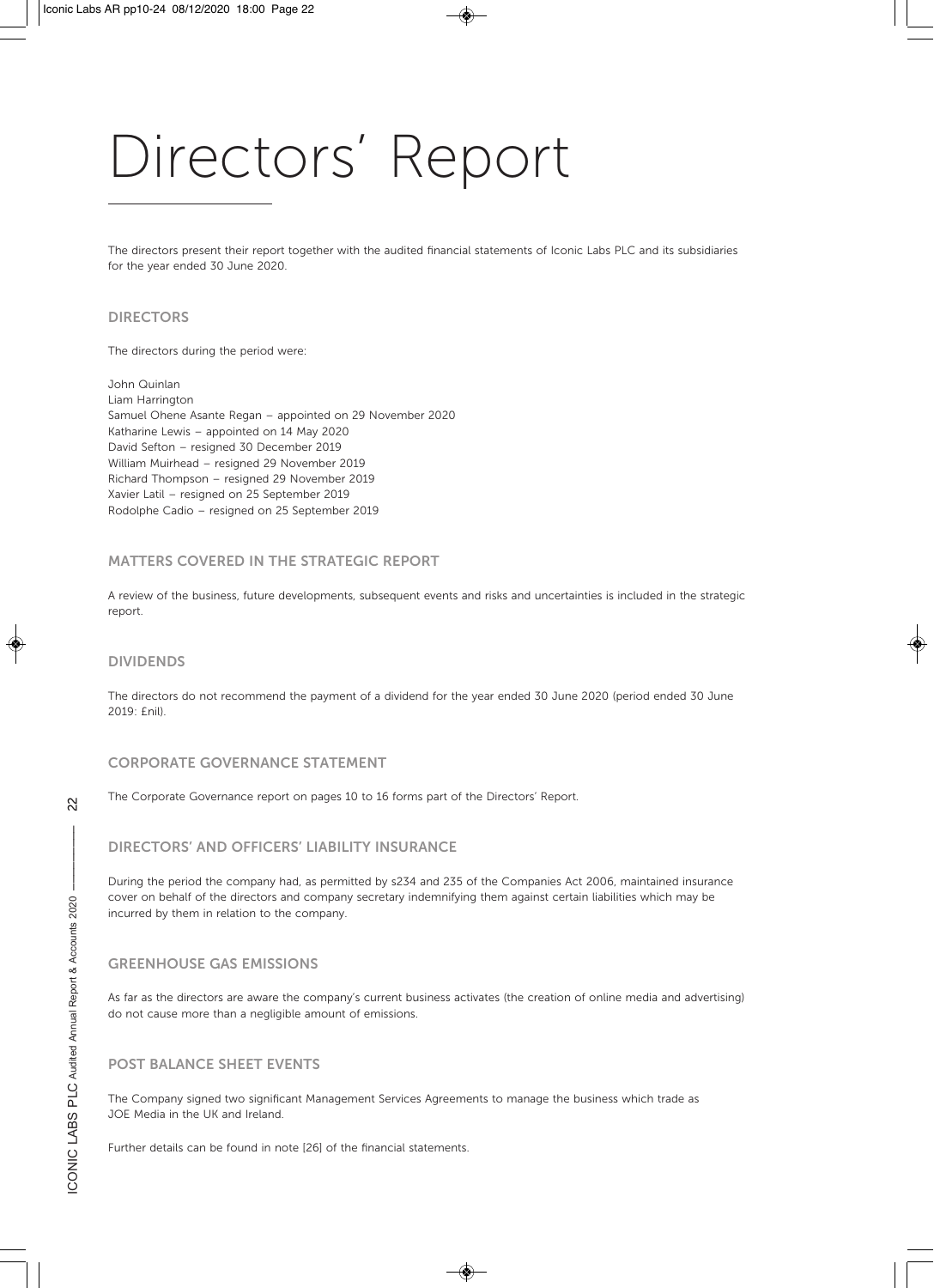## Directors' Report

#### **DIRECTORS' RESPONSIBILITIES**

The directors are responsible for preparing the directors' report and the financial statements in accordance with applicable law and regulations.

Company law requires the directors to prepare financial statements for each financial period. Under that law, the directors have elected to prepare the financial statements in accordance with International Financial Reporting Standards ("**IFRS**") as adopted by the European Union. The financial statements are required by law to give a true and fair view of the state of affairs of the Company and the Group and of the Group's results for that period.

In preparing these financial statements, the directors are required to:

- select suitable accounting policies and then apply them consistently;
- make judgments and estimates that are reasonable and prudent;
- state whether the financial statements comply with IFRS as adopted by the European Union; and
- prepare the financial statements on the going-concern basis unless it is inappropriate to presume that the Group and Company will continue in business.

The directors are responsible for keeping adequate accounting records that are sufficient to show and explain the Group's and Company's transactions and disclose with reasonable accuracy at any time the financial position of the Group and enable them to ensure that the financial statements comply with the Companies Act 2006. They are also responsible for safeguarding the assets of the Group and hence for taking reasonable steps for the prevention and detection of fraud and other irregularities.

#### **WEBSITE PUBLICATION**

The directors are responsible for ensuring the Annual Report and financial statements are made available on the website. Financial statements are published on the Group's website in accordance with legislation in the United Kingdom governing the preparation and dissemination of financial statements, which may vary from legislation in other jurisdictions. The directors are responsible for the maintenance and integrity of the corporate and financial information included on the Company's website. The directors' responsibility also extends to the ongoing integrity of the financial statements contained therein.

#### **DIRECTORS' RESPONSIBILITIES PURSUANT TO DTR 4**

The directors confirm that to the best of their knowledge:

- the Group financial statements have been prepared in accordance with international Financial Reporting Standards (IFRS) as adopted by the European Union and Article 4 of the IAS regulation and give a true and fair view of the assets, liabilities, financial position and profit and loss of the Group; and
- the annual report includes a fair review of the development and performance of the business and the position of the Group, and the parent company, together with a description of the principal risks and uncertainties that they face.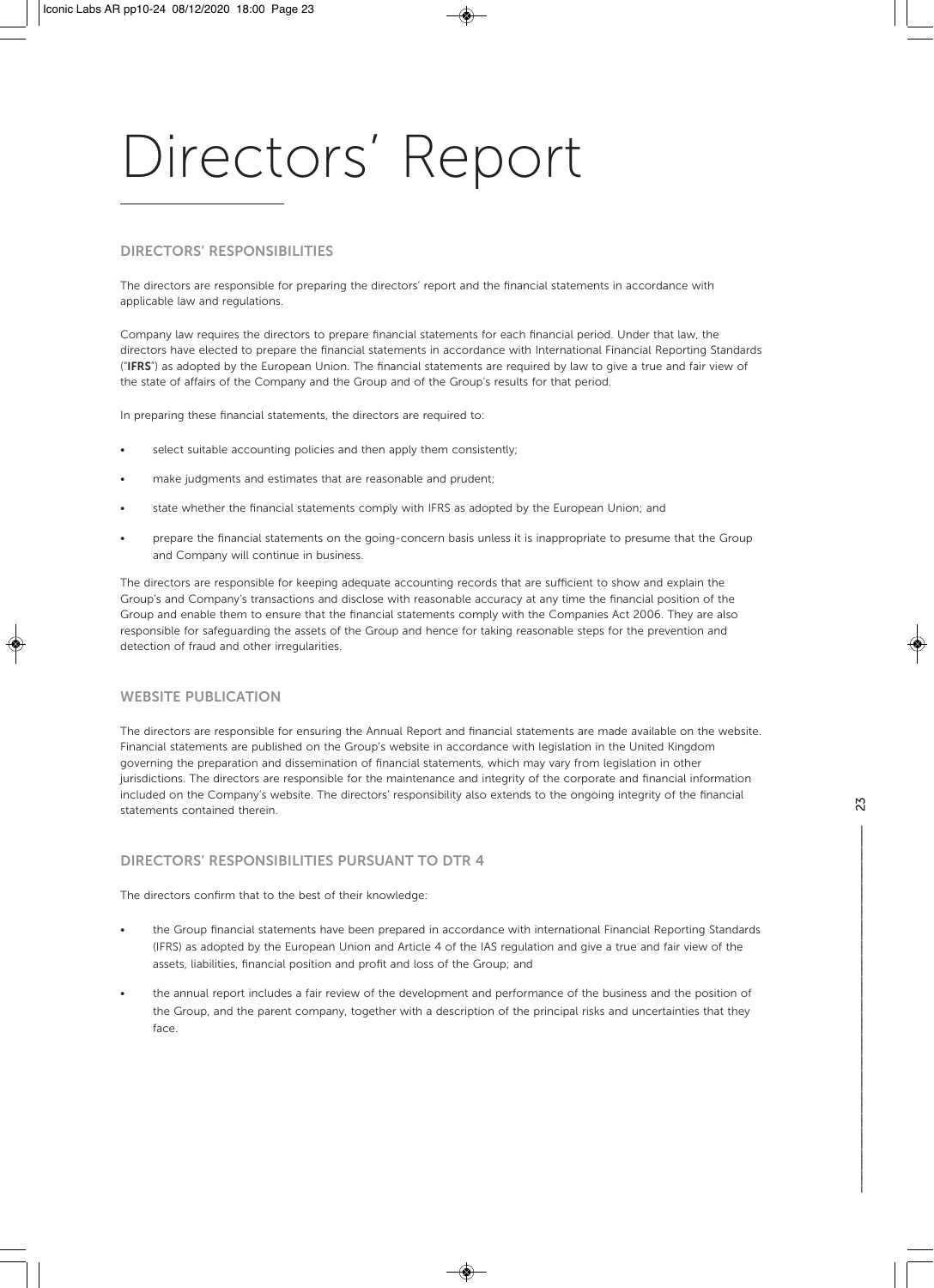## Directors' Report

#### **STATEMENT OF DISCLOSURE TO AUDITOR**

Each director at the date of approval of this annual report confirms that:

- so far as the directors are aware, there is no relevant audit information of which the Group's and Company's auditor is unaware; and
- all the directors have taken all the steps that they ought to have taken as directors in order to make themselves aware of any relevant audit information and to establish that the auditor is aware of that information.

#### **AUDITOR**

The auditor, Crowe U.K. LLP, will be proposed for re-appointment at the forthcoming Annual General Meeting.

 $\mathscr{A}$ 

**John Quinlan**  On behalf of the Board Director

8 December 2020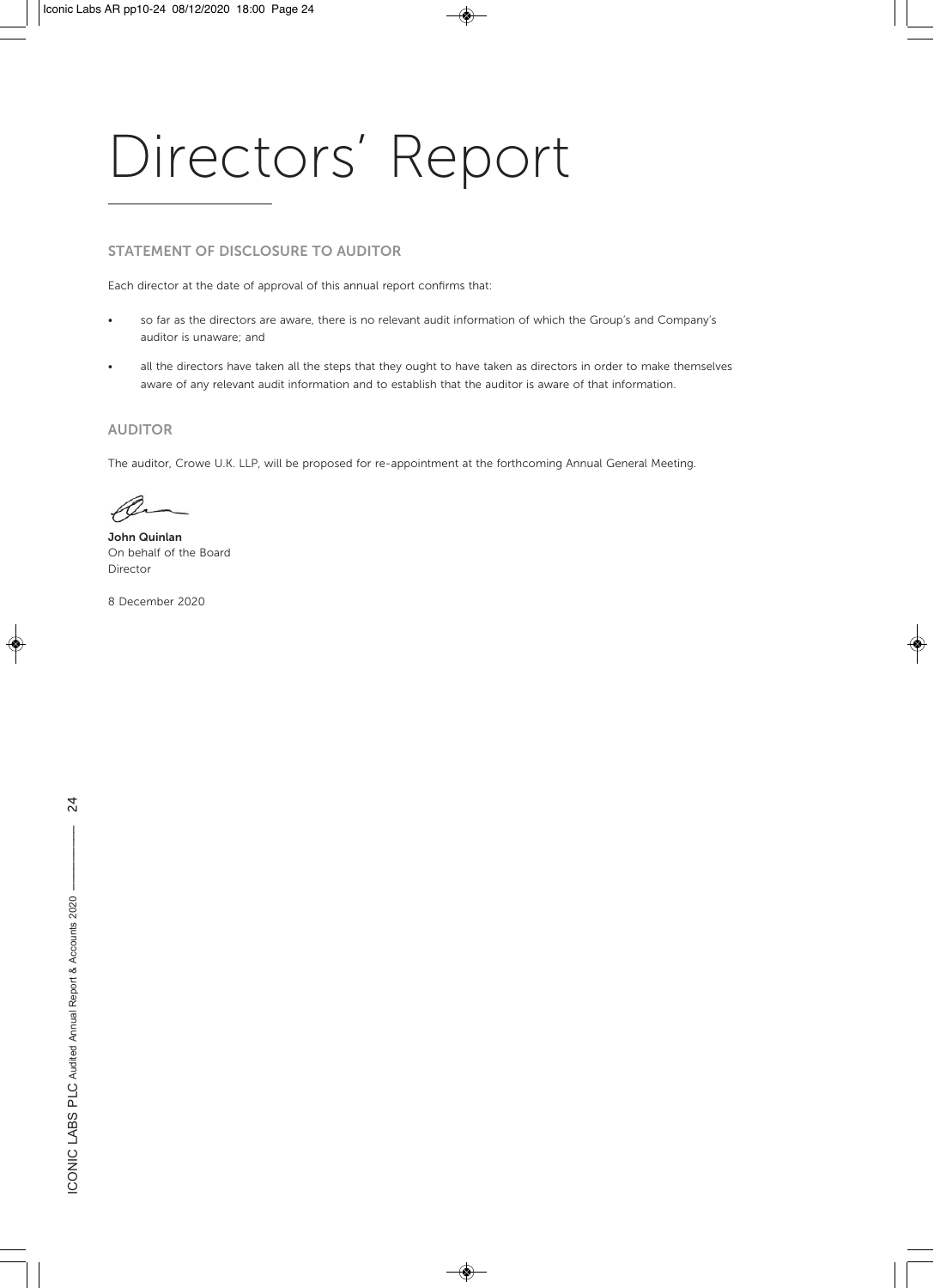### FOR THE YEAR ENDED 30 JUNE 2020

#### **INDEPENDENT AUDITOR'S REPORT TO THE MEMBERS OF ICONIC LABS PLC**

#### **OPINION**

We have audited the financial statements of Iconic Labs PLC (the "Parent Company") and its subsidiaries (the "Group") for the year ended 30 June 2020, which comprise the: Consolidated Statement of Comprehensive Income, Consolidated Statement of Financial Position, Consolidated Statement of Changes in Equity, Consolidated Statement of Cash Flows, Company Statement of Financial Position, Company Statement of Changes in Equity and the notes to the consolidated financial statements, including a summary of significant accounting policies. The financial reporting framework that has been applied in the preparation of the Group and Company financial statements is applicable law and International Financial Reporting Standards (IFRSs) as adopted by the European Union.

In our opinion:

- the financial statements give a true and fair view of the state of the Group's and of the Parent Company's affairs as at 30 June 2020 and of the Group's loss for the year then ended;
- the Group financial statements have been properly prepared in accordance with International Financial Reporting Standards as adopted by the European Union;
- the Parent Company financial statements have been properly prepared in accordance with International Financial Reporting Standards as adopted by the European Union as adopted by the European Union as applied in accordance with the provisions of the Companies Act 2006; and
- the financial statements have been prepared in accordance with the requirements of the Companies Act 2006.

#### **BASIS FOR OPINION**

We conducted our audit in accordance with International Standards on Auditing (UK) (ISAs (UK)) and applicable law.

Our responsibilities under those standards are further described in the Auditor's responsibilities for the audit of the financial statements section of our report. We are independent of the Company in accordance with the ethical requirements that are relevant to our audit of the financial statements in the UK, including the FRC's Ethical Standard, and we have fulfilled our other ethical responsibilities in accordance with these requirements. We believe that the audit evidence we have obtained is sufficient and appropriate to provide a basis for our opinion.

#### **MATERIAL UNCERTAINTY RELATED TO GOING CONCERN**

We draw attention to note 1 in the financial statements, concerning the Directors' assessment of the Group and the Parent Company's ability to continue as a going concern.

The directors have prepared cashflow forecasts for a period of at least 12 months from the date of approving these financial statements which indicate that the Group is at an early stage of development and is not currently profitable. As stated in note 1, these events or conditions, along with the other matters as set forth in note 1 and the Group having net liabilities at the 30 June 2020 of £3,112,666 (2019: £1,817,113), indicate that a material uncertainty exists that may cast significant doubt on the ability of the Parent Company and the Group to continue as a going concern. Our opinion is not modified in respect of this matter.

Given the conditions and uncertainties noted above we considered going concern to be a "Key Audit Matter" and our audit response was as follows:

- We obtained the Board's assessment of going concern and the supporting financial projections. Based on that assessment, we:
	- Considered whether the directors had considered a period of at least twelve months from the date of approving the financial statements;
	- Considered and challenged the appropriateness of the key assumptions used;
	- Compared the forecast expenditure to that set out in the business forecast for the new business;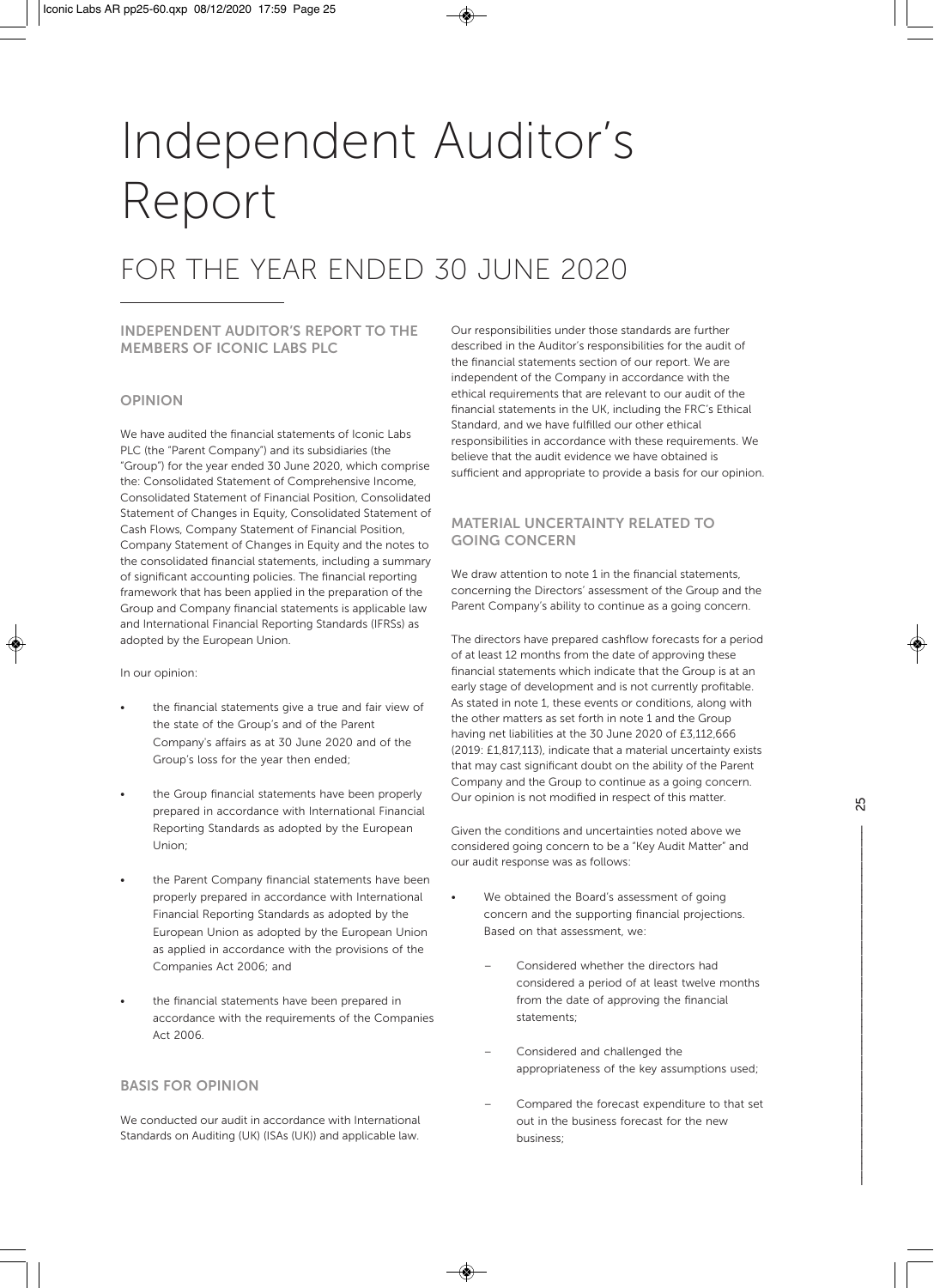- Reviewed the steps undertaken by the Board in establishing actual and contingent liabilities in respect of the legacy business; and
- We confirmed with management that they are not aware of any other factors which might adversely impact on their assessment of the Group's and Company's ability to continue as a going concern.

#### **OVERVIEW OF OUR AUDIT APPROACH**

#### **Materiality**

In planning and performing our audit we applied the concept of materiality. An item is considered material if it could reasonably be expected to change the economic decisions of a user of the financial statements. We used the concept of materiality to both focus our testing and to evaluate the impact of misstatements identified.

Based on our professional judgement, we determined overall materiality for the financial statements as a whole to be £93,000 (2019: £180,000), based on 5% of adjusted group loss before tax. Materiality for the parent Company financial statements as a whole was set at £46,000 (2019: £155,000) based on 5% of adjusted loss before tax.

We use a different level of materiality ('performance materiality') to determine the extent of our testing for the audit of the financial statements. Performance materiality is set based on the audit materiality as adjusted for the judgements made as to the entity risk and our evaluation of the specific risk of each audit area having regard to the internal control environment.

Where considered appropriate performance materiality may be reduced to a lower level, such as, for related party transactions and directors' remuneration.

We agreed with the Audit Committee to report to it all identified errors in excess of £4,600 (2019: £9,000). Errors below that threshold would also be reported to it if, in our opinion as auditor, disclosure was required on qualitative grounds.

#### **Overview of the scope of our audit**

There are two significant components of the Group, located and operating in the United Kingdom. The audits of Iconic Labs PLC and its UK subsidiary undertakings were

conducted from the UK by the engagement team. Financial information from other components not considered to be individually significant individually was subject to limited review procedures carried out by the audit team.

#### **Extent to which the audit is capable of detecting irregularities, including fraud**

We design our procedures so as to obtain sufficient appropriate audit evidence that the financial statements are not materially misstated due to non-compliance with laws and regulations or due to fraud or error.

We are not responsible for preventing non-compliance and cannot be expected to detect non-compliance with all laws and regulations – this responsibility lies with management with the oversight of the Directors and the Audit Committee.

Based on our understanding of the Group and industry, discussions with management and the Audit Committee we identified financial reporting standards, and Companies Act 2006 as having a direct effect on the amounts and disclosures in the financial statements.

We gained an understanding of the legal and regulatory framework applicable to the Group and the industry in which it operates, and considered the risks of acts by the Group which were contrary to applicable laws and regulations, including fraud. These included but were not limited to compliance with Companies Act 2006, the FCA listing rule and IFRS adopted by the European Union.

As part of our discussion with internal engagement team about how and where the Group's financial statements may be materially misstated due to fraud, we identified an increased risk of fraud in revenue completeness.

Our audit procedures included:

- enquiry of management about the Group's policies, procedures and related controls regarding compliance with laws and regulations and if there are any known instances of non-compliance;
- examining supporting documents for all material balances, transactions and disclosures;
	- review of the Board of directors minutes;

 $\frac{8}{2}$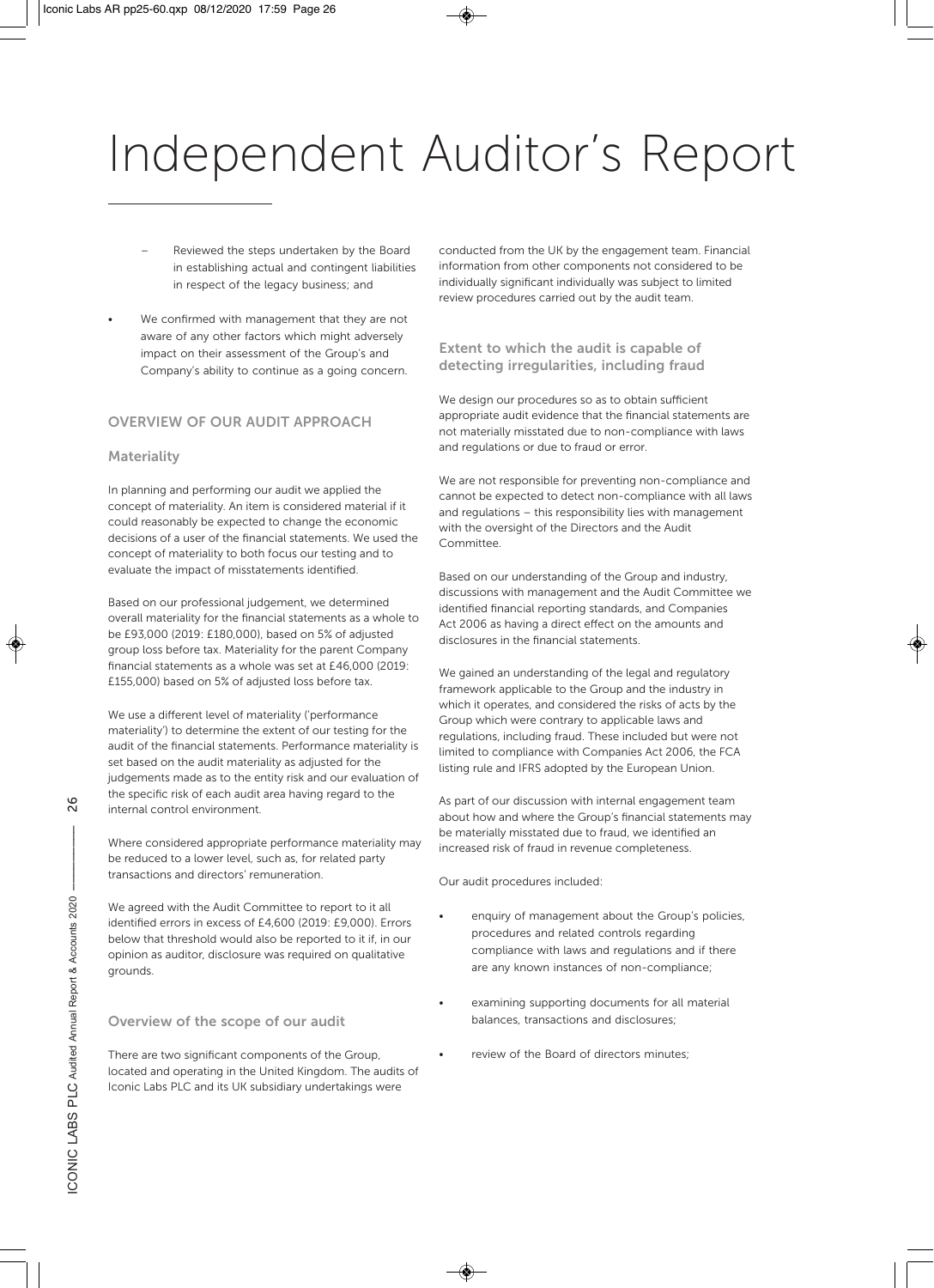- enquiry of management about litigations and claims and inspection of relevant correspondence
- evaluation of the selection and application of accounting policies related to subjective measurements and complex transactions,
- analytical procedures to identify any unusual or unexpected relationships;
- testing the appropriateness of journal entries recorded in the general ledger and other adjustments made in the preparation of the financial statements;
- review of accounting estimates for biases.

Owing to the inherent limitations of an audit, there is an unavoidable risk that some material misstatements of the financial statements may not be detected, even though the audit is properly planned and performed in accordance with the ISAs (UK).

The potential effects of inherent limitations are particularly significant in the case of misstatement resulting from fraud because fraud may involve sophisticated and carefully organized schemes designed to conceal it, including deliberate failure to record transactions, collusion or intentional misrepresentations being made to us.

#### **Key Audit Matters**

Key audit matters are those matters that, in our professional judgement, were of most significance in our audit of the financial statements of the current period and include the most significant assessed risks of material misstatement (whether or not due to fraud) that we identified. These matters included those which had the greatest effect on: the overall audit strategy, the allocation of resources in the audit; and directing the efforts of the engagement team. These matters were addressed in the context of our audit of the financial statements as a whole, and in forming our opinion thereon, and we do not provide a separate opinion on these matters.

This is not a complete list of all risks identified by our audit.

| Key audit matter                                                                                                                                                                                                                    | How the scope of our audit addressed the key<br>audit matter                                                                                                                           |  |
|-------------------------------------------------------------------------------------------------------------------------------------------------------------------------------------------------------------------------------------|----------------------------------------------------------------------------------------------------------------------------------------------------------------------------------------|--|
| Completeness of liabilities arising from legacy issues<br>Note 2 of the financial statements.                                                                                                                                       | We made enquiries of management as to whether they<br>were aware of any liabilities that have come to light during                                                                     |  |
| During the previous year's audit it was noted that there<br>were a number of issues with missing records and the<br>possibility of potential unrecorded liabilities from the<br>legacy stem cell and prospective insurance business | the year or post year end that had not been recognised in<br>the period.                                                                                                               |  |
|                                                                                                                                                                                                                                     | We reviewed board minutes for the year for evidence of<br>undisclosed liabilities.                                                                                                     |  |
| which resulted in a qualified audit opinion being issued.                                                                                                                                                                           | During our audit work we reviewed expenditure invoices                                                                                                                                 |  |
| During the year, the board has undertaken to the extent<br>possible, a thorough review of the creditor position of the<br>Parent Company and the Group with a core focus on the                                                     | and bank payments made during the course of the year<br>and post year end for any evidence of significant<br>unrecorded liabilities.                                                   |  |
| legacy business operations. Due to the publicity around<br>the new business, shutting down the old one and drawing<br>down on the EHGOS facility, a number of claims were<br>made against the company which were recognised in the  | We reviewed the latest correspondence with liquidators<br>that confirmed there were no further liabilities that have<br>come forwards that had not been recorded in the<br>financials. |  |
| comparative financials.                                                                                                                                                                                                             | Our audit work has not identified any unrecorded                                                                                                                                       |  |
| There remains the risk of unrecorded liabilities.                                                                                                                                                                                   | liabilities from the legacy business.                                                                                                                                                  |  |

This is not a complete list of all risks identified by our audit.

Our audit procedures in relation to these matters were designed in the context of our audit opinion as a whole. They were not designed to enable us to express an opinion on these matters individually and we express no such opinion.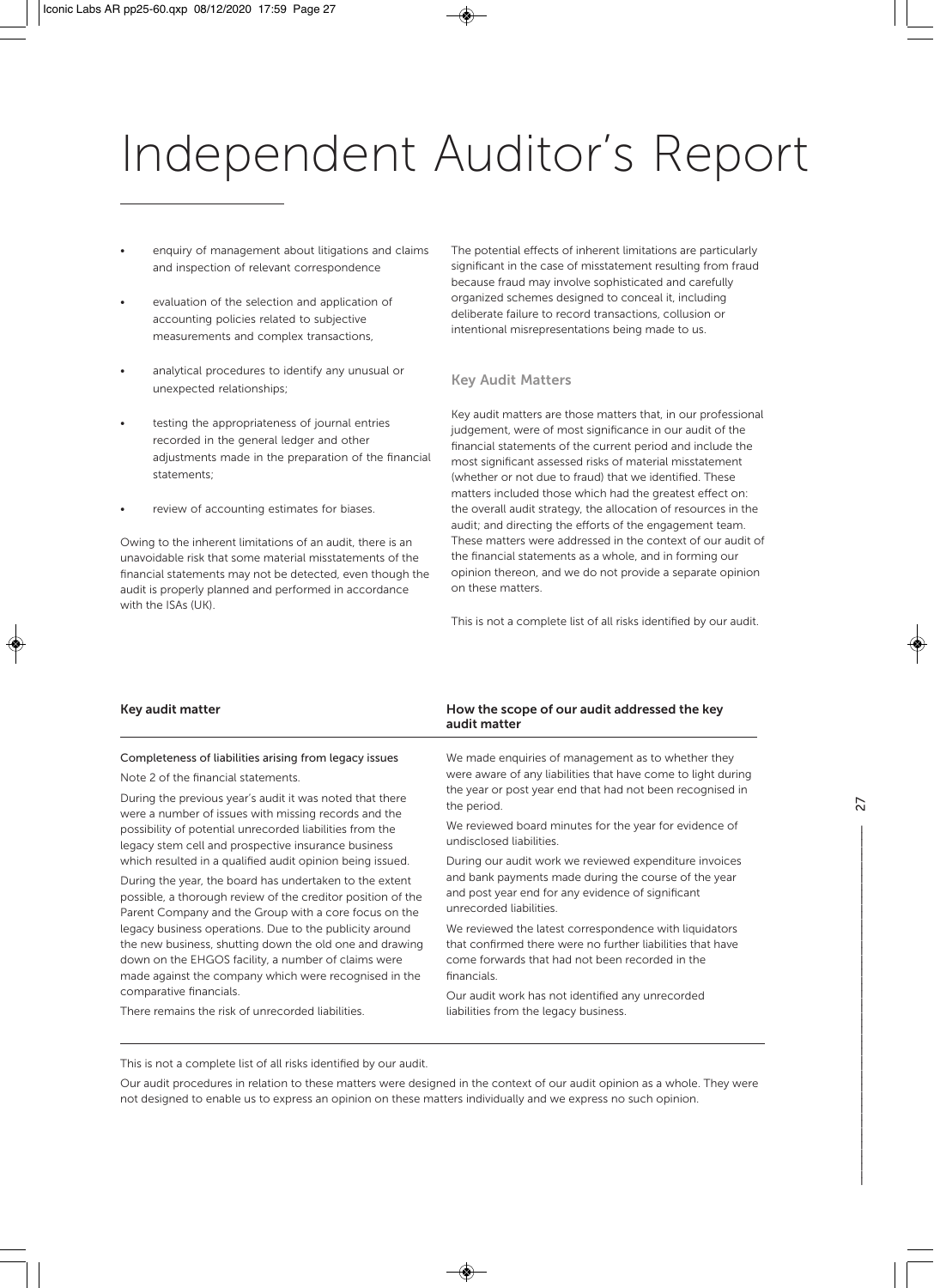#### **OTHER INFORMATION**

The directors are responsible for the other information. The other information comprises the information included in the annual report, other than the financial statements and our auditor's report thereon. Our opinion on the financial statements does not cover the other information and, except to the extent otherwise explicitly stated in our report, we do not express any form of assurance conclusion thereon.

In connection with our audit of the financial statements, our responsibility is to read the other information and, in doing so, consider whether the other information is materially inconsistent with the financial statements or our knowledge obtained in the audit or otherwise appears to be materially misstated. If we identify such material inconsistencies or apparent material misstatements, we are required to determine whether there is a material misstatement in the financial statements or a material misstatement of the other information. If, based on the work we have performed, we conclude that there is a material misstatement of this other information, we are required to report that fact.

We have nothing to report in this regard.

#### **OPINION ON OTHER MATTER PRESCRIBED BY THE COMPANIES ACT 2006**

In our opinion based on the work undertaken in the course of our audit

- the information given in the strategic report and the directors' report for the financial year for which the financial statements are prepared is consistent with the financial statements; and
- the strategic report and directors' report have been prepared in accordance with applicable legal requirements.

#### **MATTERS ON WHICH WE ARE REQUIRED TO REPORT BY EXCEPTION**

In light of the knowledge and understanding of the Group and the Parent Company and their environment obtained in the course of the audit, we have not identified material misstatements in the strategic report or the directors' report.

We have nothing to report in respect of the following matters where the Companies Act 2006 requires us to report to you if, in our opinion:

adequate accounting records have not been kept by the parent company, or returns adequate for our audit have not been received from branches not visited by us; or

- the parent company financial statements are not in agreement with the accounting records and returns; or
- certain disclosures of directors' remuneration specified by law are not made; or
- we have not received all the information and explanations we require for our audit.

#### **RESPONSIBILITIES OF THE DIRECTORS FOR THE FINANCIAL STATEMENTS**

As explained more fully in the directors' responsibilities statement set out on page 23 the directors are responsible for the preparation of the financial statements and for being satisfied that they give a true and fair view, and for such internal control as the directors determine is necessary to enable the preparation of financial statements that are free from material misstatement, whether due to fraud or error.

In preparing the financial statements, the directors are responsible for assessing the Group's and Parent Company's ability to continue as a going concern, disclosing, as applicable, matters related to going concern and using the going concern basis of accounting unless the directors either intend to liquidate the group or the Parent Company or to cease operations, or have no realistic alternative but to do so.

#### **AUDITOR'S RESPONSIBILITIES FOR THE AUDIT OF THE FINANCIAL STATEMENTS**

Our objectives are to obtain reasonable assurance about whether the financial statements as a whole are free from material misstatement, whether due to fraud or error, and to issue an auditor's report that includes our opinion. Reasonable assurance is a high level of assurance, but is not a guarantee that an audit conducted in accordance with ISAs (UK) will always detect a material misstatement when it exists.

Misstatements can arise from fraud or error and are considered material if, individually or in the aggregate, they could reasonably be expected to influence the economic decisions of users taken on the basis of these financial statements.

A further description of our responsibilities for the audit of the financial statements is located on the Financial Reporting Council's website at: www.frc.org.uk/auditorsresponsibilities. This description forms part of our auditor's report.

 $\frac{8}{2}$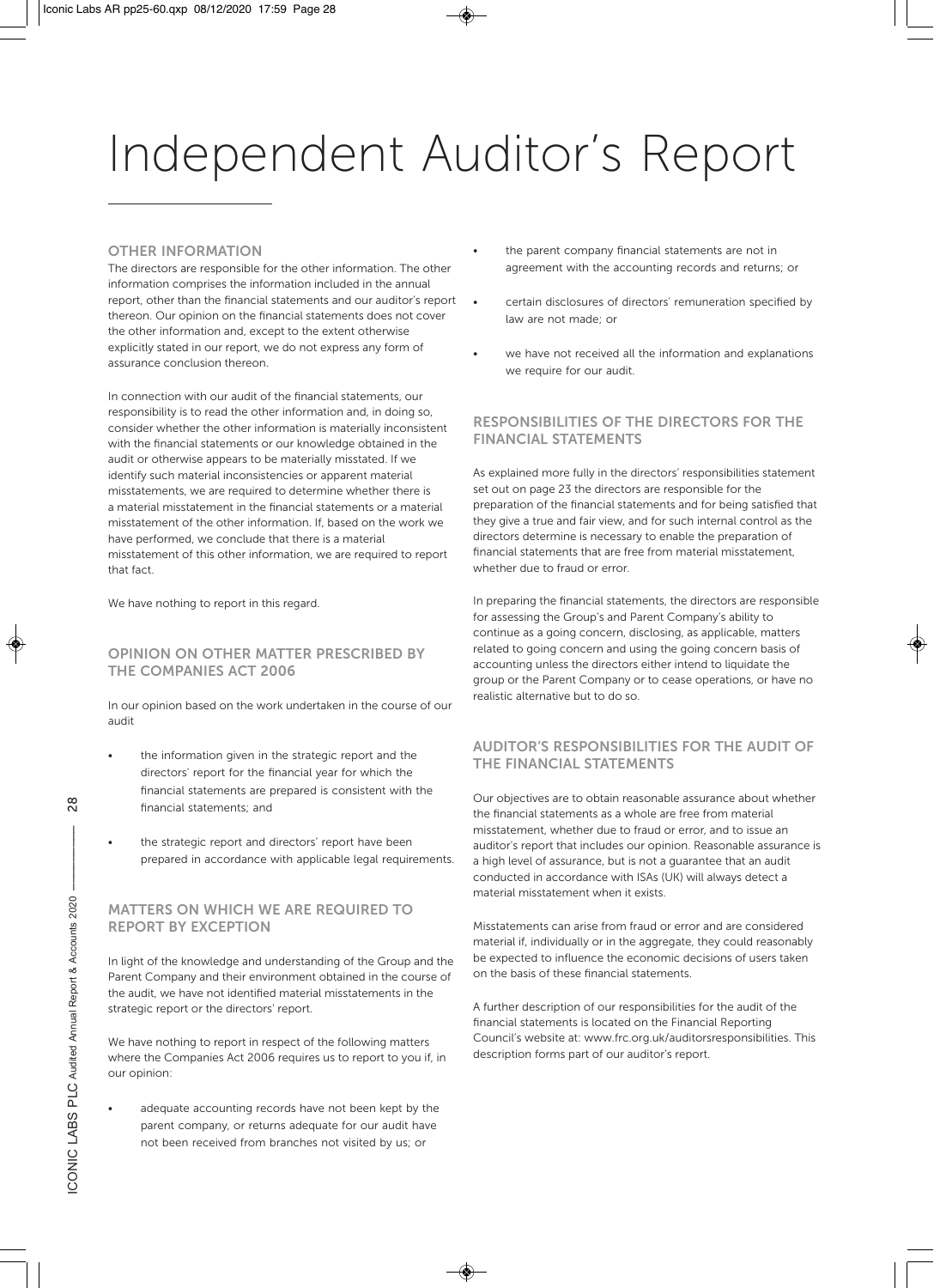#### **OTHER MATTERS WHICH WE ARE REQUIRED TO ADDRESS**

We were appointed by the Audit Committee on 8 October 2019 to audit the financial statements for the period ending 30 June 2019. Our total uninterrupted period of engagement is 2 years, covering the periods ending 30 June 2019 to 30 June 2020.

The non-audit services prohibited by the FRC's Ethical Standard were not provided to the Group's or the Company and we remain independent of the Group's and the Company in conducting our audit.

Our audit opinion is consistent with the additional report to the audit committee.

#### **USE OF OUR REPORT**

This report is made solely to the company's members, as a body, in accordance with Chapter 3 of Part 16 of the Companies Act 2006. Our audit work has been undertaken so that we might state to the company's members those matters we are required to state to them in an auditor's report and for no other purpose. To the fullest extent permitted by law, we do not accept or assume responsibility to anyone other than the company and the company's members as a body, for our audit work, for this report, or for the opinions we have formed.

(eo Mall.

**Leo Malkin (Senior Statutory Auditor)** 

For and on behalf of **Crowe U.K. LLP**  Statutory Auditor London

8 December 2020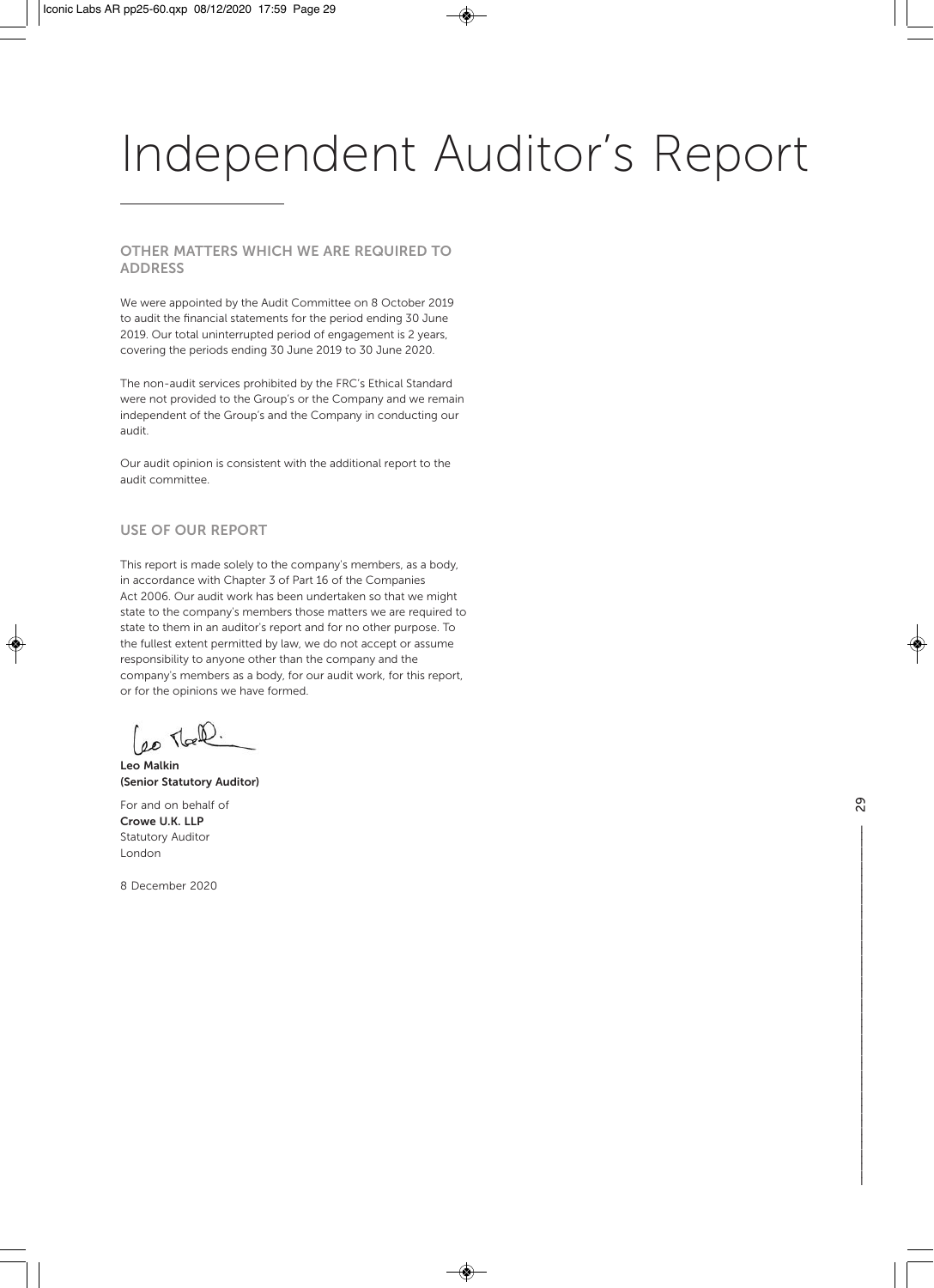### Consolidated Statement of Comprehensive Income

#### **FOR THE YEAR ENDED 30 JUNE 2020**

|                                                                      | <b>Notes</b>   | 30 June<br>2020<br>£ | 18 Month<br>Year ended period ended<br>30 June<br>2019<br>£ |
|----------------------------------------------------------------------|----------------|----------------------|-------------------------------------------------------------|
| Continuing operations                                                |                |                      |                                                             |
| Revenue                                                              |                | 107,303              |                                                             |
| Gross profit                                                         |                | 107,303              |                                                             |
| Administrative expenses                                              | 3              | (2,357,366)          | (327,902)                                                   |
| Direct costs incurred in connection with EHGOF financing<br>facility | 3              | (262,000)            |                                                             |
| Other operating income                                               |                | 25,000               |                                                             |
| Operating loss                                                       |                | (2,487,063)          | (327,902)                                                   |
| Finance costs                                                        | 6              | (353, 120)           | (1,818,613)                                                 |
| Loss before taxation                                                 |                | (2,840,183)          | (2, 146, 515)                                               |
| Taxation                                                             | $\overline{7}$ |                      |                                                             |
| Loss for the period from continuing operations                       |                | (2,840,183)          | (2, 146, 515)                                               |
| Profit/(loss) for the period from discontinued operations            | 5              | 450,062              | (4, 113, 879)                                               |
| Loss for the period                                                  |                | (2,390,121)          | (6,260,394)                                                 |
| Total comprehensive loss for the period                              |                | (2,390,121)          | (6, 260, 394)                                               |
| Loss per ordinary share                                              | 8              |                      |                                                             |
| Basic and diluted (pence)                                            |                |                      |                                                             |
| - from continuing operations                                         |                | (0.11)               | (0.75)                                                      |
| - from discontinued operations                                       |                | 0.00                 | (0.01)                                                      |

The loss for the year and total comprehensive loss for the year are wholly attributable to the equity holders of the parent.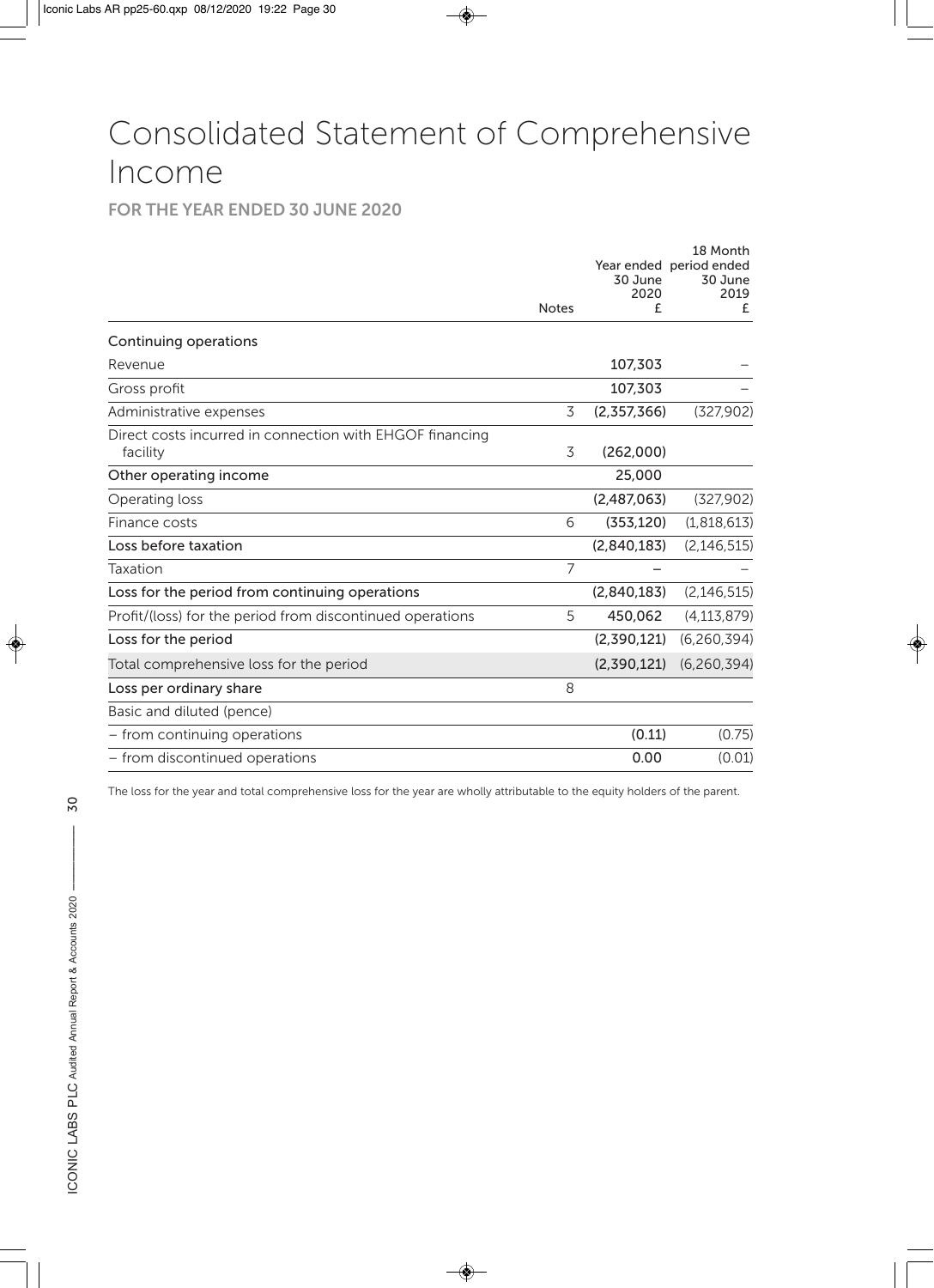### Consolidated Statement of Financial Position

**AS AT 30 JUNE 2020**

|                               |              | 30 June<br>2020 | 30 June<br>2019               |
|-------------------------------|--------------|-----------------|-------------------------------|
|                               | <b>Notes</b> | £               | £                             |
| Assets                        |              |                 |                               |
| Non-current assets            |              |                 |                               |
| Property, plant and equipment | 9            | 22,590          | 7,093                         |
| Intangible assets             | 10           | 21,600          |                               |
| Total non-current assets      |              | 44,190          | 7,093                         |
| <b>Current assets</b>         |              |                 |                               |
| Trade and other receivables   | 12           | 136,135         |                               |
| VAT recoverable               | 12           |                 | 15,922                        |
| Cash and cash equivalents     | 13           | 180,397         | 15,597                        |
|                               |              | 316,532         | 31,519                        |
| Total assets                  |              | 360,722         | 38,612                        |
| Equity                        |              |                 |                               |
| Share capital                 | 14           | 4,138,936       | 3,498,257                     |
| Share premium                 | 15           | 5,578,789       | 5,124,900                     |
| Retained deficit              | 15           |                 | $(12,830,391)$ $(10,440,270)$ |
|                               |              | (3, 112, 666)   | (1, 817, 113)                 |
| <b>Liabilities</b>            |              |                 |                               |
| Non-current liabilities       |              |                 |                               |
| Loans and borrowings          | 17           |                 | 11,141                        |
|                               |              |                 | 11,141                        |
| <b>Current liabilities</b>    |              |                 |                               |
| Trade and other payables      | 16           | 1,699,794       | 1,736,306                     |
| Loans and borrowings          | 17           | 1,739,594       | 68,278                        |
| Provisions                    | 18           | 34,000          | 40,000                        |
|                               |              | 3,473,388       | 1,844,584                     |
| <b>Total liabilities</b>      |              | 3,473,388       | 1,855,725                     |
| Total equity and liabilities  |              | 360,722         | 38,612                        |

The financial statements of Iconic Labs plc were approved by the Board and authorised for issue on 8 December 2020. They were signed on its behalf by:

John Quinlan Director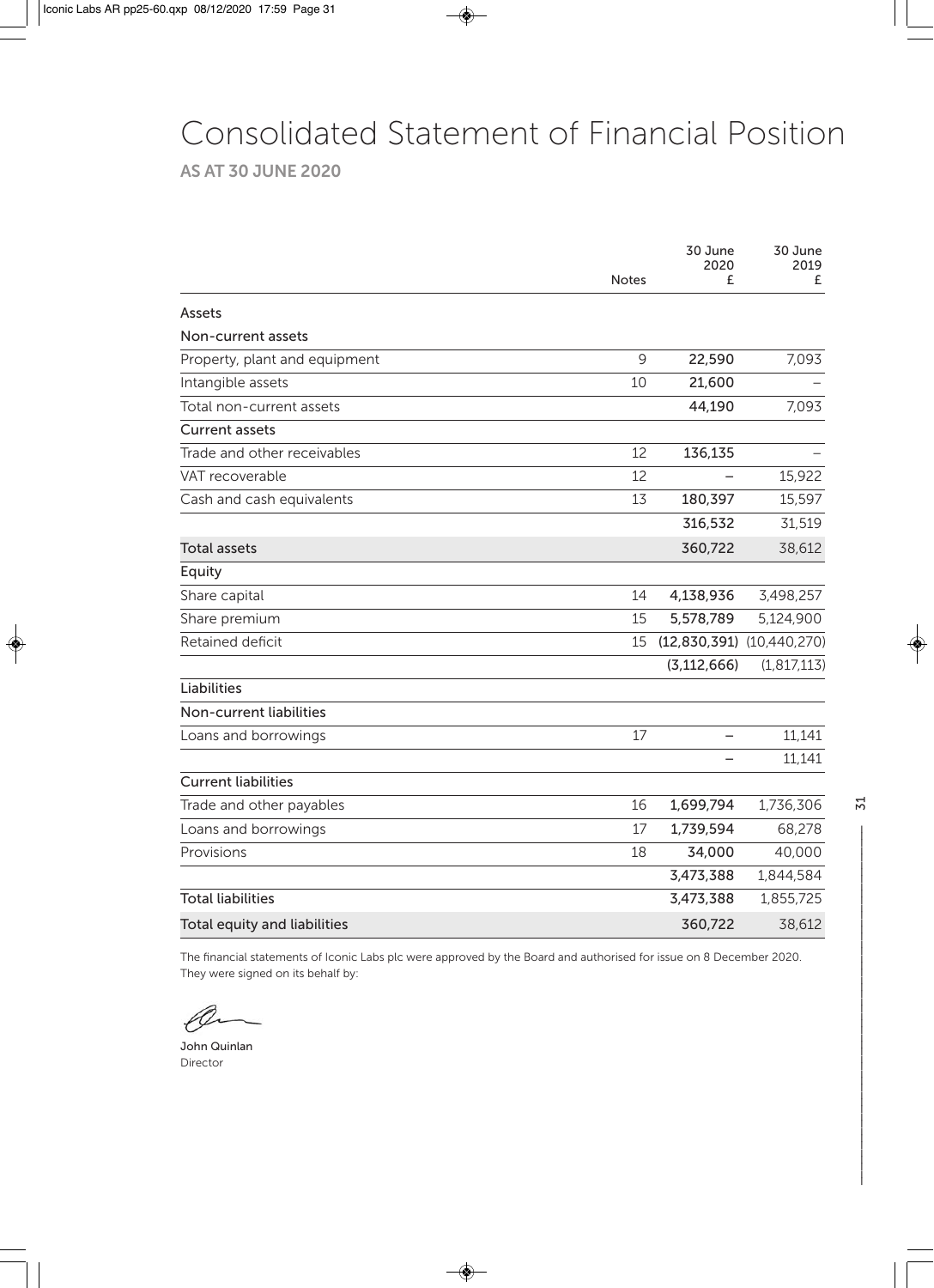### Consolidated Statement of Changes in Equity

**FOR THE YEAR ENDED 30 JUNE 2020**

|                                                     | Share<br>capital<br>£ | Share<br>premium<br>£ | Merger<br>reserve<br>£   | Translation<br>reserve<br>£ | Share-based<br>payments<br>reserve<br>£ | Retained<br>deficit<br>£ | Total<br>equity<br>£    |
|-----------------------------------------------------|-----------------------|-----------------------|--------------------------|-----------------------------|-----------------------------------------|--------------------------|-------------------------|
| Balance at 31 December 2017                         | 162,053               | 3,460,854             | (185, 728)               | (32,798)                    | 331,975                                 | (4,305,132)              | (568, 776)              |
| Loss for the period                                 |                       |                       |                          |                             |                                         |                          | (6,260,394) (6,260,394) |
| Total comprehensive loss for<br>the period          |                       |                       |                          |                             |                                         |                          | (6,260,394) (6,260,394) |
| Transactions with owners:                           |                       |                       |                          |                             |                                         |                          |                         |
| Share-based payment charges                         |                       |                       |                          |                             | 11,807                                  |                          | 11,807                  |
| Issue of shares                                     | 3,336,204             | 1,894,621             | $\overline{\phantom{0}}$ | $\overline{\phantom{0}}$    | $\overline{\phantom{0}}$                |                          | 5,230,825               |
| Costs of placings                                   |                       | (230, 575)            |                          |                             |                                         |                          | (230, 575)              |
| Total contribution by and<br>distribution to owners | 3,336,204             | 1,664,046             |                          |                             | 11,807                                  |                          | 5,012,057               |
| Transfer between reserves                           |                       |                       | 185,728                  | 32,978                      | (343,782)                               | 125,256                  |                         |
| Balance at 30 June 2019                             | 3,498,257             | 5,124,900             |                          |                             |                                         | $-$ (10,440,270)         | (1, 817, 113)           |
| Loss for the year                                   |                       |                       |                          |                             |                                         | (2,390,121)              | (2,390,121)             |
| Foreign exchange translation                        |                       |                       |                          |                             |                                         |                          |                         |
| Total comprehensive loss<br>for the year            |                       |                       |                          |                             |                                         | (2,390,121)              | (2,390,121)             |
| Transactions with owners:                           |                       |                       |                          |                             |                                         |                          |                         |
| Share-based payment charges                         |                       |                       |                          |                             |                                         |                          |                         |
| Issue of shares                                     | 640,679               | 453,889               |                          |                             |                                         |                          | 1,094,568               |
| Total contribution by and<br>distribution to owners | 640,679               | 453,889               |                          |                             |                                         |                          | 1,094,568               |
| Balance at 30 June 2020                             | 4,138,936             | 5,578,789             |                          |                             |                                         | $-$ (12,830,391)         | (3, 112, 666)           |

The currency translation reserve comprised all foreign currency adjustments arising from the translation of the financial statements of the foreign operation. During the period to 30 June 2019, the Board decided that a number of the reserves related to historic balances are no longer relevant given the changes in the group during the period. The merger reserve, translation reserve and share-based payment reserve were transferred to retained deficit in the period ended 30 June 2019.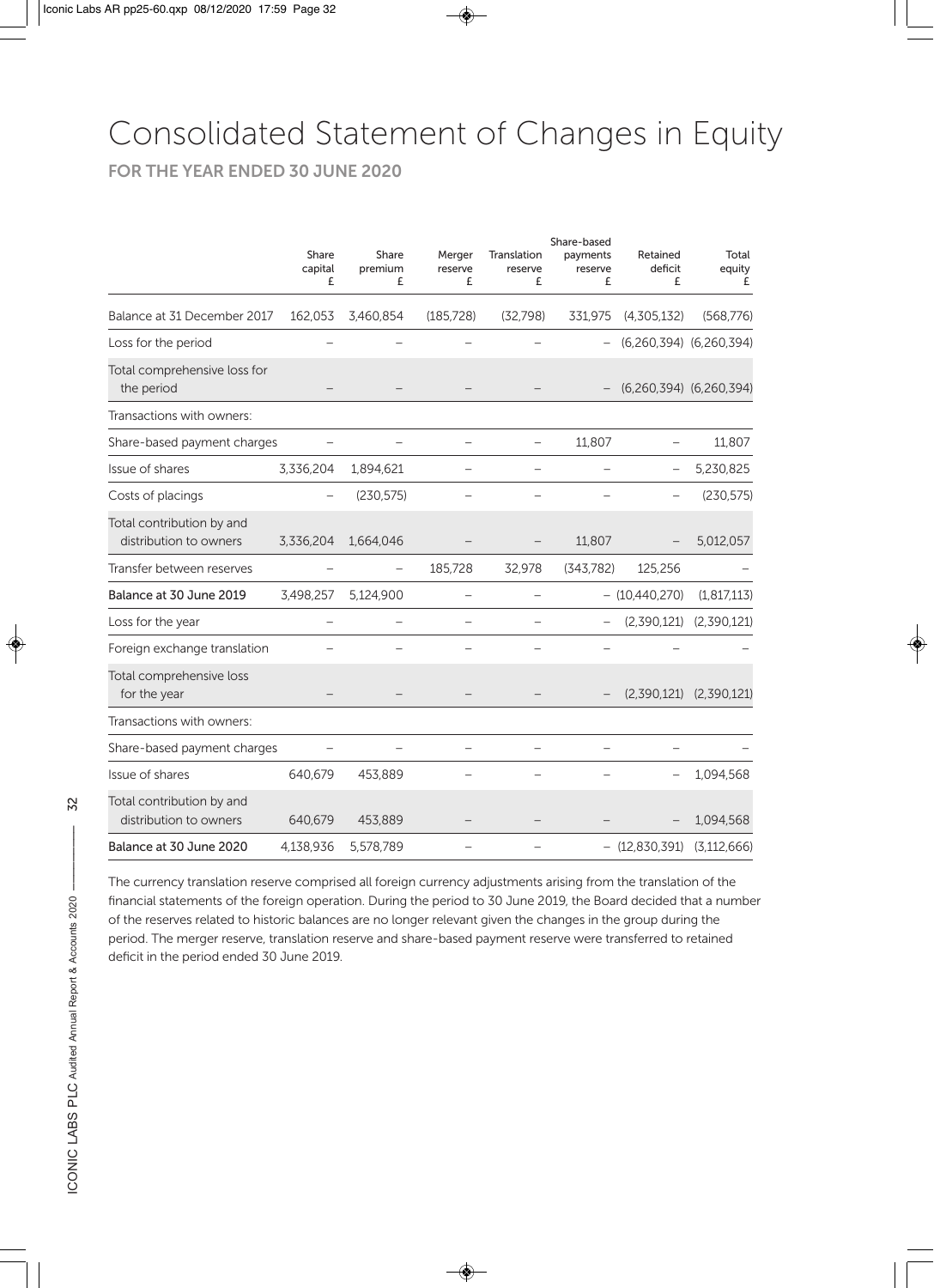### Consolidated Statement of Cash Flows

**FOR THE YEAR ENDED 30 JUNE 2020**

|                                                                                 | <b>Notes</b> | 30 June<br>2020<br>£ | Year ended Period ended<br>30 June<br>2019<br>£ |
|---------------------------------------------------------------------------------|--------------|----------------------|-------------------------------------------------|
|                                                                                 |              |                      |                                                 |
| Cash flows from operating activities<br>Total comprehensive loss for the period |              | (2,390,121)          | (6, 260, 394)                                   |
| (Profit)/Loss from discontinued operations                                      | 5            | (450, 062)           | 4,137,879                                       |
| Depreciation                                                                    | 3            | 2,503                | 417                                             |
| Finance costs                                                                   | 6            | 353,120              | 1,818,613                                       |
|                                                                                 |              |                      |                                                 |
| Increase in trade and other receivables                                         |              | (2,484,560)          | (303, 485)                                      |
|                                                                                 |              | (120, 213)           |                                                 |
| (Decrease)/increase in trade and other payables                                 |              | 1,212,679            | 66,000                                          |
| (Decrease) in provisions                                                        |              | (6,000)              |                                                 |
| Operating cash flows used by continuing activities                              |              | (1,398,094)          | (237, 485)                                      |
| Operating cash flows generated from/(used by) discontinued<br>operations        |              | (204, 561)           | (3,241,618)                                     |
| Net cash used in operating activities                                           |              | (1,602,655)          | (3,479,103)                                     |
| Cash flows from investing activities                                            |              |                      |                                                 |
| Purchase of property, plant and equipment                                       | 9            | (18,000)             | (7, 510)                                        |
| Purchase of intangible assets                                                   | 10           | (21,600)             |                                                 |
| Investing cash flows used by continuing activities                              |              | (39,600)             | (7, 510)                                        |
| Investing cash flows used by discontinued operations                            |              |                      | (23, 919)                                       |
| Net cash used in investing activities                                           |              | (39,600)             | (31, 429)                                       |
| Cash flows from financing activities                                            |              |                      |                                                 |
| Interest paid                                                                   | 6            | (353, 120)           | (604, 050)                                      |
| Repayment of leases                                                             |              | (47, 438)            | (88, 747)                                       |
| Loan from director                                                              |              | 16,613               |                                                 |
| Repayment of loan from director                                                 |              | (4, 340)             |                                                 |
| Issue of share capital                                                          |              |                      | 2,060,950                                       |
| Costs of issuing shares                                                         |              |                      | (230, 575)                                      |
| Issue of convertible loan notes                                                 |              | 2,195,000            | 2,700,000                                       |
| Financing cash flows from continuing activities                                 |              | 1,807,055            | 3,837,578                                       |
| Financing cash flows used by discontinued operations                            |              |                      | (429, 490)                                      |
| Net cash flows from financing activities                                        |              | 1,807,055            | 3,408,088                                       |
| Net increase/(decrease) in cash and cash equivalents                            |              | 164,800              | (102, 444)                                      |
| Cash and cash equivalents at beginning of period                                |              | 15,597               | 118,041                                         |
| Effect of foreign exchange rate changes                                         |              |                      |                                                 |
| Cash and cash equivalents at period end                                         | 13           | 180,397              | 15,597                                          |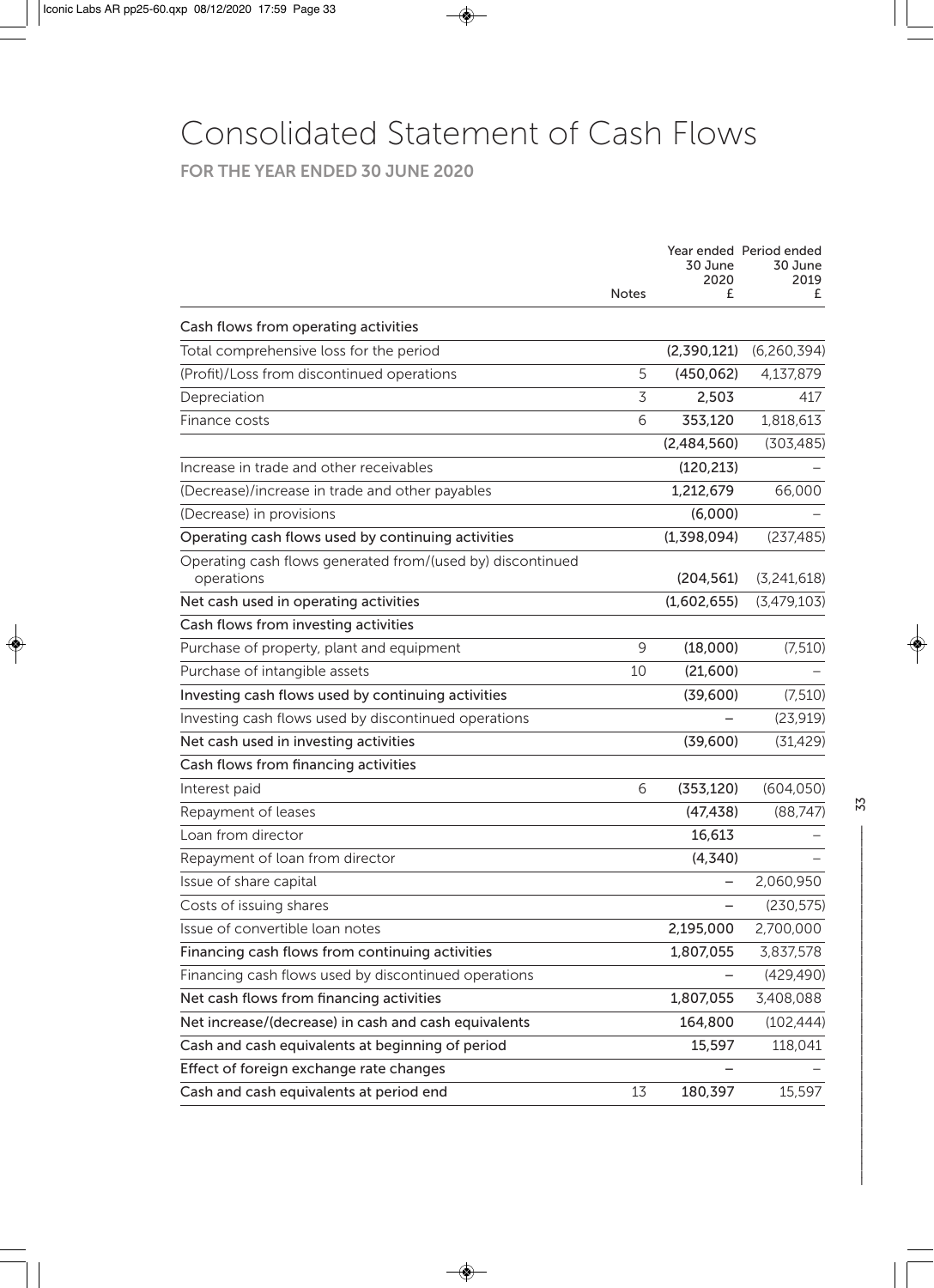### Company Statement of Financial Position

**AS AT 30 JUNE 2020**

|                               |              | 2020           | 30 June 31 December<br>2019 |
|-------------------------------|--------------|----------------|-----------------------------|
|                               | <b>Notes</b> | £              | £                           |
| Non-current assets            |              |                |                             |
| Property, plant and equipment | 9            | 4,590          | 7,093                       |
| Investments                   | 11           | $\overline{2}$ |                             |
| Non-current assets            |              | 4,592          | 7,093                       |
| Current assets                |              |                |                             |
| Trade and other receivables   | 12           | 9,116          |                             |
| Cash and cash equivalents     | 13           | 144,138        | 4,339                       |
|                               |              | 153,254        | 4,339                       |
| <b>Total assets</b>           |              | 157,846        | 11,432                      |
| Equity                        |              |                |                             |
| Share capital                 | 14           | 4,138,936      | 3,498,257                   |
| Share premium                 | 15           | 5,578,789      | 5,124,900                   |
| Share-based payment reserve   |              |                |                             |
| Retained deficit              | 15           | (12, 524, 595) | (10, 186, 141)              |
|                               |              | (2,806,870)    | (1, 562, 984)               |
| Non-current liabilities       |              |                |                             |
| Loans and borrowings          | 17           |                | 11,141                      |
|                               |              | -              | 11,141                      |
| <b>Current liabilities</b>    |              |                |                             |
| Trade and other payables      | 16           | 1,225,122      | 1,494,997                   |
| Loans and borrowings          | 17           | 1,739,594      | 68,278                      |
|                               |              | 2,964,716      | 1,563,275                   |
| <b>Total liabilities</b>      |              | 2,964,716      | 1,574,416                   |
| Total equity and liabilities  |              | 157,846        | 11,432                      |

The Company's loss and total comprehensive loss for the year ended 30 June 2020 was £2,338,454 (Period to 30 June 2019: £7,177,280).

The financial statements of Iconic Labs plc, company number 10197256, were approved by the Board and authorised for issue on 8 December 2020. They were signed on its behalf by:

John Quinlan Director

34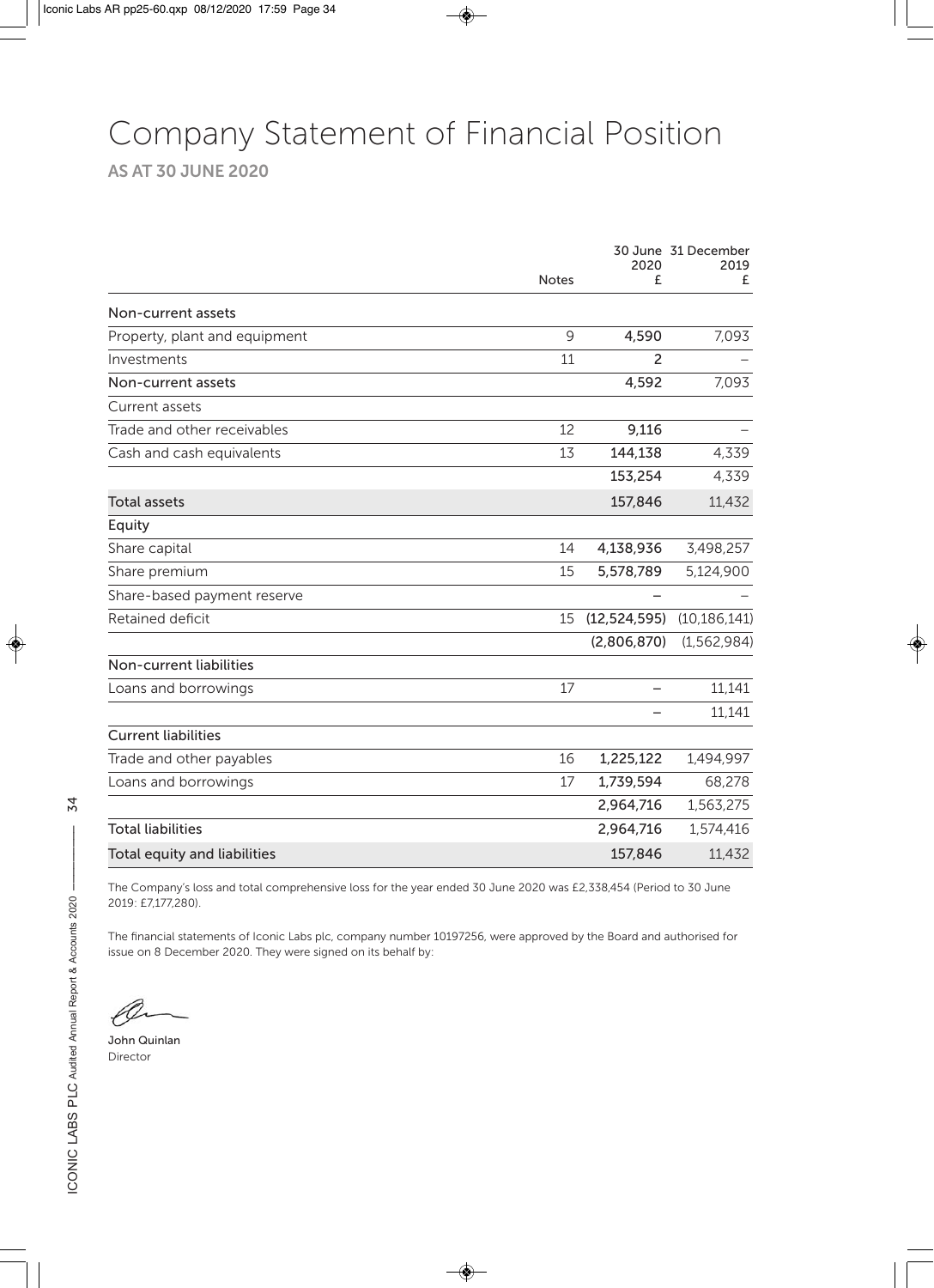### Company Statement of Changes in Equity

**FOR THE YEAR ENDED 30 JUNE 2020**

|                                                    | Share<br>capital<br>£ | Share<br>premium<br>£ | Share-based<br>payments<br>reserve<br>£ | Retained<br>deficit<br>£         | Total<br>equity<br>£        |
|----------------------------------------------------|-----------------------|-----------------------|-----------------------------------------|----------------------------------|-----------------------------|
| Balance at 31 December 2017                        | 162,053               | 3,460,854             | 331,975                                 | (3,352,643)                      | 602,239                     |
| Loss for the period                                |                       |                       |                                         | (7,177,280)                      | (7, 177, 280)               |
| Total comprehensive loss for period                |                       |                       |                                         | (7,177,280)                      | (7,177,280)                 |
| Transactions with owners                           |                       |                       |                                         |                                  |                             |
| Share-based payment charge                         |                       |                       | 11,807                                  |                                  | 11,807                      |
| Issue of shares                                    | 3,336,204             | 1,894,621             |                                         |                                  | 5,230,825                   |
| Cost of placings                                   |                       | (230, 575)            |                                         |                                  | (230, 575)                  |
| Total contributions by and distributions to owners | 3,336,204             | 1,664,046             | 11,807                                  |                                  | 5,012,057                   |
| Balance at 30 June 2019                            | 3,498,257             | 5,124,900             | $\overline{\phantom{0}}$                | $(10, 186, 141)$ $(1, 562, 984)$ |                             |
| Loss for the year                                  |                       |                       |                                         |                                  | $(2,338,454)$ $(2,338,454)$ |
| Total comprehensive loss for year                  |                       |                       |                                         |                                  | $(2,338,454)$ $(2,338,454)$ |
| Transactions with owners                           |                       |                       |                                         |                                  |                             |
| Share-based payment charge                         |                       |                       |                                         |                                  |                             |
| Issue of shares                                    | 640,679               | 453,889               |                                         |                                  | 1,094,568                   |
| Cost of placings                                   |                       |                       |                                         |                                  |                             |
| Total contributions by and distributions to owners | 640,679               | 453,889               |                                         |                                  | 1,094,568                   |
| Balance at 30 June 2020                            | 4,138,936             | 5,578,789             |                                         | $-$ (12,524,595) (2,806,870)     |                             |

35 –––––––––––––––––––––––––––––––––––––––––––––––––– 35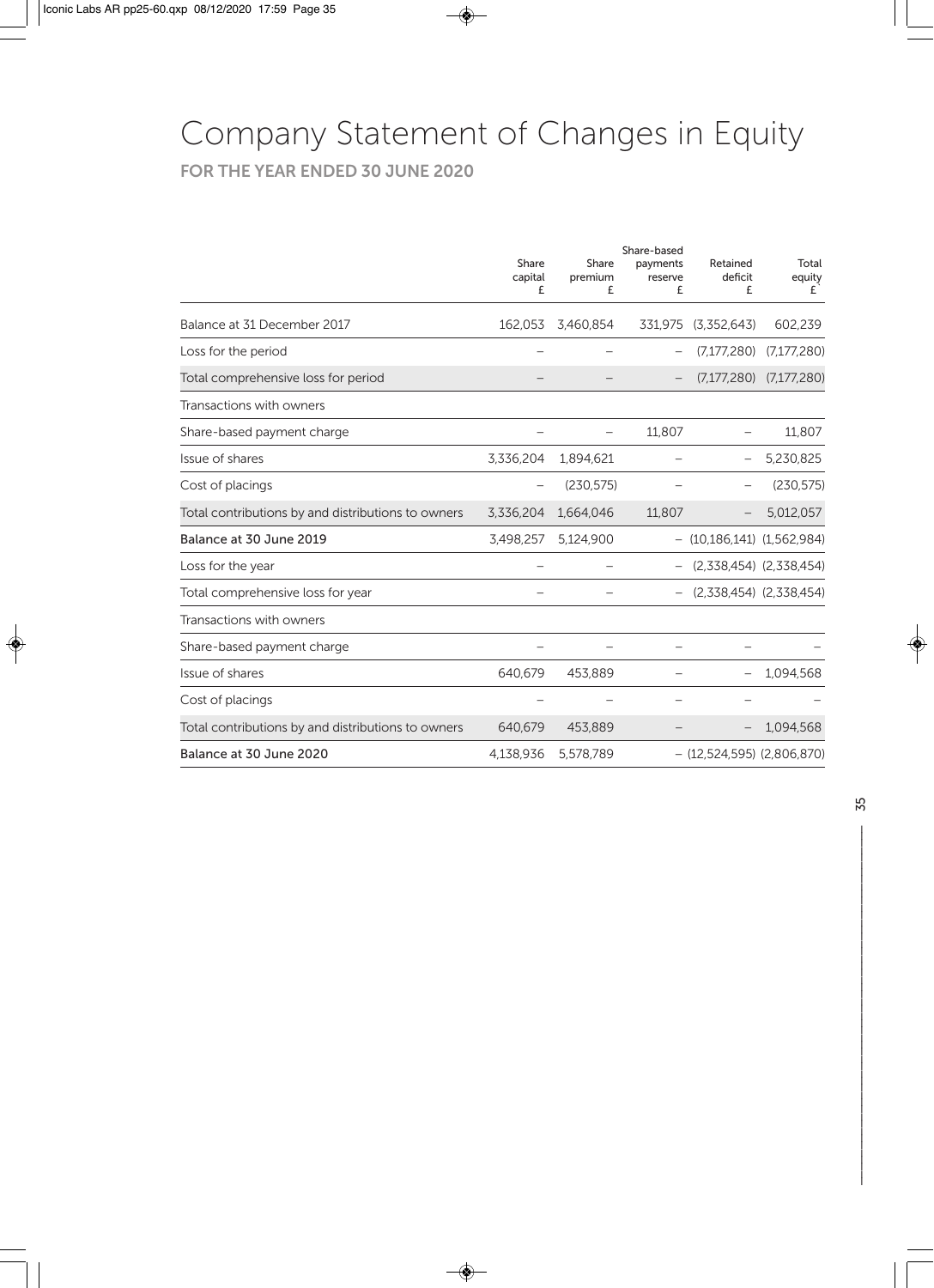### Notes to the Consolidated Financial Statements

**FOR THE YEAR ENDED 30 JUNE 2020**

#### **1. ACCOUNTING POLICIES**

#### **Basis of preparation**

These financial statements have been prepared in accordance with International Financial Reporting Standards as adopted by the European Union ("adopted IFRS") and with those parts of the Companies Act 2006 applicable to companies preparing their accounts under adopted IFRS.

On 18 March 2019, a new Board was appointed to lead the Group in a new direction. In order to give the new Board the necessary time to prepare the financial statements and resolve legacy issues that they inherited from their predecessors, the decision was made to extend the prior accounting period of the Group by 6 months from 31 December to 30 June. The comparative financial statements cover the 18 month period from 1 January 2018 to 30 June 2019. As these financial statements cover a 12 month period, they are not entirely comparable to the previous period.

These consolidated financial statements are presented in Pounds Sterling ('**GBP**'), which is considered by the directors to be the functional and presentation currency.

The Company's individual statement of comprehensive income has been omitted from the Group's annual financial statements having taken advantage of the exemption not to disclose under Section 408(3) of the Companies Act 2006.

#### **Going concern**

The Directors consider it is appropriate to prepare the Group and Parent Company's financial statements on the basis that they are able to continue to operate for a period of at least 12 months from the date of approving these financial statements.

As noted in the Strategic Report on page 7 when making this assessment the directors have prepared forecasts which consider the expected level of expenditure over the course of the review period together with the anticipated revenues arising from the new business and acquisitions completed shortly after the period end. Key to the compilation of the forecasts central to the Directors' assessment of going concern are the following factors:

- The company is at an early stage of development and is not currently profitable. Despite strong confidence in its business plan and forecasts, the Directors recognise there is a risk that it may require more funding but not be able to find agreement with a funding partner. The Company completed a placing in November 2020 which provided new funds via equity and debt to secure the medium-to-long term future of the business. As well as the existing management services agreements, the Company also signed a significant contract with Greencastle MM LLP, a digital media business, the proceeds of which allow the Company to continue to operate as a going concern.
- The Company has, like most, been affected by the COVID-19 pandemic and has lost some revenue as discussed above however the Company is confident that its risk to the pandemic has been mitigated. The Company has completed fundraising which will reduce the reliance of the Company on revenue. More importantly, the overriding business model is to procure or manage digital publishers and the Company has not seen, nor does it foresee, a decrease in online audiences or a behavioural change as a result of the pandemic. The Company therefore has confidence in its ability to continue to recognise revenue. It is important to note that advertising as an industry will be affected and there has been a decrease in certain media budgets although through its management services agreements, the Company has still been able to secure sizeable contracts despite this.

While the Directors remain satisfied that the assumptions they have used in the forecasts to assess that the Group and Parent Company are a going concern, there does remain a fundamental uncertainty around the future funding, should it be required.

36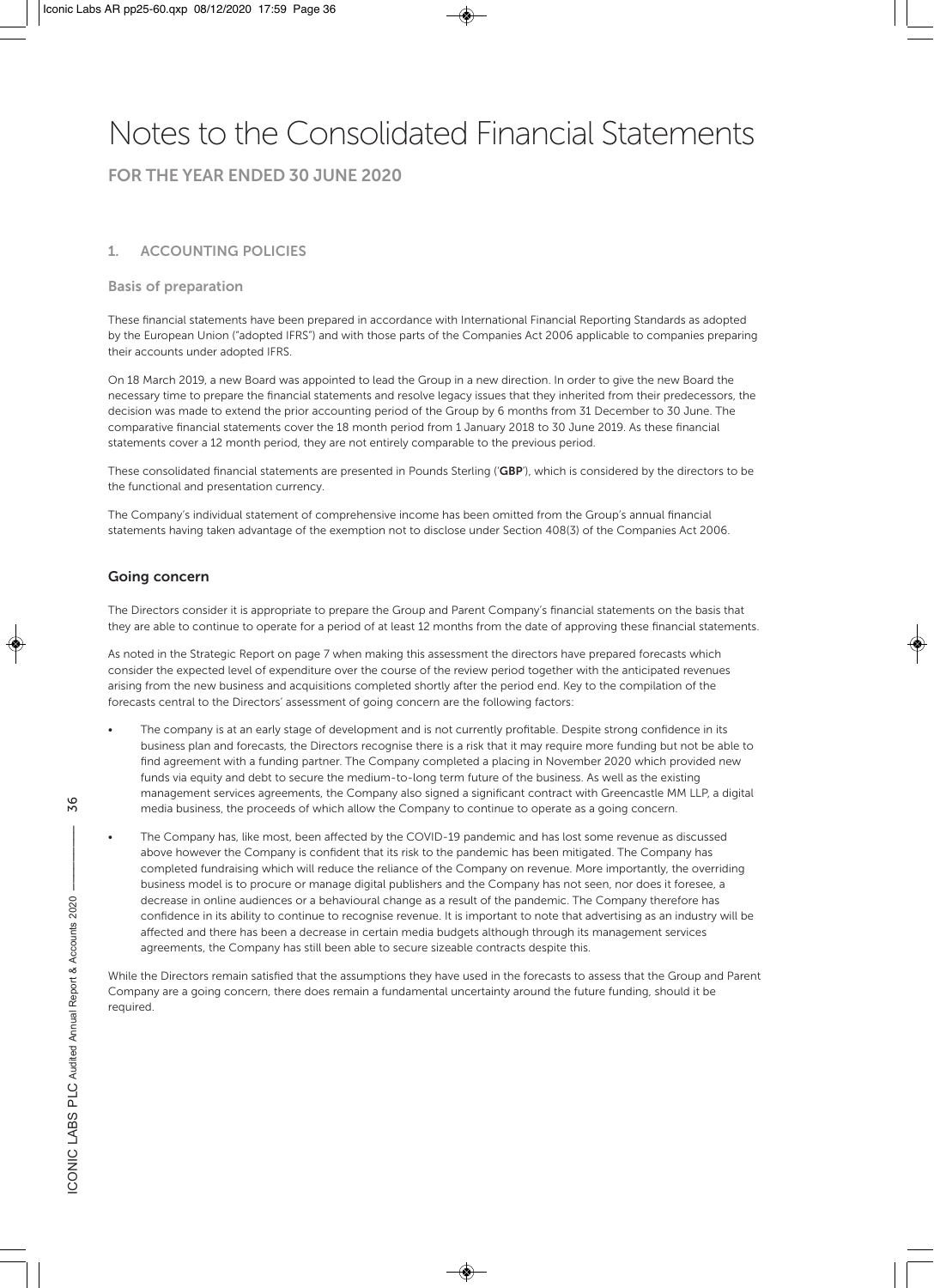#### **1. ACCOUNTING POLICIES (continued)**

#### **Basis of consolidation**

The Group financial statements consolidate those of the parent company and all of its subsidiaries. Subsidiaries are entities controlled by the Group. The parent company controls a subsidiary if it has power over the investee to significantly direct the activities, exposure, or rights, to variable returns from its involvement with the investee, and the ability to use its power over the investee to affect the amount of the investors' returns. The financial statements of subsidiaries are included in the consolidated financial statements from the date that control commences until the date that control ceases.

The results of subsidiaries acquired or disposed in the period are included in the consolidated income statement from the effective date of acquisition or up to the effective date of disposal, as appropriate. All intra-group transactions, balances, income and expenses are eliminated on consolidation.

The results and net assets of subsidiaries whose accounts are denominated in foreign currencies are retranslated into Sterling at average rates and year-end rates respectively.

Where the Group has the power to participate in (but not control) the financial and operating policy decisions of another entity, it is classified as an associate. Associates are initially recognised in the consolidated statement of financial position at cost. Subsequently associates are accounted for using the equity method, where the Group's share of post-acquisition profits and losses and other comprehensive income is recognised in the consolidated statement of profit and loss and other comprehensive income (except for losses in excess of the Group's investment in the associate unless there is an obligation to make good those losses).

#### **Business combinations**

The Group applies the acquisition method of accounting for business combinations. The consideration transferred by the Group to obtain control of a subsidiary is calculated as the sum of the acquisition date fair values of assets transferred, liabilities incurred and equity interests issued by the Group. Acquisition costs are expensed as incurred.

#### **Revenue recognition**

Revenue represents the amount of consideration to which the Group expects to be entitled in exchange for the provision of it's services to the client, net of discounts and sales taxes.

For the year ended 30 June 2020, the Group used the five-step model as prescribed under IFRS15 on the Group's revenue transaction. This included the identification of the contract, identification of the performance obligations, determination of the transaction price, allocation of the transaction price to the performance obligations and recognition of revenue. The point of recognition arises when the Group satisfies the performance obligation by transferring control of a promised service to the customer which could occur over time or at a point in time. Provision is made for all foreseeable losses where the Company believes that a contract will deem to be unprofitable, or a client fails to remunerate the Company for services provided.

During the year, 84% of total revenue arose from the contract with one customer.

#### **Sale of Services**

During the year the company entered into a contract to deliver management services to a digital and social publisher. With regards to the provision of said services, a price is agreed in advance and these services are provided over the term of the contract. Revenue is recognised on a straight line basis over the term of the contract and the client is billed monthly in arrears. The contract also contains a variable element of revenue. The company is entitled to a profit share on a rolling 3 month basis. The company would invoice the customer for the profit share on a quarterly basis. The income would be recognised in the period that the profit was made by the customer. Any profit share due for the period which was not invoiced until after the period end will be included in accrued income.

Revenue that has been billed to the client, but which is yet to be paid is accrued within trade receivables.

#### **Discontinued operations**

Discontinued operations represent major operations of the business that the Group have decided to terminate. The post-tax profit or loss of the discontinued operations is presented as a single line on the face of the consolidated income statement. The presentation of discontinued operations within prior periods is restated to reflect consistent classification of discontinued operations across all periods presented.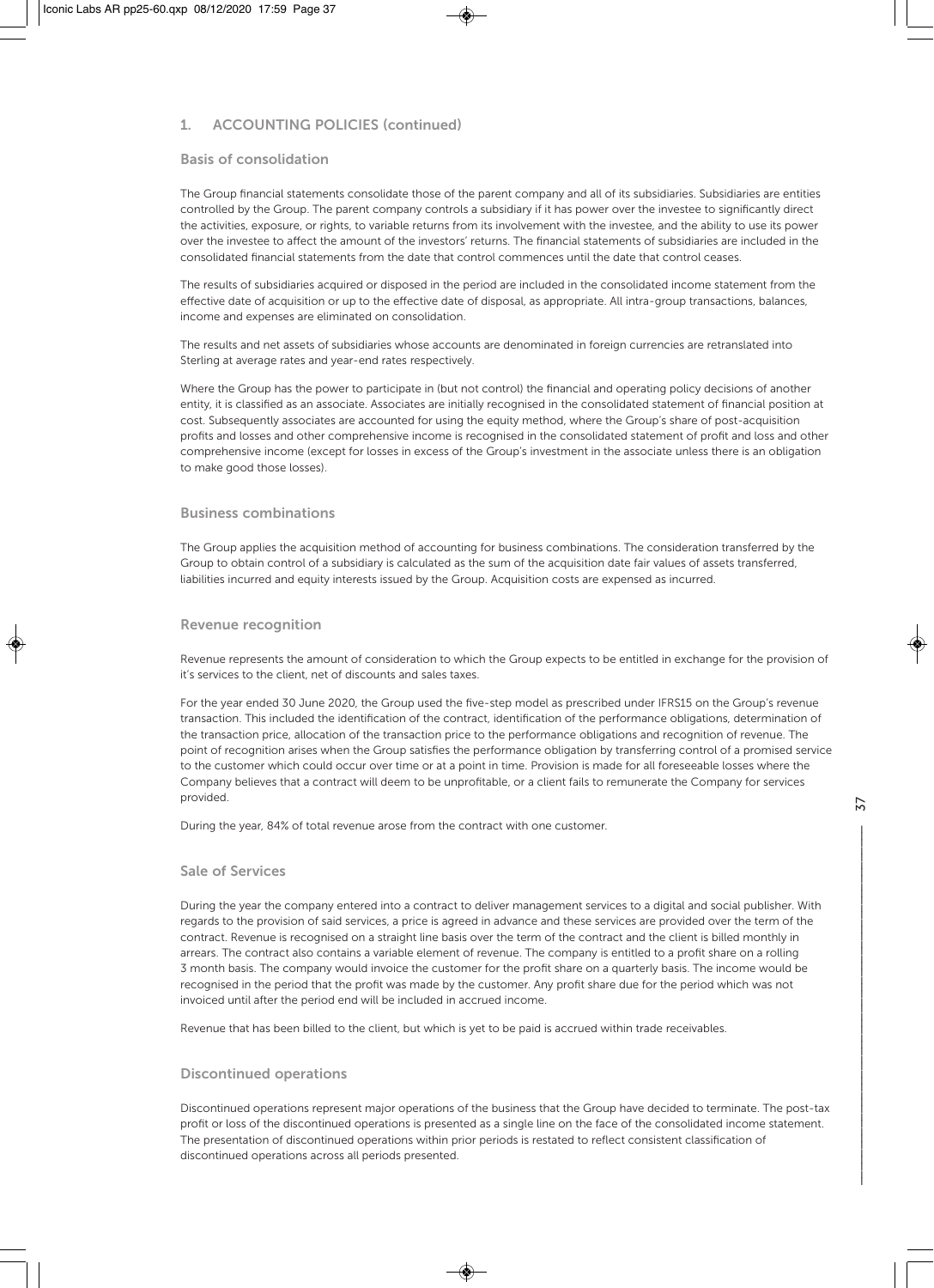### Notes to the Consolidated Financial Statements

continued

for the year ended 30 June 2020

#### **1. ACCOUNTING POLICIES (continued)**

#### **Foreign currency**

Transactions in foreign currencies are translated to the respective functional currencies of Group entities at exchange rates at the dates of the transactions. Monetary assets and liabilities denominated in foreign currencies at the reporting date are retranslated to the functional currency at the exchange rate at that date.

Non-monetary items in a foreign currency that are measured based on historical cost are translated using the exchange rate at the date of the transaction.

Foreign currency differences arising on retranslation are recognised in the statement of comprehensive income.

#### **Retirement benefit costs**

The Group operates defined contribution retirement benefit scheme. Payments to these schemes are charged as an expense in the period to which they relate. The assets of the scheme are held separately from those of the Group in independently administered funds.

#### **Taxation**

The tax expense represents the sum of the tax currently payable and deferred tax. The tax currently payable is based on taxable profit for the year. Taxable profit differs from net profit as reported in the income statement because it excludes items of income or expense that are taxable or deductible in other years and it further excludes items that are never taxable or deductible.

Deferred tax is the tax expected to be payable or recoverable on temporary differences between the carrying amounts of assets and liabilities in the financial statements and the corresponding tax bases used in the computation of taxable profit, and is accounted for using the balance sheet liability method. Deferred tax liabilities are generally recognised for all taxable temporary differences and deferred tax assets are recognised to the extent that it is probable that taxable profits will be available against which deductible temporary differences can be utilised. Such assets and liabilities are not recognised if the temporary difference arises from goodwill or from the initial recognition (other than in a business combination) of other assets and liabilities in a transaction that affects neither the tax profit nor the accounting profit.

Deferred tax liabilities are recognised for taxable temporary differences arising on investments in subsidiaries and associates, and interests in joint ventures, except where the Group is able to control the reversal of the temporary difference and it is probable that the temporary difference will not reverse in the foreseeable future.

The carrying amount of deferred tax assets is reviewed at each reporting date and reduced to the extent that it is no longer probable that sufficient taxable profits will be available to allow all or part of the asset to be recovered.

Deferred tax is measured on an undiscounted basis using the tax rates that are expected to apply in the period when the liability is settled or the asset is realised. Deferred tax is charged or credited in the income statement, except when it relates to items charged or credited directly to equity, in which case the deferred tax is also dealt with in equity.

#### **Property, plant and equipment**

Items of plant and equipment are initially recognised at cost. As well as purchase price, cost includes directly attributable costs.

Depreciation is provided on all items of property, plant and equipment, so as to write off their carrying value over their expected useful economic lives. It is provided at the following rates:

| Plant & machinery      |                   | 33% straight line basis |
|------------------------|-------------------|-------------------------|
| Leasehold improvements | $\qquad \qquad -$ | 33% straight line basis |
| Computer hardware      | -                 | 33% straight line basis |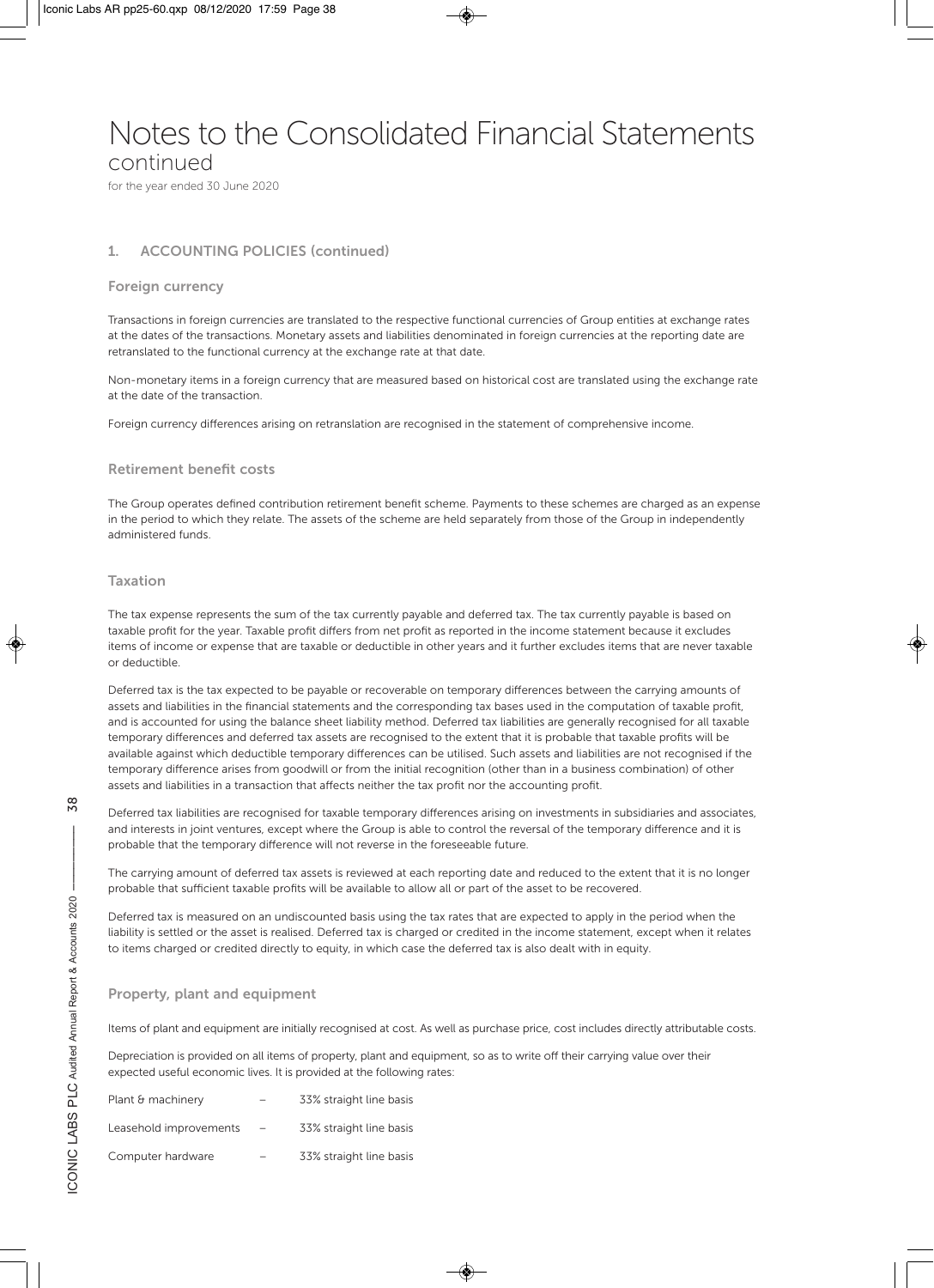#### **1. ACCOUNTING POLICIES (continued)**

#### **Intangible fixed assets**

Intangible assets comprise capitalised computer software which are initially recognised at cost.

Amortisation is provided so as to write off their carrying value over their expected useful economic lives. It is provided at the following rates:

Computer software – 33% straight line basis

Intangible assets also comprise intellectual property which is initially measured at cost. The useful economic life of the asset is considered to be such that any amortisation charge would be immaterial to the financial statements. The directors have therefore decided that an annual impairment review rather than an systematic amortisation is more appropriate for this asset.

#### **Impairment of non-current assets**

At each reporting date the Group reviews the carrying amounts of its property, plant and equipment and intangible assets to determine whether there is any indication that those assets have suffered an impairment loss. If any such indication exists, the recoverable amount of the asset is estimated in order to determine the extent of the impairment loss (if any).

If the recoverable amount of an asset is estimated to be less than its carrying amount, the carrying amount of the asset is reduced to its recoverable amount. An impairment loss is recognised as an expense immediately, unless the relevant asset is carried at a revalued amount, in which case the impairment loss is treated as a revaluation decrease.

#### **Financial assets**

Financial assets are recognised when the Group becomes a party to the contractual provisions of the financial asset.

Financial assets are derecognised when the contractual rights to the cash flows from the financial assets expire, or when the financial asset and substantially all of the risks and rewards are transferred.

The financial assets of the Group are initially measured at fair value adjusted for transaction costs (where applicable).

Financial assets are classified into the following categories:

- Amortised cost
- Fair value through profit or loss (FVTPL)
- Fair value through other comprehensive income (FVOCI)

The classification is determined by both:

- The Group's business model for managing the financial asset
- The contractual cash flow characteristics of the financial asset

All income and expenses relating to financial assets that are recognised in profit or loss are presented within finance costs and finance income.

Financial assets are measured at amortised cost if the assets meet the following conditions (and are not designated as FVTPL):

- They are held within a business model whose objective is to hold the financial assets and collect its contractual cash flows
- The contractual terms of the financial assets give rise to cash flows that are solely payments of principal and interest on the principal amount outstanding

After initial recognition, these are measured at amortised cost using the effective interest method. Discounting is omitted where its effect is immaterial. The Group's cash and cash equivalents, trade and other receivables fall into this category.

An impairment loss in respect of a financial asset measured at amortised cost is calculated as the difference between its carrying amount and the present value of the estimated future cash flows discounted at the asset's original effective interest rate. Losses are recognised in profit or loss and reflected in an allowance against trade and other receivables. When an event occurring after the impairment was recognised causes the amount of impairment loss to decrease, the decrease in impairment loss is reversed through profit or loss.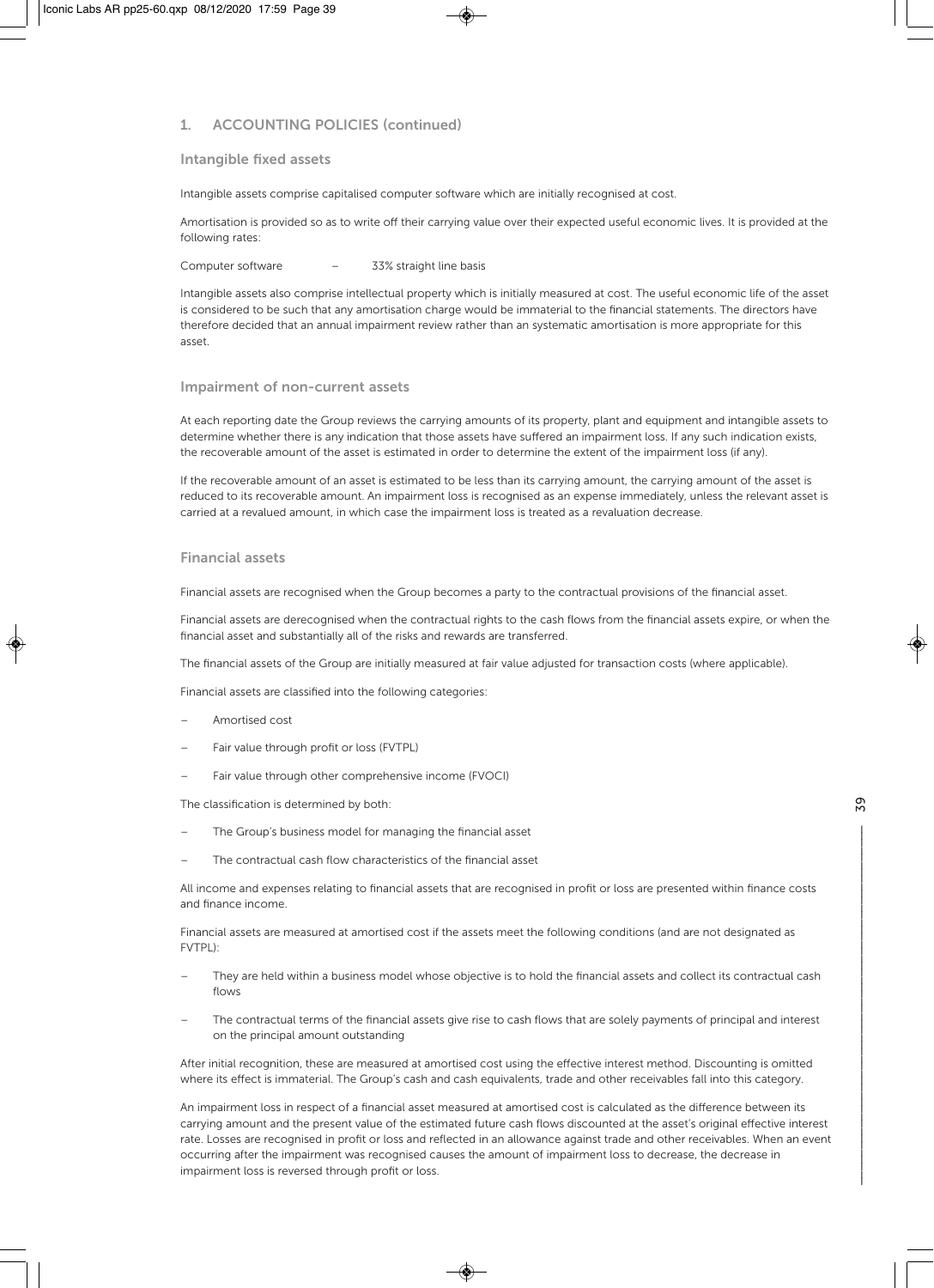### Notes to the Consolidated Financial Statements

continued

for the year ended 30 June 2020

#### **1. ACCOUNTING POLICIES (continued)**

#### **Trade and other receivables**

The group makes use of a simplified approach in accounting for trade and other receivables and records the loss allowance as lifetime expected credit losses. These are the expected shortfalls in contractual cash flows, considering the potential for default at any point during the life of the financial instrument. In calculating, the Group uses its historical experience, external indicators and forward-looking information to calculate the expected credit losses using a provision matrix.

The Group assesses impairment of trade and other receivables on a collective basis.

#### **Cash and cash equivalents**

Cash and cash equivalents comprise cash balances and call deposits. These are initially and subsequently recorded at fair value.

#### **Financial liabilities**

The Group's principal financial liabilities include trade and other payables, leases and convertible debt none of which would be classified as fair value through profit or loss.

Therefore, these financial liabilities are classified as financial liabilities at amortised cost, as defined below:

Other financial liabilities include the following items:

- Borrowings are initially recognised at fair value net of any transaction costs directly attributable to the issue of the instrument. Such interest-bearing liabilities are subsequently measured at amortised cost using the effective interest method, which ensures that any interest expense over the period to repayment is at a constant rate on the balance of the liability carried in the statement of financial position. Interest expense in this context includes initial transaction costs and premium payable on redemption, as well as any interest or coupon payable while the liability is outstanding.
- Trade payables and other short-term monetary liabilities, which are initially recognised at fair value and subsequently carried at amortised cost using the effective interest method.

#### **Convertible loan notes**

Convertible loan notes issued by the Group comprise loan notes that can be converted to ordinary shares at the option of the holder.

The liability component of the convertible loan notes is recognised on the date of inception and is determined using a market interest rate for an equivalent non-convertible instrument. The equity element is recognised as the difference between the value of the financial instrument as a whole and the value of the liability component. Any directly attributable transaction costs are allocated to the equity and liability components in proportion to their initial carrying amounts.

Subsequently, the liability component of a compound financial instrument is measured at amortised cost using the effective interest rate method.

d+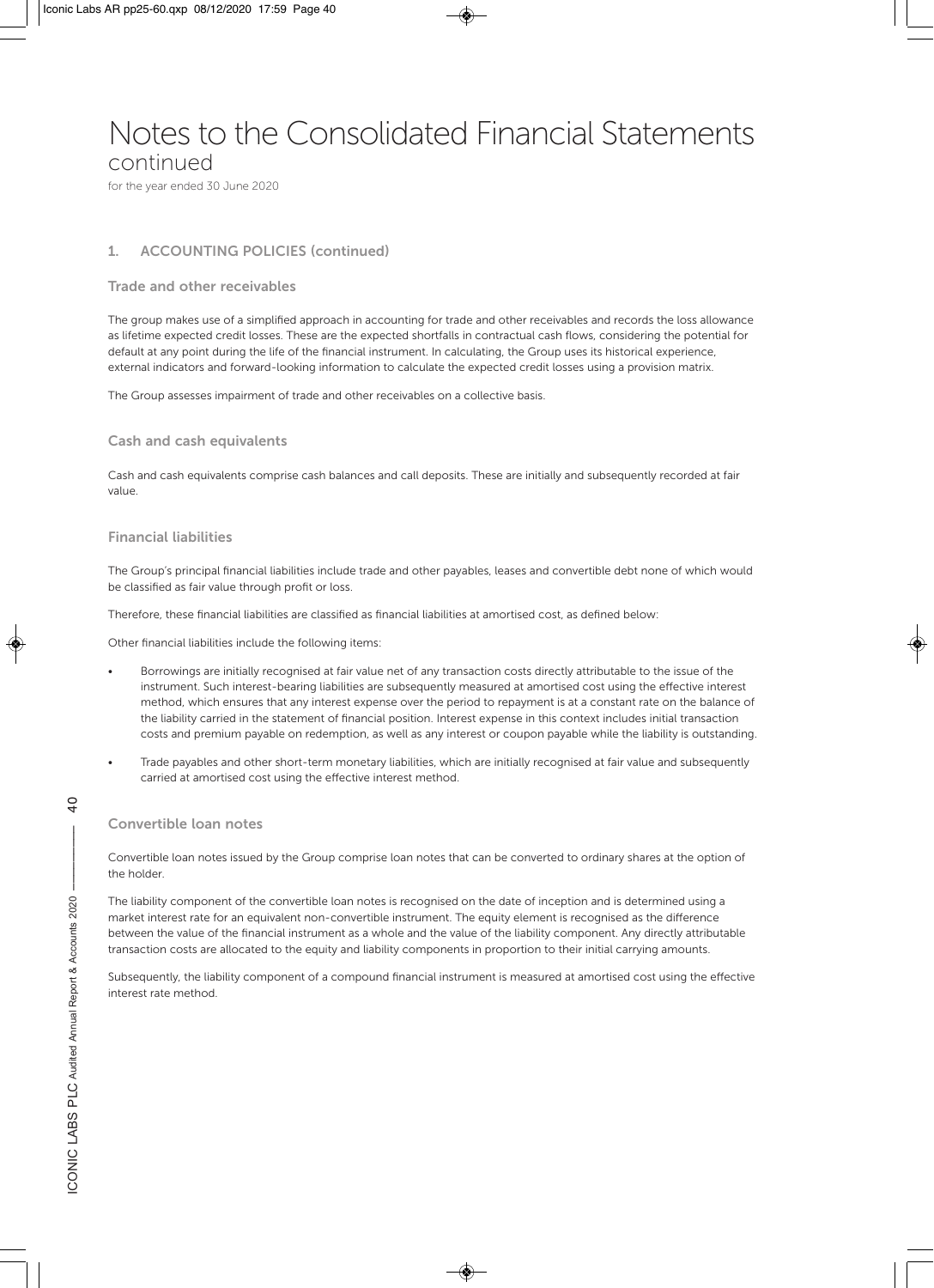#### **1. ACCOUNTING POLICIES (continued)**

#### **Leased assets**

The company has elected not to recognise right-of-use assets and lease liabilities for short-term leases that have a lease term of 12 months or less, or for leases of low-value assets. The payments associated with these leases are recognised in profit or loss on a straight-line basis over the lease term.

#### **Share capital**

The group's ordinary shares are classified as equity instruments.

#### **New standards adopted**

The following new and revised Standards and Interpretations have been issued and are effective for the current financial year of the Group:

IFRS 16 was adopted on 1 July 2019 without restatement of comparative figures. No transitional adjustments were required upon adoption.

#### **New standards, interpretations and amendments not yet effective**

There are a number of standards, amendments to standards, and interpretations which have been issued by the IASB that are effective in future accounting periods that the group has decided not to adopt early:

- AS 1 Presentation of Financial Statements and IAS 8 Accounting Policies, Changes in Accounting Estimates and Errors (Amendment – Definition of Material) (effective 1 January 2020)
- IFRS 3 Business Combinations (Amendment Definition of Business) (effective 1 January 2020)
- Revised Conceptual Framework for Financial Reporting (effective 1 January 2020)Amendments to IFRS 9, IAS 39 and IFRS 7: Interest Rate Benchmark Reform (effective 1 January 2020)
- Amendments to IAS 1: Classification of Liabilities as Current or Non-current (effective 1 January 2022).

#### **2. CRITICAL ACCOUNTING ESTIMATES AND JUDGEMENTS**

The group makes certain estimates and assumptions regarding the future. Estimates and judgements are continually evaluated based on historical experience and other factors, including expectations of future events that are believed to be reasonable under the circumstances. In the future, actual experience may differ from these estimates and assumptions. Significant management judgements are as follows:

#### **Legacy Issues**

- Due to the change in the Board, key management and operations of the Group that took place in March 2019, it is possible that there are unrecorded liabilities relating to the now discontinued activities about which the Board are unaware. The Board have undertaken, to the extent possible, a thorough review of the creditor position of the Parent Company and the Group, with a core focus on the legacy business operations. Notwithstanding the Board's assessment, there is a residual risk unforeseen liabilities may arise. However, due to the publicity around the new business, shutting down the old one and drawing down on the EHGOS facility, a number of claims were made against the company. Since the period end, no additional creditors have made a claim against the Group or the Parent Company. While it is important to consider these liabilities in these accounts the Board have however made a judgment that the risk of material unrecorded actual or contingent liabilities is now more than remote.
- The Group's former Board under through its Cellplan subsidiary was promoting bespoke stem cell medical insurance and launched a website to market the product. After due enquiry, the new Board is not aware that any such policies were issued. There does however remain a residual risk that policies may have been issued. The board consider that the incidence and financial impact is now more than remote.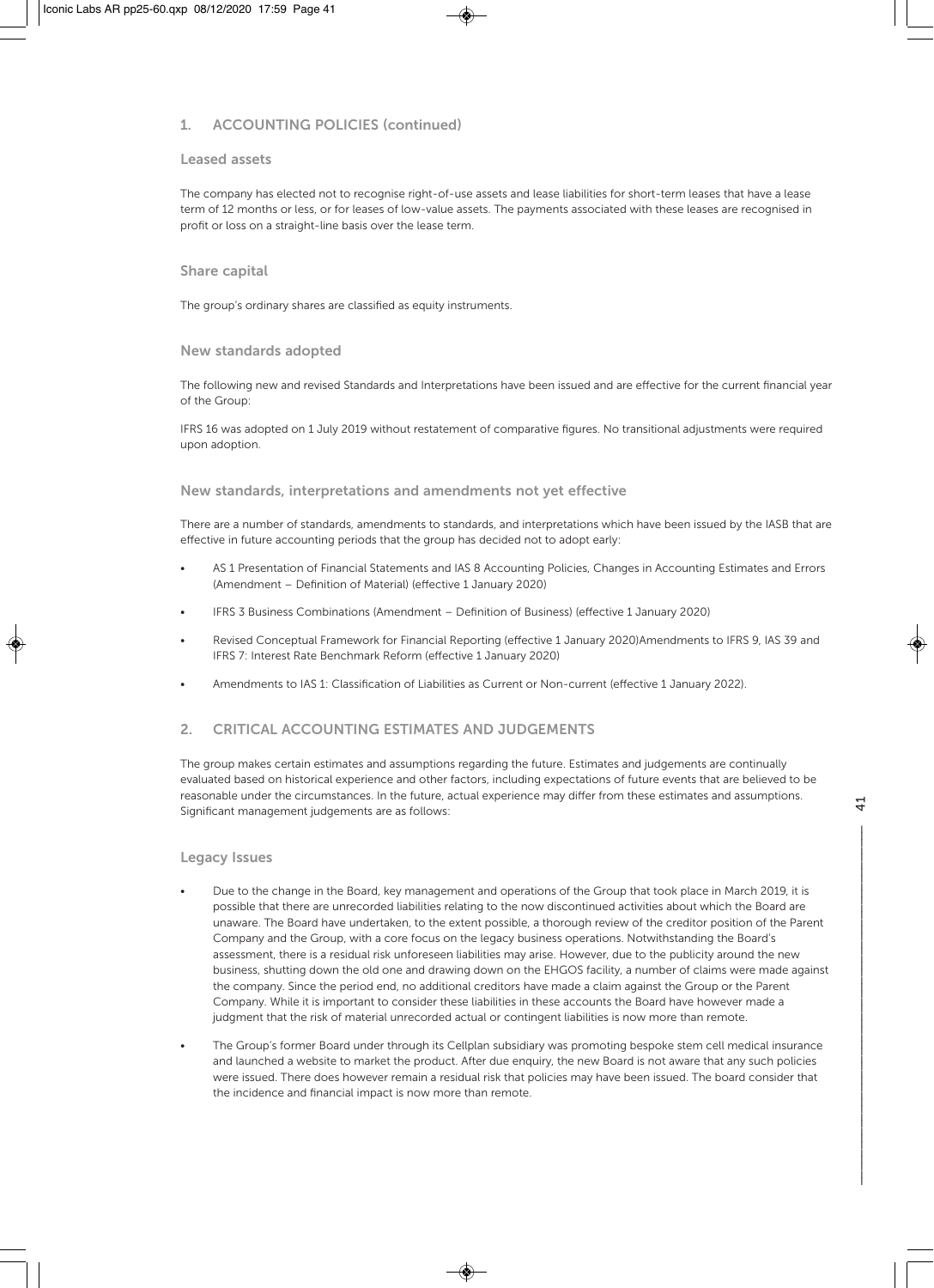### Notes to the Consolidated Financial Statements

continued

for the year ended 30 June 2020

#### **3. LOSS FROM OPERATIONS**

|                                                                   |            | 18 Month     |
|-------------------------------------------------------------------|------------|--------------|
|                                                                   | Year ended | period ended |
|                                                                   | 30 June    | 30 June      |
|                                                                   | 2020       | 2019         |
|                                                                   | £          | £            |
| The loss for the period is stated after charging:                 |            |              |
| Depreciation                                                      | 2,503      | 417          |
| Auditors remuneration - audit services                            | 40,000     | 42,000       |
| Auditors remuneration - corporate finance services                | 63,500     |              |
| <b>Expenses by nature</b>                                         | £          | £            |
| Legal and professional fees                                       | 632,978    |              |
| Consultancy fees                                                  | 213,098    |              |
| Other supplies and external services                              | 359,101    | 83,979       |
| Staff costs                                                       | 999,686    | 243,506      |
| Total operating expenses                                          | 2,204,863  | 327,485      |
| Depreciation, amortisation and impairment of assets               | 2,503      | 417          |
| Impairment of loans                                               | 150,000    |              |
| Total administrative expenses                                     | 2,357,366  |              |
| Direct costs incurred in connection with EHGOF financing facility | 262,000    |              |
|                                                                   | 2,619,366  | 327,902      |

#### **4. STAFF COSTS**

|                                                       |                            | 18 Month    |
|-------------------------------------------------------|----------------------------|-------------|
|                                                       | Year ended<br>period ended |             |
|                                                       | 30 June                    | 30 June     |
|                                                       | 2020                       | 2019        |
|                                                       | £                          | £           |
| Staff costs (including directors) comprise:           |                            |             |
| Wages and salaries                                    | 905,958                    | 1,473,681   |
| Defined contribution pension cost                     | 25,370                     | 53,315      |
| Social security contributions and similar taxes       | 68,358                     | 144,073     |
| Share-based payment expense                           |                            | 11,807      |
|                                                       | 999,686                    | 1,682,876   |
|                                                       |                            |             |
| Less: staff costs relating to discontinued activities |                            | (1,439,370) |
| Staff costs relating to continuing activities         | 999,686                    | 243,506     |

 $\overline{c}$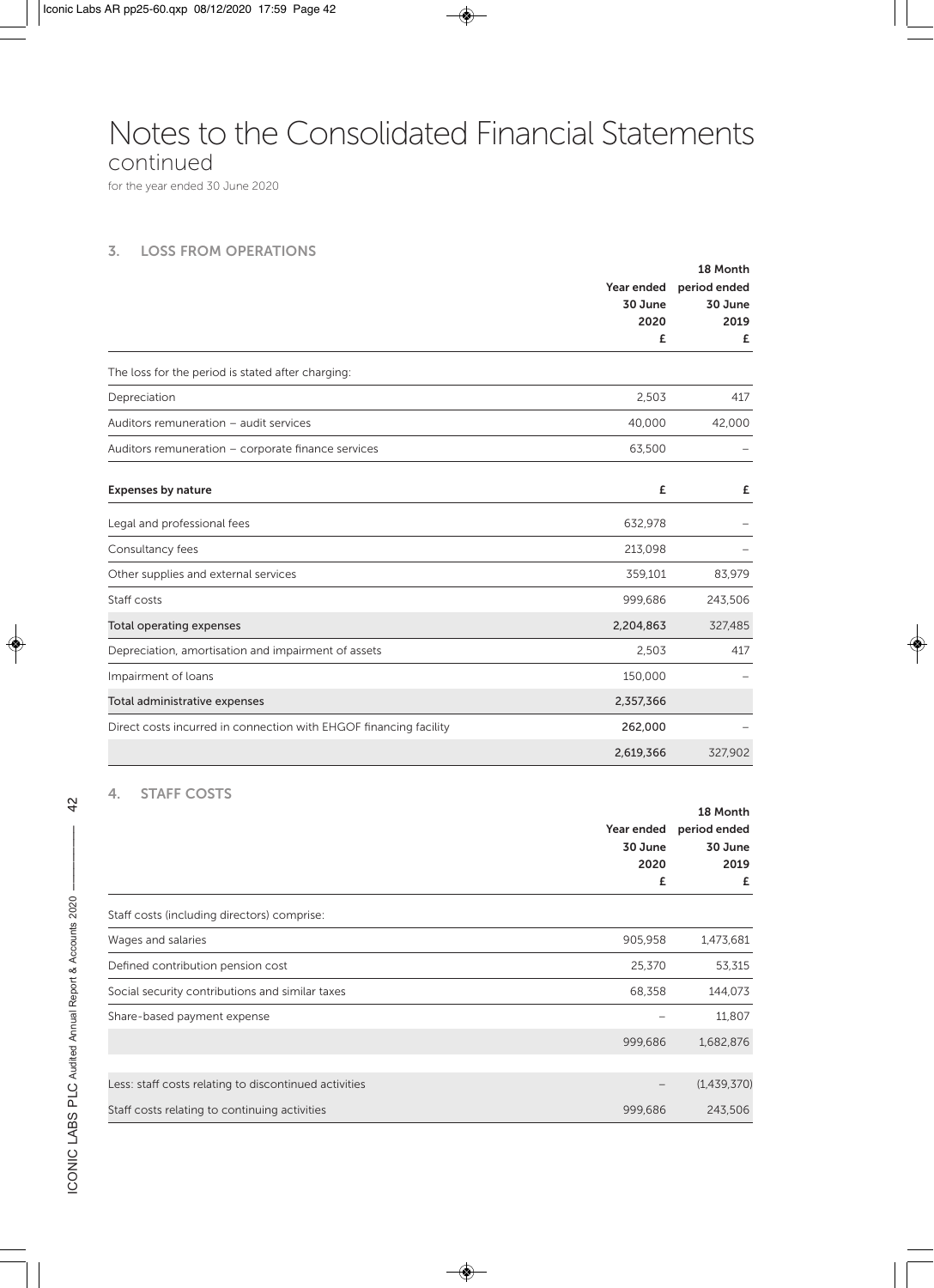#### **4. STAFF COSTS (continued)**

The reason for the difference between the actual tax charge for the period and the standard rate of corporation tax in the United Kingdom applied to losses for the period are as follows:

|                                                                                  |            | 18 Month     |
|----------------------------------------------------------------------------------|------------|--------------|
|                                                                                  | Year ended | period ended |
|                                                                                  | 30 June    | 30 June      |
|                                                                                  | 2020       | 2019         |
| <b>Employee numbers</b>                                                          |            |              |
| The average number of staff employed by the group during the period amounted to: |            |              |
| General and administration                                                       |            | 15           |
| Less: staff involved in discontinued operations                                  |            | (8)          |
|                                                                                  | 7          |              |

#### **Key management personnel compensation**

Key management personnel are those persons having authority and responsibility for planning, directing and controlling the activities, and are the directors of the company.

Remuneration of the directors and highest paid director is shown in the Report of the remuneration committee on page 20.

#### **5. DISCONTINUED OPERATIONS**

In March 2019 the Board made the decision to discontinue the stem cell research operations. The operating loss until the date of discontinuation of the operations is summarised as follows:

|                                                           |            | 18 Month      |  |
|-----------------------------------------------------------|------------|---------------|--|
|                                                           | Year ended | period ended  |  |
|                                                           | 30 June    | 30 June       |  |
|                                                           | 2020       | 2019          |  |
|                                                           | £          | £             |  |
| Revenue                                                   |            | 21,081        |  |
| Administrative expenses - write back of creditor balances | 450,062    | (3,472,771)   |  |
| Impairment of non-current assets                          |            | (629, 616)    |  |
| Operating profit/(loss)                                   | 450,062    | (4,081,306)   |  |
| Finance income                                            |            | 2,174         |  |
| Finance expense                                           |            | (31,747)      |  |
| Profit/(loss) before taxation                             | 450,062    | (4, 110, 879) |  |
| Taxation                                                  |            | (3,000)       |  |
| Profit/(loss) for the period                              | 450,062    | (4, 113, 879) |  |
| Other comprehensive expense                               |            |               |  |
| Total comprehensive profit/(loss) for the period          | 450,062    | (4, 113, 879) |  |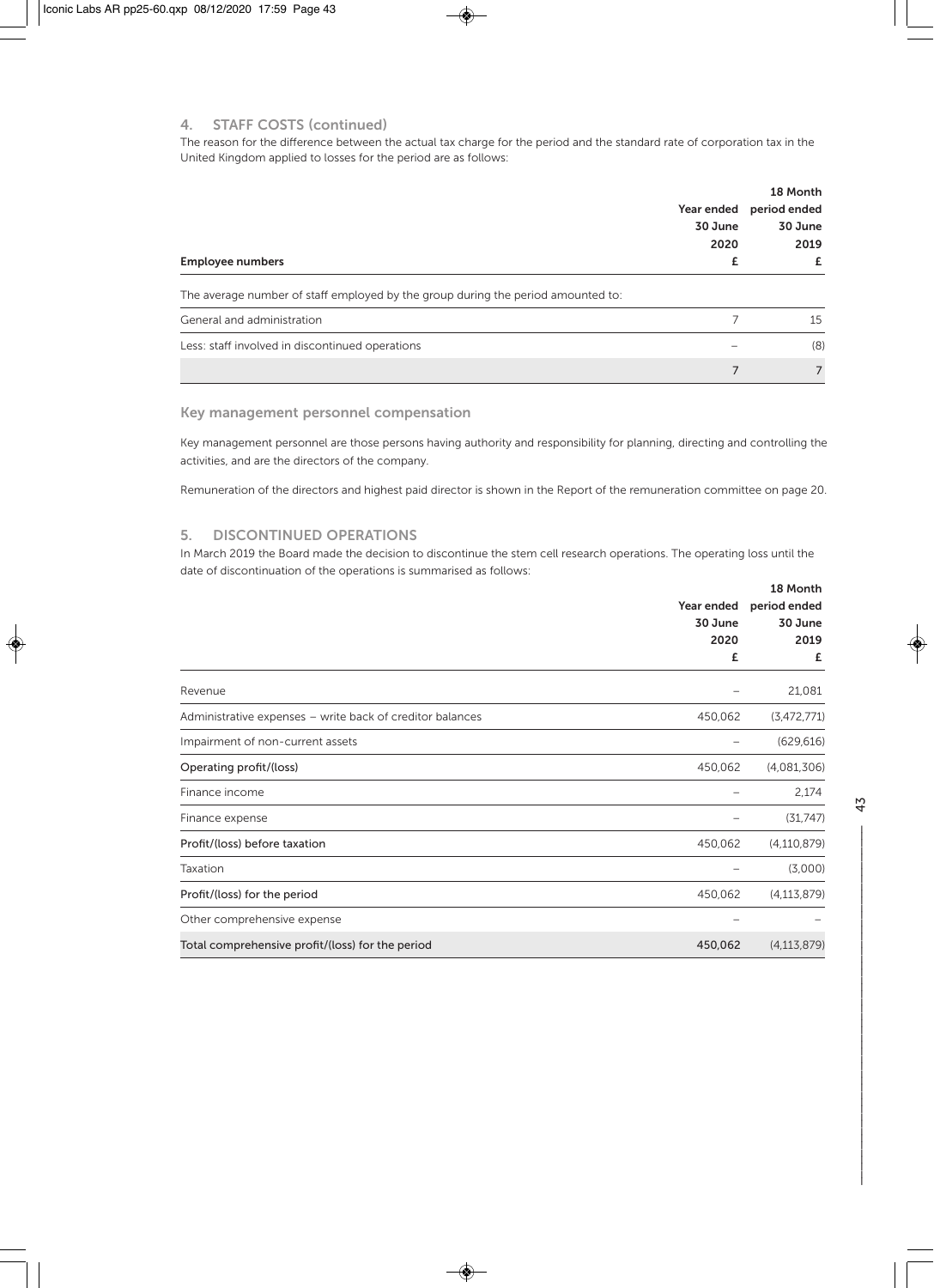### Notes to the Consolidated Financial Statements

continued

for the year ended 30 June 2020

#### **6. FINANCE COSTS**

|                                                                                                                            |             | 18 Month      |
|----------------------------------------------------------------------------------------------------------------------------|-------------|---------------|
|                                                                                                                            | Year ended  | period ended  |
|                                                                                                                            | 30 June     | 30 June       |
|                                                                                                                            | 2020        | 2019          |
|                                                                                                                            | £           | £             |
| Finance costs                                                                                                              |             |               |
| Penalties on redemption of convertible loan notes                                                                          | 277,380     | 1,814,563     |
| Penalties on make whole agreement                                                                                          | 72,000      |               |
| Interest on leases                                                                                                         | 3,740       | 4,050         |
| Total finance expense                                                                                                      | 353,120     | 1,818,613     |
|                                                                                                                            |             |               |
| 7.<br><b>TAXATION</b>                                                                                                      |             | 18 Month      |
|                                                                                                                            | Year ended  | period ended  |
|                                                                                                                            | 30 June     | 30 June       |
|                                                                                                                            | 2020        | 2019          |
|                                                                                                                            | £           | £             |
| Current tax                                                                                                                |             |               |
| Total current tax                                                                                                          |             |               |
| The reason for the difference between the actual tax charge for the period and the standard rate of corporation tax in the |             |               |
| United Kingdom applied to losses for the period are as follows:                                                            |             |               |
|                                                                                                                            |             | 18 Month      |
|                                                                                                                            | Year ended  | period ended  |
|                                                                                                                            | 30 June     | 30 June       |
|                                                                                                                            | 2020        | 2019          |
|                                                                                                                            | £           | £             |
| Loss before taxation                                                                                                       | (2,390,121) | (6, 260, 394) |
| Tax using the parent company's domestic tax rate of 19% (2019: 19%)                                                        | (454, 123)  | (1, 189, 475) |
| Effects of:                                                                                                                |             |               |

Expenses not deductible for taxation purposes **70,344** 468,997 Total tax charged in the income statement – –

The deferred taxation of £1,522,231 (2019: £1,178,850) attributable to losses arising in the year and for losses carried forward has not been recognised in these accounts due to the uncertainty over whether this will be recovered.

Unrelieved tax losses and other deductions arising in the period 383,779 383,779 720,478

 $\ddot{4}$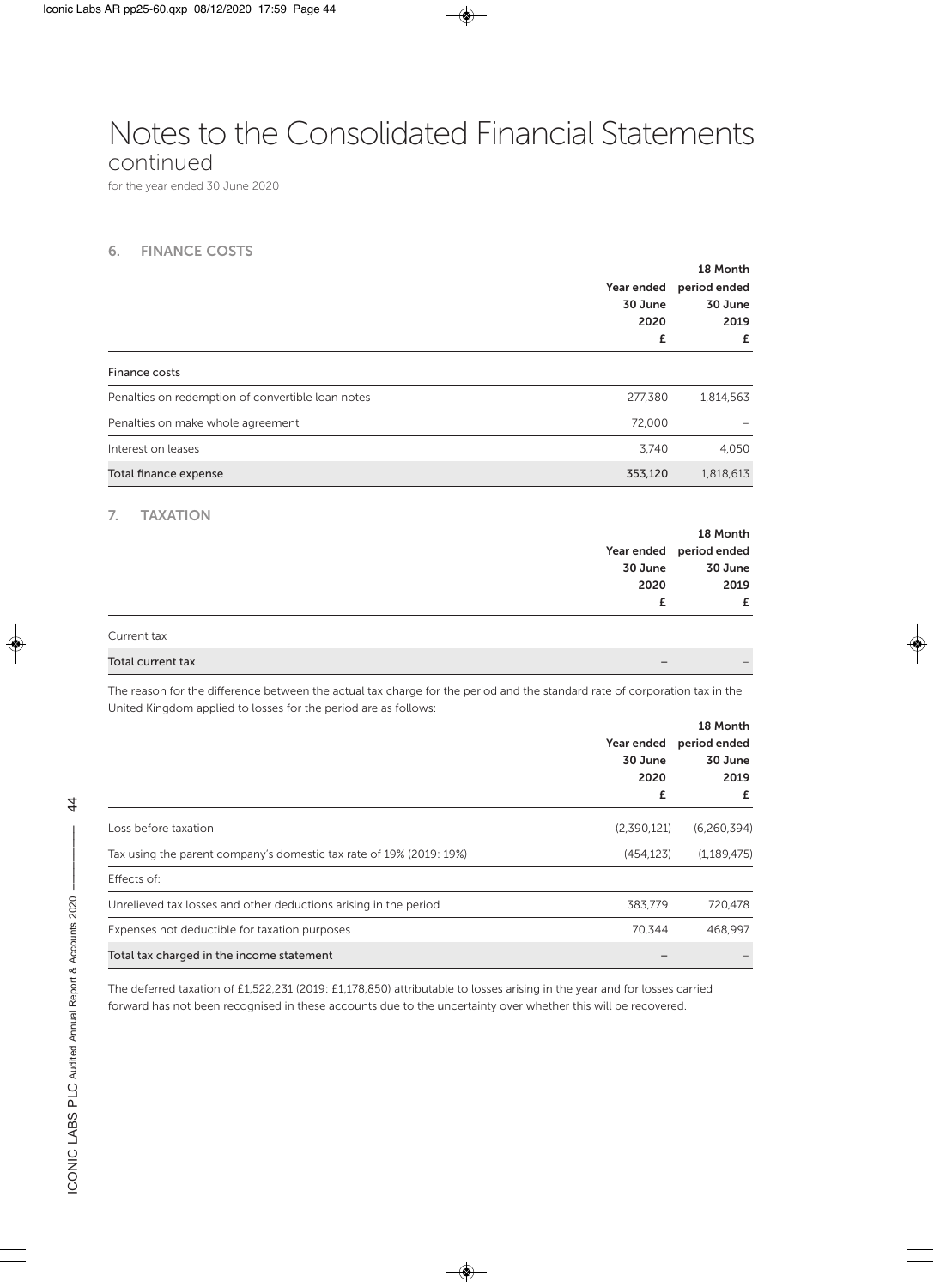#### **8. LOSS PER SHARE**

|                                                                | Year ended<br>30 June<br>2020<br>pence | 18 Month<br>period ended<br>30 June<br>2019<br>pence |
|----------------------------------------------------------------|----------------------------------------|------------------------------------------------------|
| Numerator                                                      |                                        |                                                      |
| Loss for the period                                            | (2,371,776)                            | (6,260,394)                                          |
| Denominator                                                    |                                        |                                                      |
| Weighted average number of ordinary shares used in basic EPS   | 2,500,412,604                          | 282,378,357                                          |
| Effects of:                                                    |                                        |                                                      |
| Employee share options                                         |                                        | 2,808,454                                            |
| Weighted average number of ordinary shares used in diluted EPS | 2,500,412,604                          | 285,186,811                                          |
| Basic and diluted loss per share (pence)                       |                                        |                                                      |
| - continuing operations                                        | (0.11)                                 | (0.75)                                               |
| - discontinued operations                                      | 0.00                                   | (0.01)                                               |

#### **9. PROPERTY, PLANT AND EQUIPMENT**

| <b>GROUP</b>              | Plant & | Leasehold              | Computer |              |
|---------------------------|---------|------------------------|----------|--------------|
|                           |         | Machinery Improvements | Hardware | <b>Total</b> |
|                           | £       | £                      | £        | £            |
| Cost                      |         |                        |          |              |
| Balance at 1 January 2018 | 345,490 | 185,849                | 61,948   | 593,287      |
| <b>Additions</b>          | 10,282  |                        | 21,147   | 31,429       |
| Balance at 30 June 2019   | 355,772 | 185,849                | 83,095   | 624,716      |
| <b>Additions</b>          | 18,000  |                        |          |              |
| Balance at 30 June 2020   | 373,772 | 185,849                | 83,095   | 624,716      |
| Amortisation              |         |                        |          |              |
| Balance at 1 January 2018 | 43,868  | 63,201                 | 19,627   | 126,696      |
| Charge for the period     |         |                        | 417      | 417          |
| Impairment in the period  | 311,904 | 122,648                | 55,958   | 490,510      |
| Balance at 30 June 2019   | 355,772 | 185,849                | 76,002   | 617,623      |
| Charge for the year       |         |                        | 2,503    | 2,503        |
| Balance at 30 June 2020   | 355,772 | 185,849                | 78,505   | 620,126      |
| Carrying amounts          |         |                        |          |              |
| Balance at 30 June 2020   | 18,000  |                        | 4,590    | 22,590       |
| Balance at 30 June 2019   |         |                        | 7,093    | 7,093        |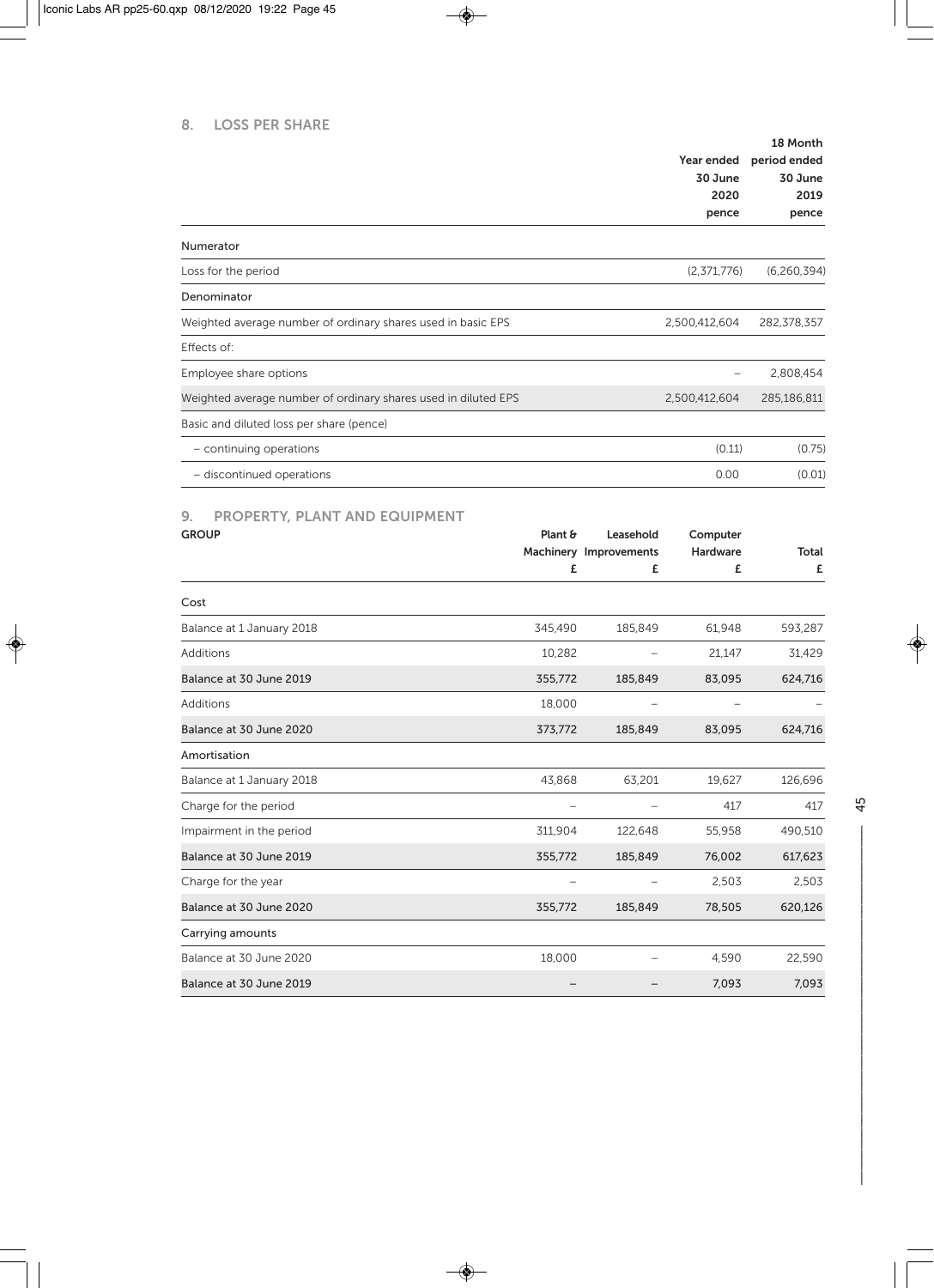### Notes to the Consolidated Financial Statements

continued

for the year ended 30 June 2020

#### **9. PROPERTY, PLANT AND EQUIPMENT (continued)**

#### **Right of use asset**

The group does not lease any buildings or equipment which are required to be disclosed under IFRS 16.

| <b>COMPANY</b>            | Computer<br>Hardware | Total  |
|---------------------------|----------------------|--------|
|                           | £                    | £      |
| Cost                      |                      |        |
| Balance at 1 January 2018 | 62,690               | 62,690 |
| Additions                 | 14,231               | 14,231 |
| Balance at 30 June 2019   | 76,921               | 76,921 |
| Additions                 |                      |        |
| Balance at 30 June 2020   | 76,921               | 76,921 |
| Amortisation              |                      |        |
| Balance at 1 January 2018 | 20,213               | 20,213 |
| Charge for the period     | 417                  | 417    |
| Impairment in period      | 49,198               | 49,198 |
| Balance at 30 June 2019   | 69,828               | 69,828 |
| Charge for the year       | 2,503                | 2,503  |
| Balance at 30 June 2020   | 72,331               | 72,331 |
| Carrying amounts          |                      |        |
| Balance at 30 June 2020   | 4,590                | 4,590  |
| Balance at 30 June 2019   | 7,093                | 7,093  |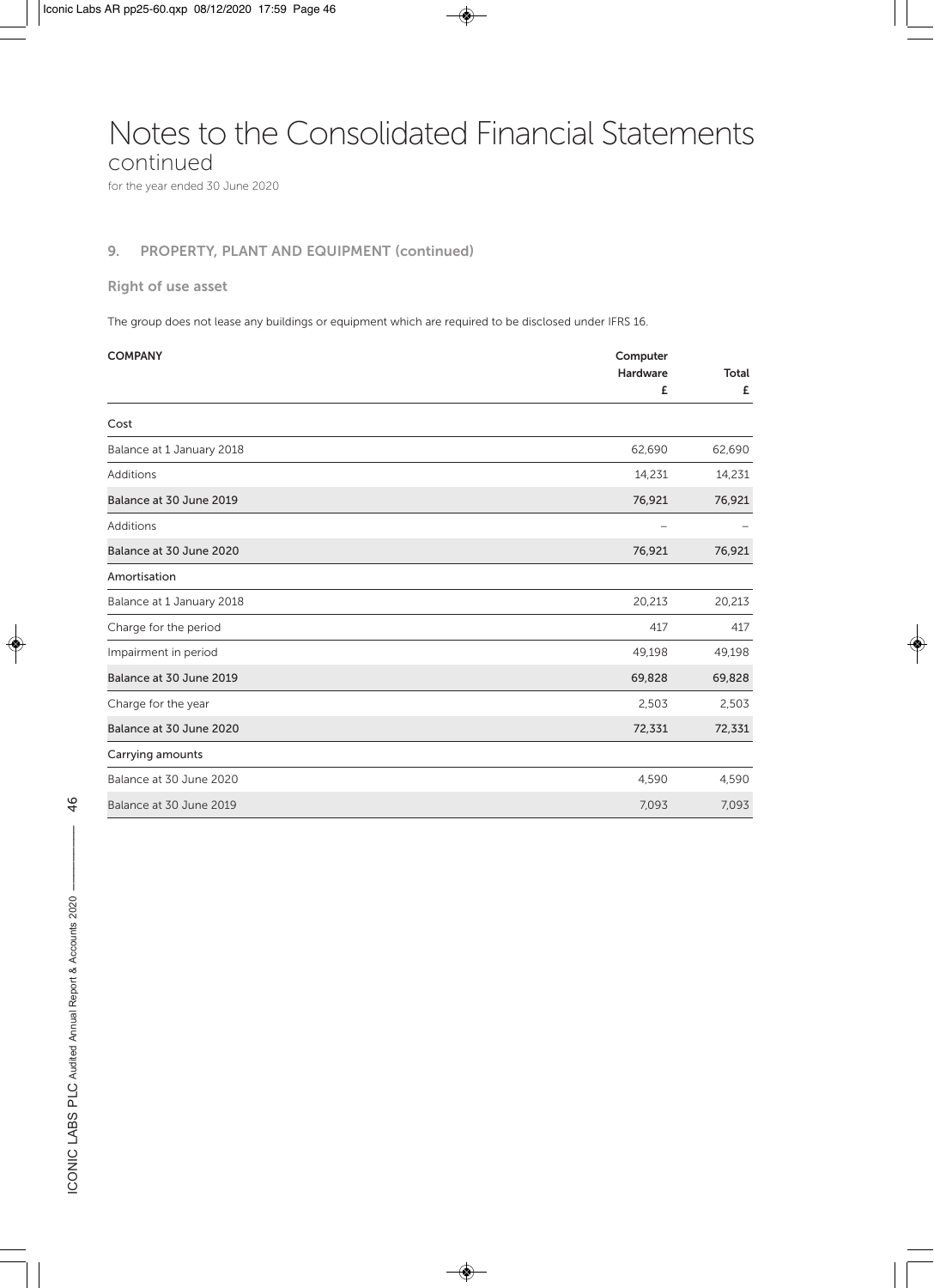#### **10. INTANGIBLE ASSETS**

|                           | Intellectual | Computer<br>software |                   |  |
|---------------------------|--------------|----------------------|-------------------|--|
|                           | Property     |                      | <b>Total</b><br>£ |  |
|                           | £            | £                    |                   |  |
| Cost                      |              |                      |                   |  |
| Balance at 1 January 2018 | -            | 139,106              | 139,106           |  |
| Additions                 |              |                      |                   |  |
| Balance at 30 June 2019   |              | 139,106              | 139,106           |  |
| <b>Additions</b>          | 21,600       |                      | 39,600            |  |
| Balance at 30 June 2020   | 21,600       | 139,106              | 178,706           |  |
| Amortisation              |              |                      |                   |  |
| Balance at 1 January 2018 |              |                      |                   |  |
| Impairment                |              | 139,106              | 139,106           |  |
| Balance at 30 June 2019   |              | 139,106              | 139,106           |  |
| Impairment                |              |                      |                   |  |
| Balance at 30 June 2020   |              | 139,106              | 139,106           |  |
| Carrying amounts          |              |                      |                   |  |
| Balance at 30 June 2020   | 21,600       |                      | 21,600            |  |
| Balance at 30 June 2019   |              |                      |                   |  |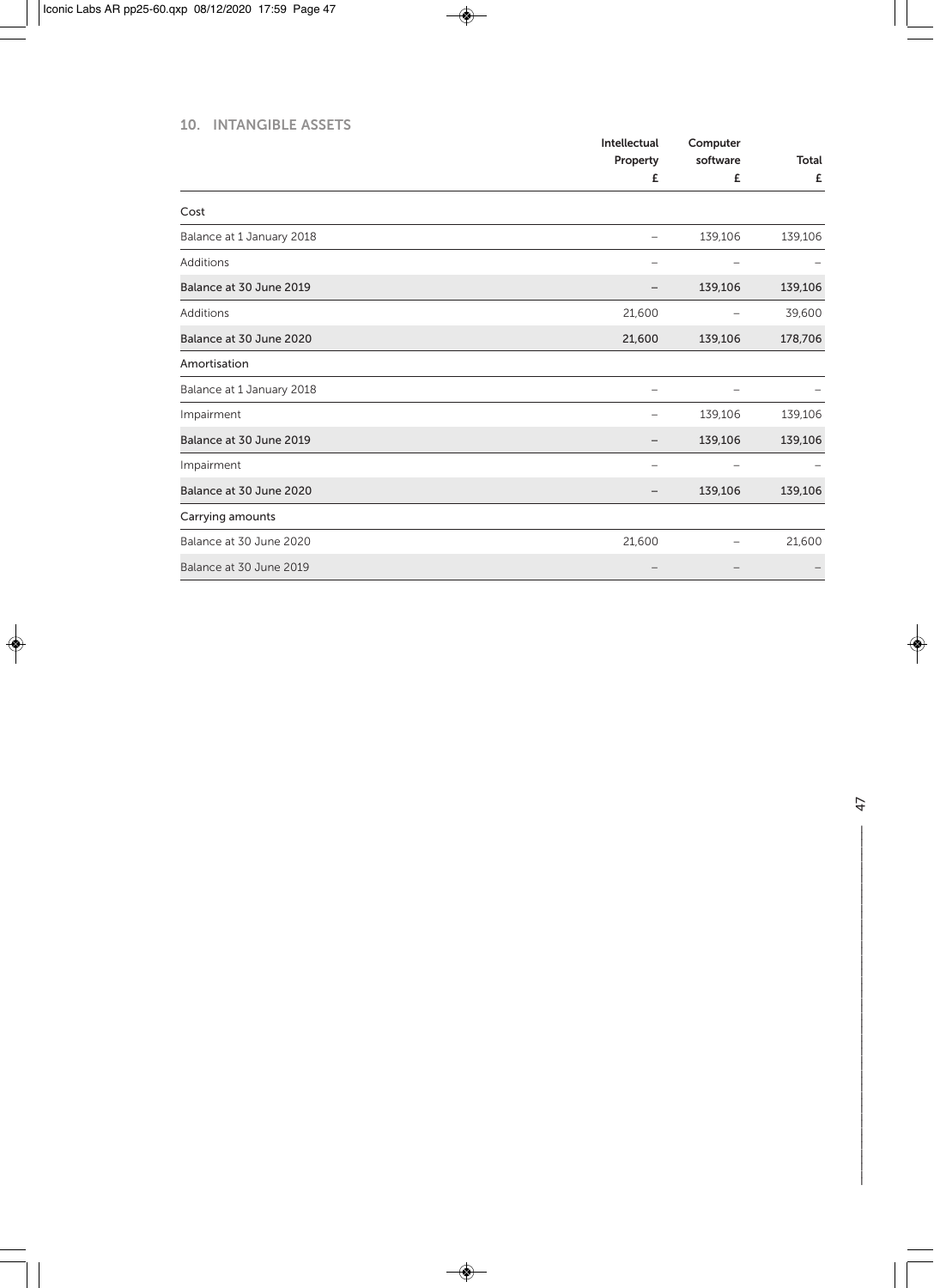### Notes to the Consolidated Financial Statements

### continued

for the year ended 30 June 2020

#### **11. INVESTMENTS**

**COMPANY** 

|                                                       |                                                                                                           |                             | 30 June               | 30 June      |
|-------------------------------------------------------|-----------------------------------------------------------------------------------------------------------|-----------------------------|-----------------------|--------------|
|                                                       |                                                                                                           |                             | 2020<br>£             | 2019<br>£    |
| Investments in subsidiaries                           |                                                                                                           |                             | $\overline{c}$        |              |
| <b>Subsidiaries</b>                                   |                                                                                                           |                             |                       |              |
| <b>Entity</b>                                         | Registered<br>office address                                                                              | Country of<br>incorporation | Nature of<br>business | <b>Notes</b> |
| WideCells International Limited                       | Waverley House, 9 Noel Street,<br>London, W1F 8GQ                                                         | United Kingdom              | Holding company       | (c)          |
| WideCells Portugal SA                                 | Rua Da Casa Branca,<br>97 Coimbra 3030-109, Portugal                                                      | Portugal                    | Trading company       | (a)          |
| WideAcademy Limited                                   | Waverley House, 9 Noel Street,<br>London, W1F 8GQ                                                         | United Kingdom              | Dormant company       | (a)          |
| CellPlan Limited                                      | 27/28 Eastcastle Street.<br>London, W1W 8DH                                                               | United Kingdom              | Dormant company       | (a)          |
| CellPlan International Lda                            | Edificio Tower Plaza Rotunda Eng,<br>Edgar Cardoso, no. 23, 11 F,<br>4400-676 Vila Nova de Gaia, Portugal | Portugal                    | Dormant company       | (b)          |
| <b>Iconic Labs UK Limited</b>                         | 27/28 Eastcastle Street, London,<br>W1W 8DH                                                               | United Kingdom              | Trading company       | (c)          |
| Iconic Labs IP Limited                                | 27/28 Eastcastle Street,<br>London, W1W 8DH                                                               | United Kingdom              | Trading company       | (c)          |
| Nuuco Media Limited                                   | 27/28 Eastcastle Street,<br>London, W1W 8DH                                                               | United Kingdom              | Trading company       | (d)          |
| Coalition Media Limited                               | 27/28 Eastcastle Street,<br>London, W1W 8DH                                                               | United Kingdom              | Dormant company       | (f)          |
| <b>Associates</b>                                     |                                                                                                           |                             |                       |              |
| <b>Entity</b>                                         | Registered<br>office address                                                                              | Country of<br>incorporation | Nature of<br>business | <b>Notes</b> |
| Medium Channel Media Limited 27/28 Eastcastle Street. | London, W1W 8DH                                                                                           | United Kingdom              | Dormant company       | (e)          |

Notes: (a) 100% owned by WideCells International Limited (b) 100% owned by CellPlan Limited (c) 100% owned by Iconic Labs plc (d) 100% owned by Iconic Labs UK Limited

(e) 24% owned by Iconic Labs plc (f) 50% owned by iconic Labs UK Limited

From September 2019, Widecells Limited has been placed into liquidation.

From November 2019, Widecells Espana has been placed into liquidation.

 $\frac{8}{4}$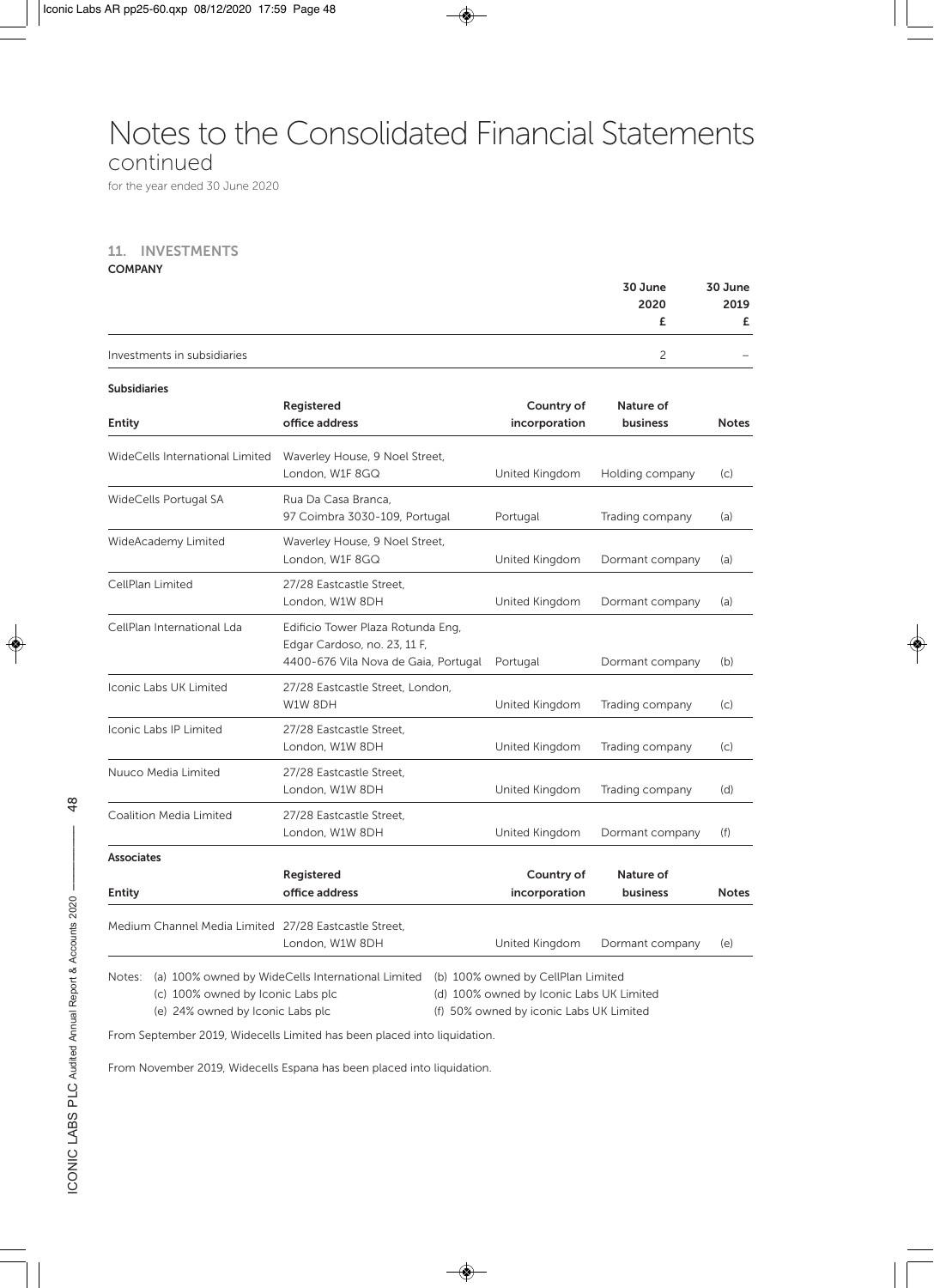### **12. TRADE AND OTHER RECEIVABLE**

| <b>GROUP</b>                | 30 June<br>2020 |           |
|-----------------------------|-----------------|-----------|
|                             | £               | 2019<br>£ |
| Trade receivables           | 110,409         |           |
| Other receivables           | 25,726          |           |
| Trade and other receivables | 136,135         |           |
| VAT recoverable             | -               | 15,922    |
| <b>Total receivables</b>    | 136,135         | 15,922    |

**Trade and other receivables** 

Trade and other receivables do not contain any impaired assets. The group does not hold any collateral as security and the maximum exposure to credit risk at the consolidated statement of financial position date is the fair value of each class of receivable.

Book values approximate to fair value at 30 June 2020 and 30 June 2019.

| <b>COMPANY</b>    | 30 June<br>2020 | 30 June<br>2019<br>£                                                      |
|-------------------|-----------------|---------------------------------------------------------------------------|
| Other receivables | 9,116           | $\hspace{1.0cm} \rule{1.5cm}{0.15cm} \hspace{1.0cm} \rule{1.5cm}{0.15cm}$ |
|                   | 9,116           | $\qquad \qquad -$                                                         |

### **13. CASH AND CASH EQUIVALENTS**

| <b>GROUP</b>                     | 30 June | 30 June |
|----------------------------------|---------|---------|
|                                  | 2020    | 2019    |
|                                  | £       | £       |
| Cash at bank available on demand | 180,397 | 15,694  |
| Bank overdraft                   |         | (97)    |
| Total cash and cash equivalents  | 180,397 | 15,597  |
| <b>COMPANY</b>                   | 30 June | 30 June |
|                                  | 2020    | 2019    |
|                                  | £       | £       |
| Cash at bank available on demand | 144,138 | 4,339   |
| Total cash and cash equivalents  | 144,138 | 4,339   |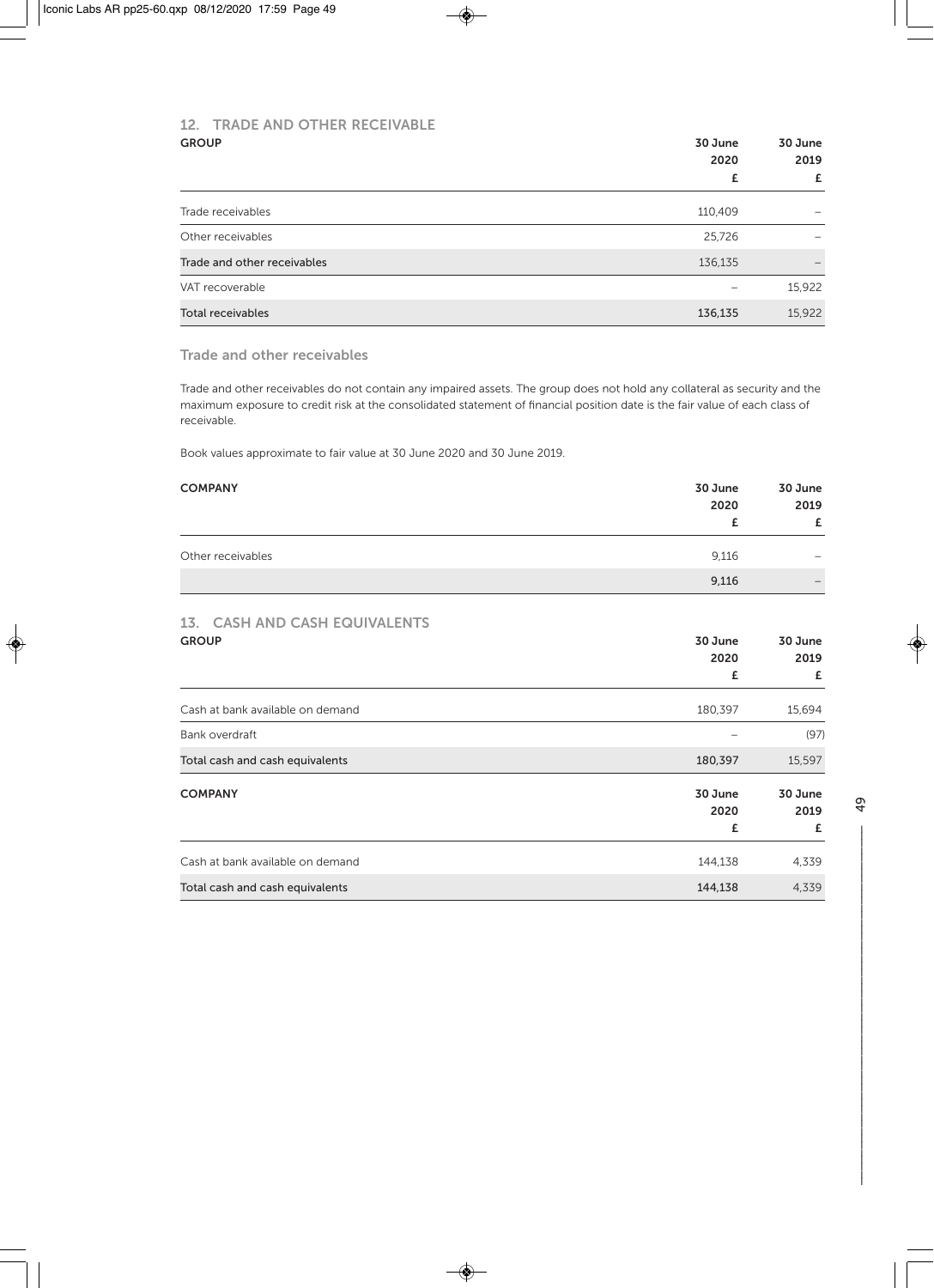### Notes to the Consolidated Financial Statements

#### continued

for the year ended 30 June 2020

#### **14. SHARE CAPITAL**

|                                                            | 30 June 2020            |        |                         | 30 June 2019 |
|------------------------------------------------------------|-------------------------|--------|-------------------------|--------------|
|                                                            | <b>Number</b>           |        | <b>Number</b>           | £            |
| Authorised, allotted and fully paid – classified as equity |                         |        |                         |              |
| Ordinary shares of £0.0025 each                            |                         |        | 1,399,302,698 3,498,257 |              |
| Ordinary shares of £0.00001 each                           | 6.248.241.015           | 62.482 |                         |              |
| Deferred shares of £0.00249 each                           | 1.637.129.905 4.076.454 |        |                         |              |
| Total                                                      | 7,885,370,920 4,138,936 |        | 1,399,302,698 3,498,257 |              |

At 1 July 2019, the company had 1,399,302,698 Ordinary shares of £0.0025 in issue. During the period, the company issued 237,837,207 Ordinary shares of £0.0025 as follows:

• 20 August 2019 – 237,827,207 shares issued in respect of the conversion of convertible loan notes, at par.

On 27 February 2020, 1,637,129,905 Ordinary shares of £0.0025 were sub-divided into 1,637,129,905 Ordinary shares with a nominal value of £0.00001 and 1,637,129,905 Deferred shares with a nominal value of £0.00249.

During the period, the company issued 4,611,111,110 Ordinary shares of £0.00001 each as follows:

- 14 April 2020 555,555,555 shares issued in respect of a conversion of a convertible band, at a premium of 0.00009p per share;
- 28 April 2020 555,555,555 shares issued in respect of a conversion of a convertible band, at a premium of 0.00009p per share;
- 28 May 2020 800,000,000 shares issued in respect of a conversion of a convertible band, at a premium of 0.00009p per share;
- 28 May 2020 500,000,000 shares issued in respect of a conversion of a convertible band, at a premium of 0.00019p per share;
- 2 June 2020 500,000,000 shares issued in respect of a conversion of a convertible band, at a premium of 0.00009p per share;
- 15 June 2020 1,700,000,000 shares issued in respect of a conversion of a convertible band, at a premium of 0.00009p per share.

At 30 June 2020, the company had 6,248,241,015 Ordinary shares of £0.00001 in issue.

In accordance with the Companies Act 2006, the company has no limit on its authorised share capital.

Pursuant to a resolution passed on 16 June 2016, the Company resolved that:

• The directors be generally authorised in accordance with the Articles to exercise all powers of the company to allot Ordinary shares, or grant rights to subscribe for, or convert any security into Ordinary shares, up to a maximum aggregate nominal value of £500,000, provided always that such authority conferred on the directors shall (unless previously renewed, varied or revoked prior to that time) expire at the conclusion of the company's next annual general meeting or on the date falling 18 months after the date of the passing of the resolution, whichever is the sooner. The company may make an offer or agreement which would or might require Ordinary shares to be allotted pursuant to the resolution referred to in paragraph 3.6.1 of the listing prospectus before the expiry of their authority to do so, but allot the Ordinary shares pursuant to any such offer or agreement after that expiry date.

 $\overline{0}$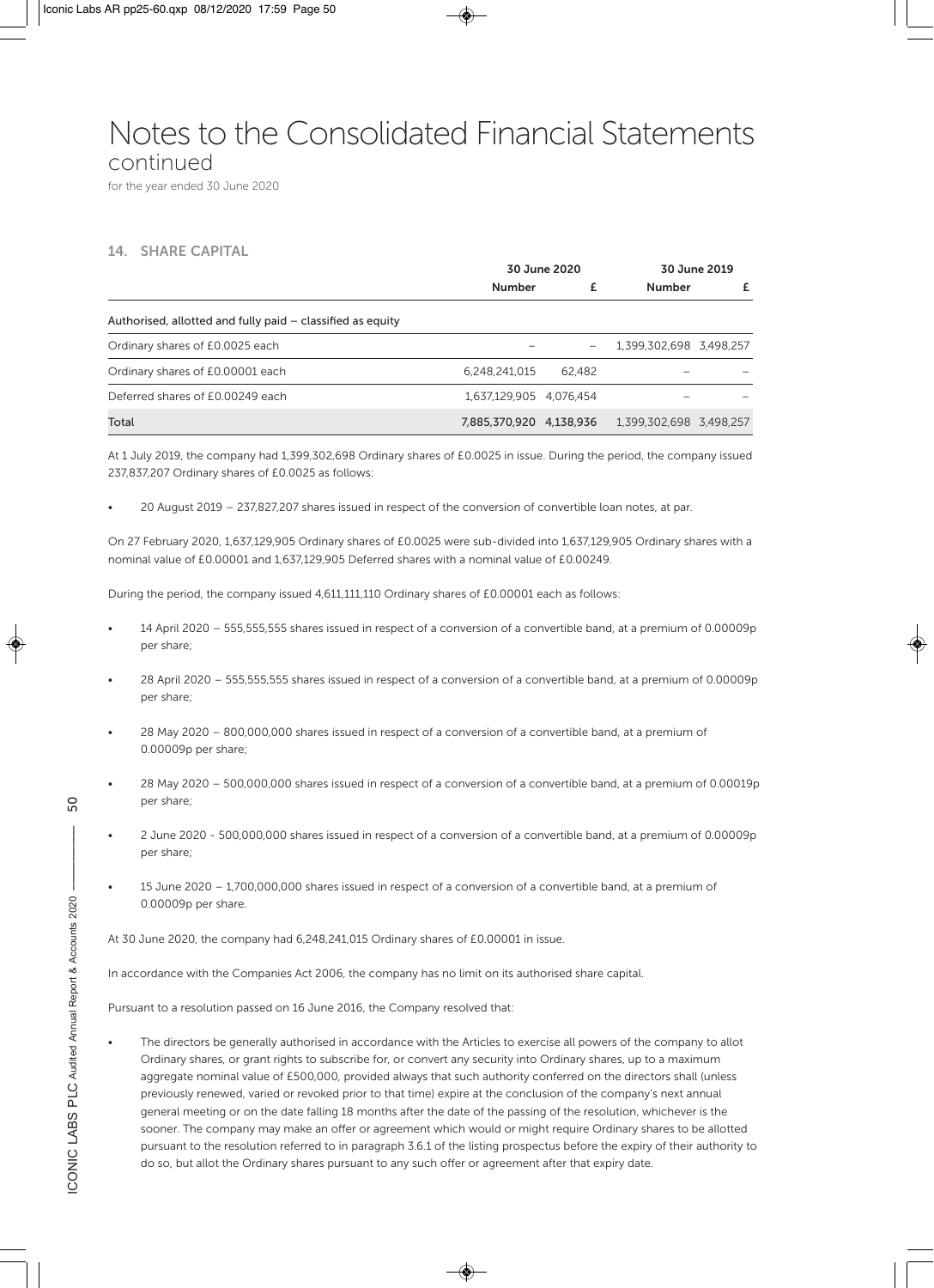#### **14. SHARE CAPITAL (continued)**

• All pre-emption rights in the Articles to be waived: (i) for the purposes of, or in connection with, the Placing, the issue of the Conversion shares and the issue of the Warrant shares; (ii) generally for such purposes as the directors may think fit (including the allotment of equity securities for cash) up to a maximum aggregate amount of £40,543.54; and (iii) for the purposes of the issue of securities offered (by way of a rights issue, open offer or otherwise) to existing holders of Ordinary share, but subject to the directors having a right to make such exclusions or other arrangements in connection with the offering as they deem necessary or expedient; (A) to deal with the equity securities representing fractional entitlements; and (B) to deal with legal or practical problems in the laws of any territory, or the requirements of any regulatory body; on the basis that the authorities conferred under the resolution referred to in paragraph 3.6.2 of the listing prospectus shall (unless previously renewed, varied or revoked prior to that time) expire at the conclusion of the company's next annual general meeting or on the date falling 18 months after the date of the passing of the resolution, whichever is the sooner. The company may make an offer or agreement which would or might require equity securities to be issued before the expiry of its power to do so, but allot the equity securities pursuant to any such offer or agreement after that expiry date.

The holders of Ordinary shares have full voting, dividend and capital distribution rights. The Ordinary shares do not confer any rights of redemption.

On or following the occurrence of a change of control the receipts from the acquirer shall be applied to the holders of the Ordinary shares pro rata to their respective holdings.

Ordinary shares and deferred shares are recorded as equity.

#### **15. RESERVES**

The following describes the nature and purpose of each reserve within equity:

| Reserve          | <b>Description and purpose</b>                                                                           |
|------------------|----------------------------------------------------------------------------------------------------------|
| Share premium    | Amount subscribed for share capita<br>in excess of nominal value                                         |
| Retained deficit | All other net gains and losses and transactions<br>with owners (e.g. dividends) not recognised elsewhere |

### **16. TRADE AND OTHER PAYABLES**

| <b>GROUP</b>            | 30 June<br>2020 | 30 June<br>2019 |  |
|-------------------------|-----------------|-----------------|--|
|                         | £               | £               |  |
| Trade payables          | 587,747         | 609,558         |  |
| Other payables          | 620,931         | 831,587         |  |
| Accruals                | 328,713         | 77,100          |  |
| Tax and social security | 162,403         | 218,061         |  |
| Total                   | 1,699,794       | 1,736,306       |  |

Book values approximate to fair values at 30 June 2020 and 30 June 2019.

| <b>COMPANY</b>          | 30 June<br>2020<br>£ | 30 June<br>2019<br>£ |
|-------------------------|----------------------|----------------------|
| Trade payables          | 539,418              | 381,749              |
| Other payables          | 592,824              | 831,587              |
| Accruals                | 92,880               | 77,100               |
| Tax and social security | -                    | 204,561              |
| Total                   | 1,225,122            | 1,494,997            |

Book values approximate to fair values at 30 June 2020 and 30 June 2019.

넜  $\mathsf{S1}\hspace{-.1em}1$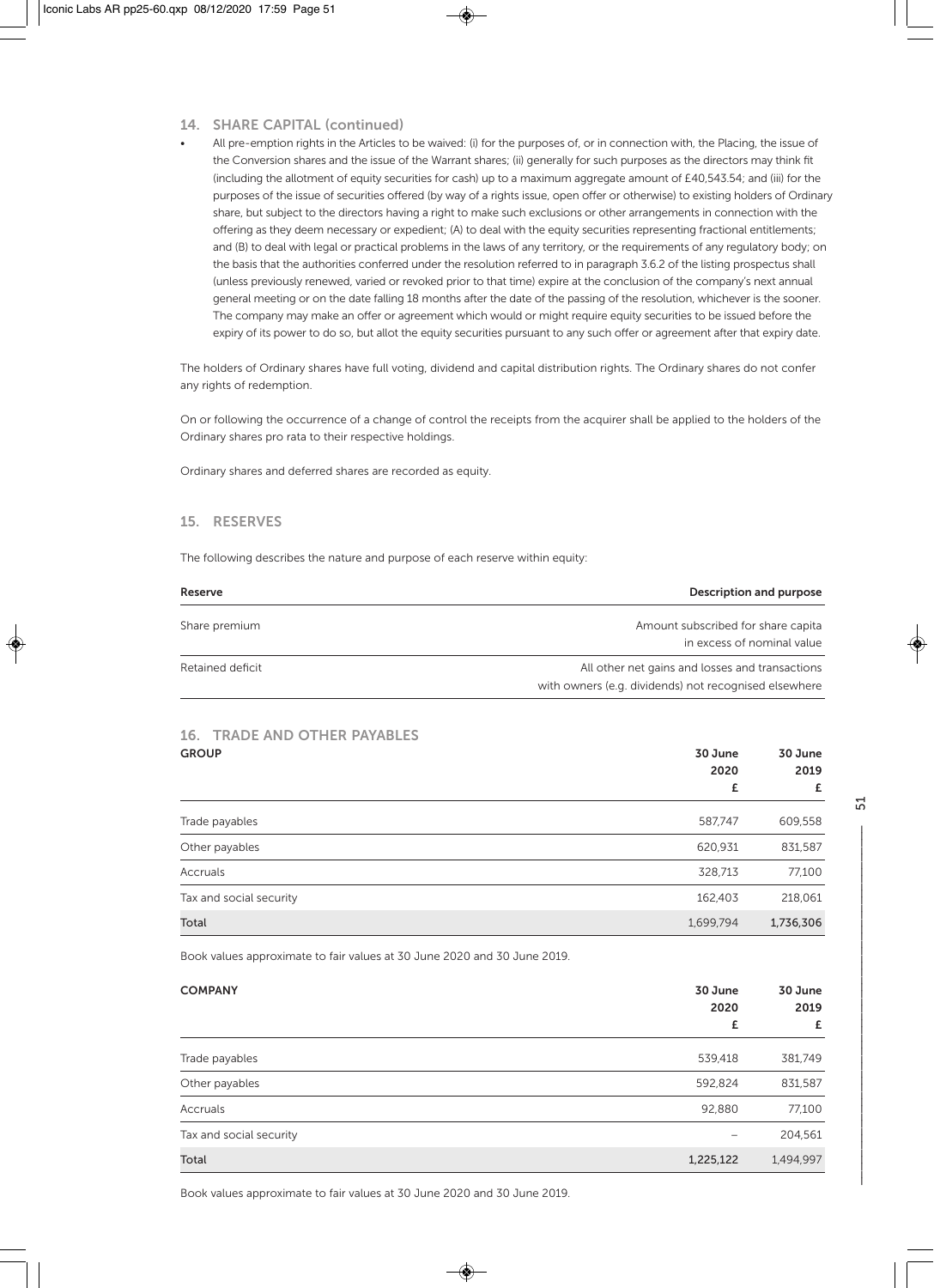### Notes to the Consolidated Financial Statements

continued

for the year ended 30 June 2020

#### **17. LOANS AND BORROWING**

| <b>GROUP</b>      | 30 June<br>2020      | 30 June<br>2019      |
|-------------------|----------------------|----------------------|
|                   | £                    | £                    |
| Non-Current       |                      |                      |
| Leases            |                      | 11,141               |
| Total             |                      | 11,141               |
|                   | 30 June<br>2020<br>£ | 30 June<br>2019<br>£ |
| Current           |                      |                      |
| Leases            | 31,981               | 68,278               |
| Directors' loans  | 12,613               |                      |
| Convertible loans | 1,695,000            |                      |
| Total             | 1,739,594            | 68,278               |

Book values approximate to fair values at 30 June 2020 and 30 June 2019.

During the year, the company issued convertible loan notes totalling £2,155,000. At 30 June 2020, £1,695,000 was still outstanding and included within loans and borrowings.

Leases are secured on the relevant assets.

| <b>COMPANY</b>    | 30 June   | 30 June |  |
|-------------------|-----------|---------|--|
|                   | 2020      | 2019    |  |
|                   | £         | £       |  |
| Non-Current       |           |         |  |
| Leases            |           | 11,141  |  |
| Total             |           | 11,141  |  |
|                   | 30 June   | 30 June |  |
|                   | 2020      | 2019    |  |
|                   | £         | £       |  |
| Current           |           |         |  |
| Leases            | 31,981    | 68,278  |  |
| Directors' loans  | 12,613    | -       |  |
| Convertible loans | 1,695,000 |         |  |
| Total             | 1,739,594 | 68,278  |  |
|                   |           |         |  |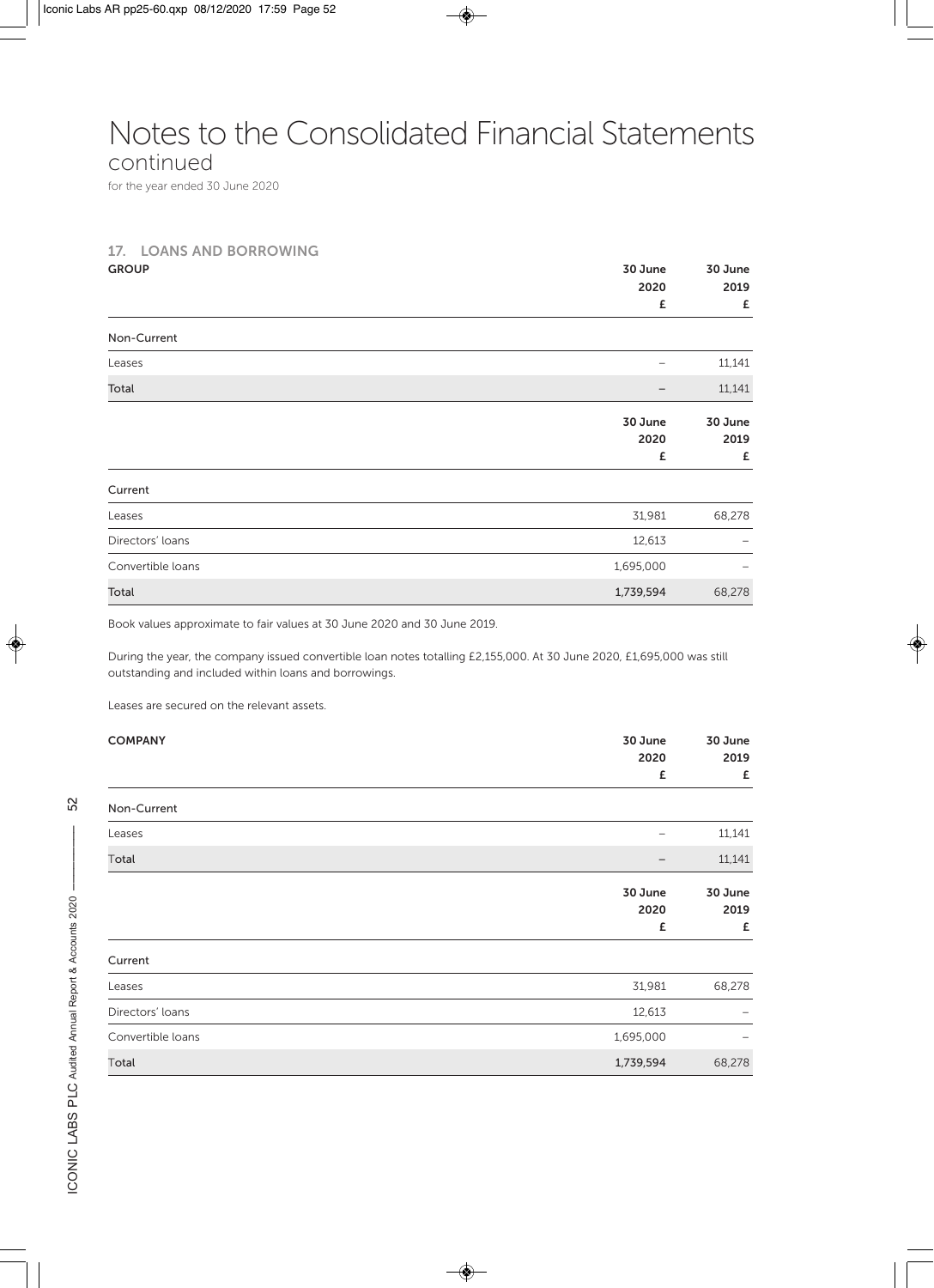#### **18. PROVISIONS**

|                                                                        | 30 June<br>2020 | 30 June<br>2019 |  |
|------------------------------------------------------------------------|-----------------|-----------------|--|
|                                                                        |                 | £               |  |
| Provisions brought forward                                             | 40,000          |                 |  |
| Provision for costs relating to liquidation of subsidiary undertakings |                 | 40,000          |  |
| Released against costs in the period                                   | (6.000)         |                 |  |
| <b>Provisions carried forward</b>                                      | 34,000          | 40,000          |  |

As detailed further in the strategic report, last year the Group made the decision to cease stem cell research operations. This has led to number of subsidiary undertakings being liquidated. A provision for the anticipated costs relating to the liquidation are included in these financial statements.

#### **19. FINANCIAL INSTRUMENTS – RISK MANAGEMENT**

The group is exposed through its operations to the following financial risks:

- Credit risk.
- Market risk.
- Liquidity risk.

In common with other businesses, the group is exposed to risks that arise from use of financial instruments. This note describes the group's objectives, policies and processes for managing those risks and the methods used to measure them.

The principal financial instruments used by the group, from which the financial instrument risks arise, are as follows:

- Cash and cash equivalents.
- Trade and other payables.
- Loans and borrowings.

A summary of the financial instruments held by category is provided below:

- Financial assets amortised cost
- Financial liabilities amortised cost

| <b>GROUP</b>                            | 2020      | 2019      |
|-----------------------------------------|-----------|-----------|
|                                         | £         | £         |
| Cash and cash equivalents               | 180,397   | 15,597    |
| Trade and other receivables             | 136,135   |           |
| Total financial assets - amortised cost | 316,532   | 15,597    |
|                                         | 2020      | 2019      |
|                                         | £         | £         |
| Trade and other payables                | 1,208,678 | 1,441,145 |
| Loans and borrowings                    | 1,739,594 | 79,419    |
| Total liabilities - amortised cost      | 2,948,272 | 1,520,564 |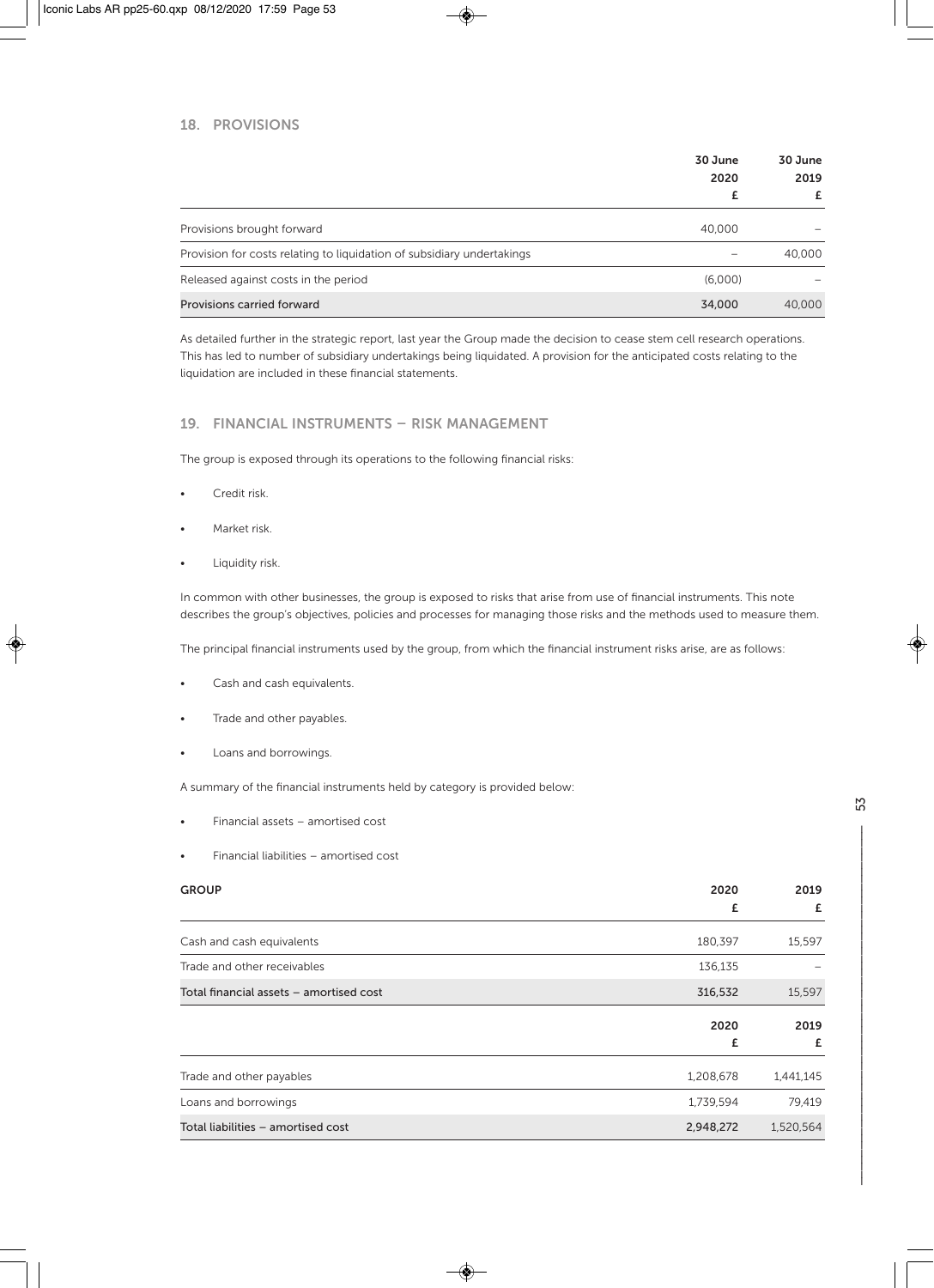Notes to the Consolidated Financial Statements

continued

for the year ended 30 June 2020

#### **19. FINANCIAL INSTRUMENTS – RISK MANAGEMENT (continued)**

| <b>COMPANY</b>                          | 2020      | 2019      |  |
|-----------------------------------------|-----------|-----------|--|
|                                         | £         | £         |  |
| Cash and cash equivalents               | 144,138   | 4,339     |  |
| Trade and other receivables             | 9,116     |           |  |
| Total financial assets - amortised cost | 153,254   | 4,339     |  |
|                                         | 2020      | 2019      |  |
|                                         | £         | £         |  |
| Trade and other payables                | 1,132,242 | 1,213,336 |  |
| Loans and borrowings                    | 1,739,594 | 79,419    |  |
| Total liabilities - amortised cost      | 2,871,836 | 1,292,755 |  |

The Board has overall responsibility for the determination of the group's risk management objectives and policies.

The overall objective of the Board is to set policies that seek to reduce risk as far as possible without unduly affecting the Groups' competitiveness and flexibility. Further details regarding these policies are set out below:

#### **Credit risk**

Credit risk is the risk of financial loss to the Group if a counterparty to the financial instrument fails to meet its contractual obligations. It is Group policy to assess the credit risk of new customers before entering into contracts.

Credit risk also arises from cash and cash equivalents and deposits with banks and financial institutions. For banks and financial institutions, only independently rated parties with high credit status are accepted.

The Group does not enter into derivatives to manage credit risk.

### **Cash in bank**

| <b>GROUP</b>                          | 2020      | 2019<br>£ |  |
|---------------------------------------|-----------|-----------|--|
|                                       | £         |           |  |
| Cash held at HSBC - S&P Rating AA     | 176,214   | 11,444    |  |
| Cash held at Santander - S&P rating A | 4,183     | 4,153     |  |
| Total financial assets                | 180,397   | 15,597    |  |
| <b>COMPANY</b>                        | 2020<br>£ | 2019<br>£ |  |
|                                       |           |           |  |
| Cash held at HSBC - S&P Rating AA     | 144,138   | 4,339     |  |
| Total financial assets                | 144,138   | 4,339     |  |

 $\mathbb{Z}$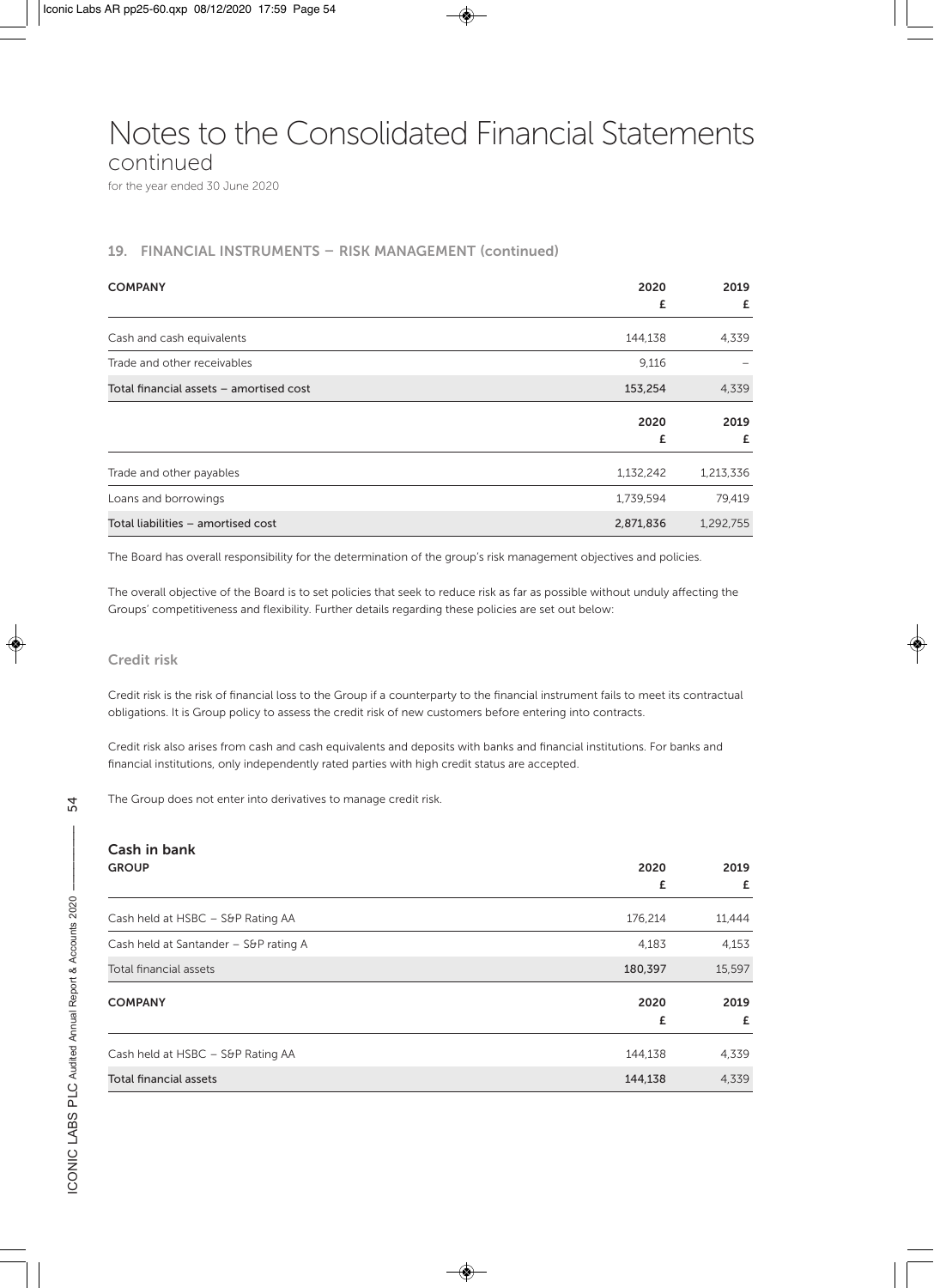#### **19. FINANCIAL INSTRUMENTS – RISK MANAGEMENT (continued)**

#### **Market risk**

#### **Foreign exchange risk**

Foreign exchange risk arises because the group has operations in Portugal and Spain, whose functional currency is not the same as the functional currency of the group. The group's net assets arising from such overseas operations are exposed to currency risk resulting in gains or losses on retranslation into sterling.

As of 30 June 2020 the group's exposure to foreign exchange risk was not material as the overseas operations had been discontinued.

#### **Liquidity risk**

Liquidity risk arises from the Group's management of working capital. It is the risk that the Group will encounter difficulty in meeting its financial obligations as they fall due.

The Board will continue to monitor long term cash projections and will consider raising funds as required.

The following table sets out the contractual maturities (representing undiscounted contractual cash-flows) of financial liabilities:

| <b>GROUP</b>             | Up to<br>3 months | <b>Between</b><br>3 and 12<br>months | <b>Between</b><br>1 and 2<br>years | <b>Between</b><br>$2$ and $5$<br>years | Over 5<br>years |
|--------------------------|-------------------|--------------------------------------|------------------------------------|----------------------------------------|-----------------|
| 2020                     | £                 | £                                    | £                                  | £                                      | £               |
| Trade and other payables | 1,141,178         | 67,500                               |                                    |                                        |                 |
| Leases                   | 28,877            | 3,104                                | -                                  |                                        |                 |
| <b>Borrowings</b>        | 1,695,000         | 12,613                               |                                    |                                        |                 |
| Total                    | 2,865,055         | 83,217                               |                                    |                                        |                 |
|                          |                   | <b>Between</b>                       | <b>Between</b>                     | <b>Between</b>                         |                 |
|                          | Up to             | 3 and 12                             | 1 and 2                            | $2$ and $5$                            | Over 5          |
|                          | 3 months          | months                               | years                              | years                                  | years           |
| 2019                     | £                 | £                                    | £                                  | £                                      | £               |
| Trade and other payables | 1,441,145         |                                      |                                    |                                        |                 |
| Finance leases           | 32,127            | 36,151                               | 11,141                             |                                        |                 |
| Total                    | 1,473,272         | 36,151                               | 11,141                             |                                        |                 |

More details in regard to the line items are included in the respective notes:

- Trade and other payables note 16
- Loans and borrowing note 17

At the balance sheet date, the Group had liabilities due for settlement within 3 months of £2,865,055, compared to a cash balance of £180,397. Since the year end, the Group have renegotiated repayment terms with suppliers and have arranged a further funding agreement to ensure that operating costs and legacy liabilities can be settled.

£1,695,000 of borrowings re convertible loan notes which can be settled by way of an issue of share capital.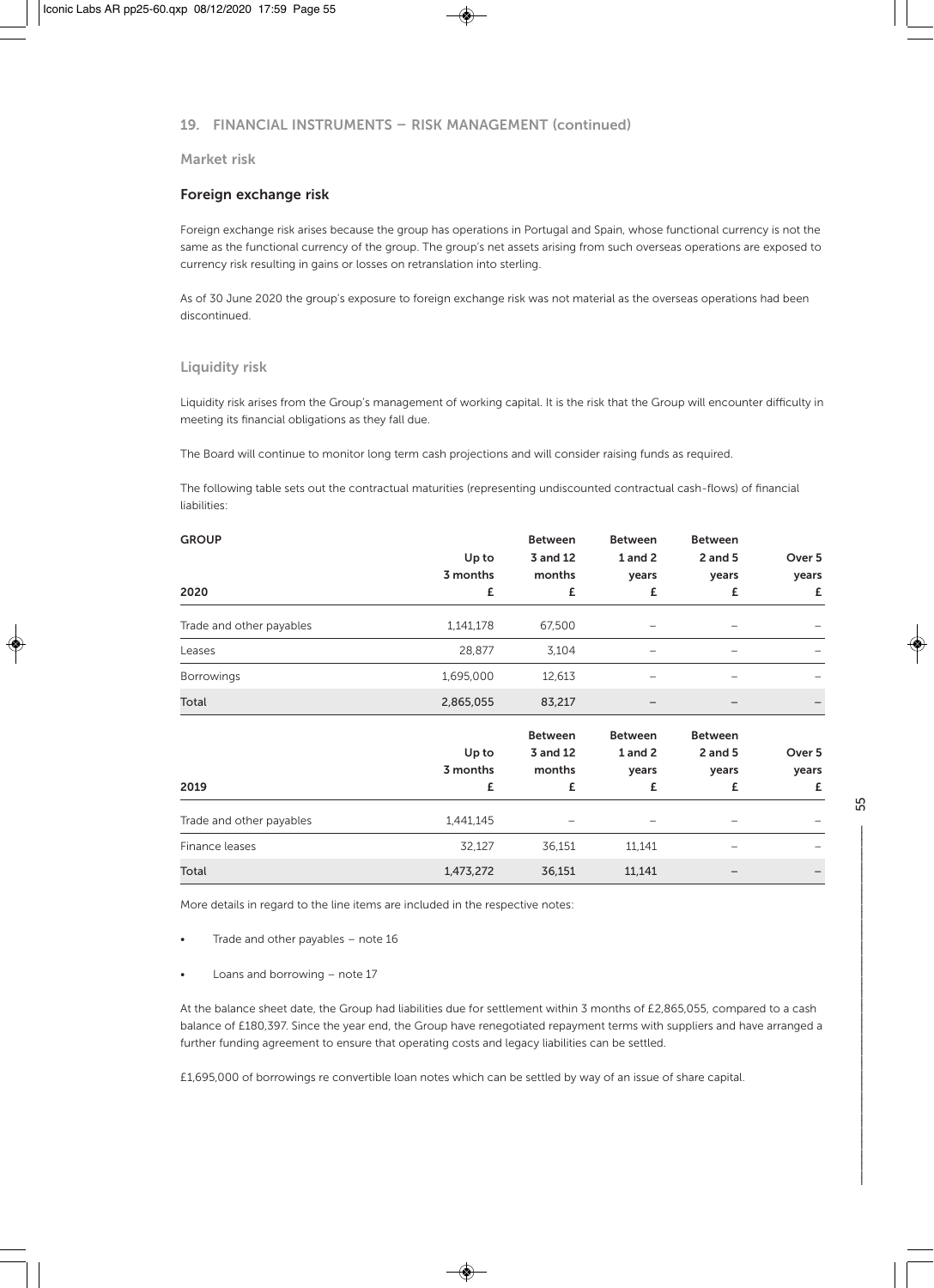### Notes to the Consolidated Financial Statements

continued

for the year ended 30 June 2020

#### **19. FINANCIAL INSTRUMENTS – RISK MANAGEMENT (continued)**

#### **Capital risk management**

The group monitors capital which comprises all components of equity (i.e. share capital, share premium and accumulated deficit).

The directors are aware of the need for the Company to obtain capital in order to fund the growth of the business and are in continual discussions with providers of both debt and equity capital. The directors regularly review the status of such discussions and aim at all times to have offers of capital funding available to the Company which more than exceed the needs of the Company over the coming period.

In the medium term and in addition to the need to safeguard the entity's ability to continue as a going concern, the directors are aware of the views of members on certain financing structures and therefore have set an objective to move towards a conventional, simplified capital structure based on equity capital.

Further details about the directors' assessment of the Group's ability to continue as a going concern and the key considerations there to are set out in the Corporate Governance Report on page 10.

At present the directors do not intend to pay dividends but will reconsider the position in future periods, as the group becomes profitable.

#### **Reconciliation of movement in net cash**

|                                    |                                       |                          | Net cash at<br>1 July<br>2019<br>£         | Cash flow<br>£                                                   | Loan notes<br>issued in the<br>period<br>£ | Loan notes<br>converted in<br>the period<br>£                                                 | Repayment<br>of<br>borrowings<br>(continuing<br>activities)<br>£ | New loans<br>in<br>the period<br>£ | Net cash<br>at 30 June<br>2019<br>£ |
|------------------------------------|---------------------------------------|--------------------------|--------------------------------------------|------------------------------------------------------------------|--------------------------------------------|-----------------------------------------------------------------------------------------------|------------------------------------------------------------------|------------------------------------|-------------------------------------|
| Cash at bank and in hand           |                                       |                          | 15,597                                     | 164,800                                                          |                                            |                                                                                               |                                                                  | $\qquad \qquad -$                  | 180,397                             |
| <b>Borrowings</b>                  |                                       |                          | (79, 419)                                  | $\overline{\phantom{a}}$                                         | (2, 195, 000)                              | 500,000                                                                                       | 47,438                                                           | (12, 613)                          | (1,739,594)                         |
| <b>Total financial liabilities</b> |                                       |                          | (63, 822)                                  | 164,800                                                          | (2, 195, 000)                              | 500,000                                                                                       | 47,438                                                           | (12, 613)                          | (1,559,197)                         |
|                                    | Net cash at<br>1 January<br>2018<br>£ | Cash flow<br>£           | Loan notes<br>issued in the<br>period<br>£ | Repayment<br>of<br>borrowings<br>(continuing<br>activities)<br>£ | Loan notes<br>the period<br>£              | Repayment<br>of<br>borrowings<br>converted in (discontinued (discontinued<br>activities)<br>£ | New loans<br>in<br>the period<br>activities)<br>£                | Other<br>non cash<br>items<br>£    | Net cash<br>at 30 June<br>2019<br>£ |
| Cash at bank and in hand           | 118,041                               | (102, 444)               |                                            |                                                                  |                                            |                                                                                               |                                                                  | -                                  | 15,597                              |
| Borrowings                         | (1,065,260)                           | $\overline{\phantom{0}}$ | (2,700,000)                                | 88.747                                                           | 2,700,000                                  | 865,172                                                                                       | (326, 583)                                                       | 358,505                            | (79, 419)                           |
| <b>Total financial liabilities</b> | (947, 219)                            | (102, 444)               | (2,700,000)                                | 88,747                                                           | 2,700,000                                  | 865,172                                                                                       | (326, 583)                                                       | 358,505                            | (63, 822)                           |

#### **20. RETIREMENT BENEFITS**

The group operates a defined contribution pension scheme for the benefit of its employees. The assets of the scheme are to be administered by trustees in funds independent from those of the group.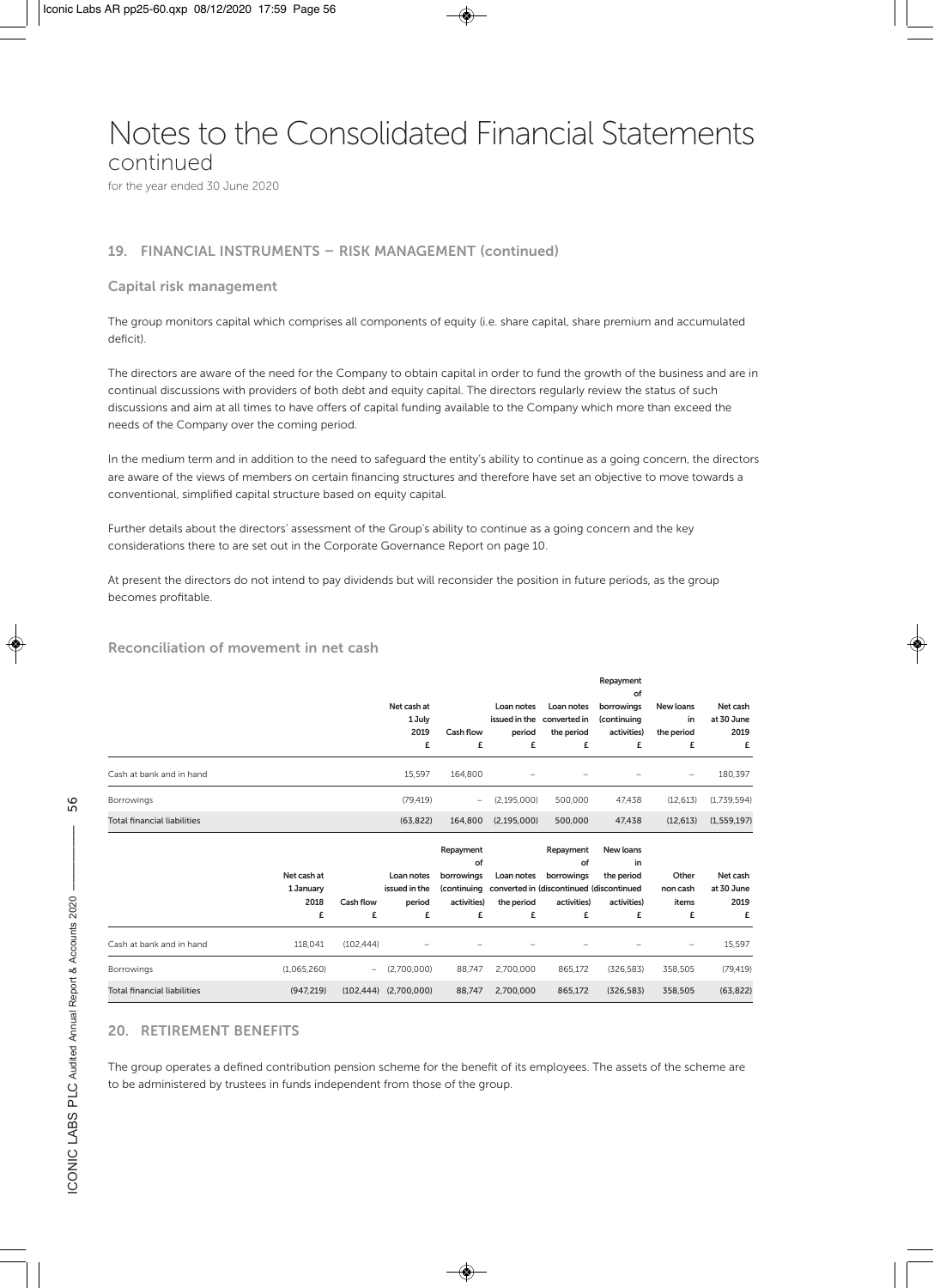#### **21. SHARE-BASED PAYMENTS**

The group has issued options over ordinary shares under the Widecells Group Limited 2015 approved Enterprise Incentive scheme. Exercise of an option is subject to continued employment.

The options that existed at the period end are as follows:

|                                               | 2020       |               | 2019                |                       |  |  |
|-----------------------------------------------|------------|---------------|---------------------|-----------------------|--|--|
|                                               | Weighted   |               | Weighted<br>average |                       |  |  |
|                                               | average    |               |                     |                       |  |  |
|                                               | exercise   |               |                     | exercise              |  |  |
|                                               | price<br>£ | 2020          | price<br>£          | 2019<br><b>Number</b> |  |  |
|                                               |            | <b>Number</b> |                     |                       |  |  |
| Outstanding at beginning of accounting period |            |               | 0.0490              | 3,610,870             |  |  |
| Options granted in WideCells Group plc        |            |               |                     |                       |  |  |
| Options cancelled in period                   |            |               | 0.0490              | (3,610,870)           |  |  |
| Outstanding at period end                     |            |               |                     |                       |  |  |

The Black-Scholes valuation model was used setting an implied volatility of 50%, interest rate of 5% and dividend yield of 1%. Each tranche of share options was valued separately using the actual exercise price. The Group recognised total expenses of £11,807 related to share based payment transactions in 2019. The expense was included in the results of discontinued operations.

#### **22. LEASES**

The group is leasing the more expensive pieces of laboratory equipment for the stem cell processing and storage facility in Manchester. The future payments are as follows:

| <b>GROUP</b>                    | Minimum<br>lease |          | Present |
|---------------------------------|------------------|----------|---------|
|                                 | payments         | Interest | value   |
| 2020                            | £                | £        | £       |
| Not later than one year         | 31,981           | 632      | 31,349  |
| Between one year and five years |                  |          |         |
| Later than five years           |                  | -        |         |
|                                 | 31,981           | 632      | 31,349  |
| <b>Current liabilities</b>      |                  |          | 31,349  |
| Non-current liabilities         |                  |          |         |

|                                 | Minimum  |          |         |
|---------------------------------|----------|----------|---------|
|                                 | lease    |          | Present |
| 2019                            | payments | Interest | value   |
|                                 | £        | £        | £       |
| Not later than one year         | 70,978   | 2,700    | 68,278  |
| Between one year and five years | 11,773   | 632      | 11,141  |
| Later than five years           |          |          |         |
|                                 | 82,751   | 3,332    | 79,419  |
| <b>Current liabilities</b>      |          |          | 68,278  |
| Non-current liabilities         |          |          | 11,141  |
|                                 |          |          |         |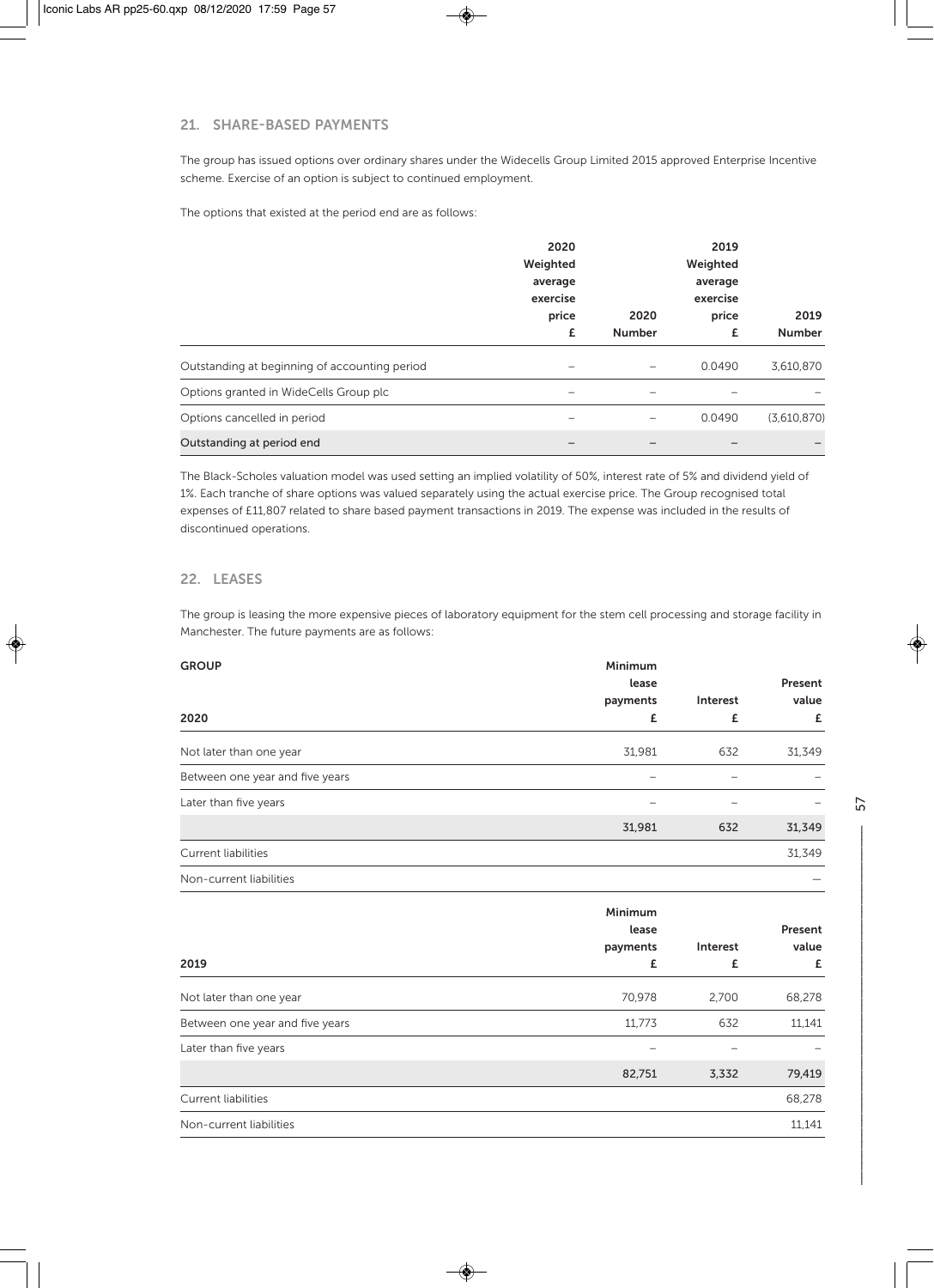### Notes to the Consolidated Financial Statements

continued

for the year ended 30 June 2020

#### **22. LEASES (continued)**

| <b>COMPANY</b>                  | Minimum  |          |         |
|---------------------------------|----------|----------|---------|
|                                 | lease    |          | Present |
|                                 | payments | Interest | value   |
| 2020                            | £        | £        | £       |
| Not later than one year         | 31,981   | 632      | 31,349  |
| Between one year and five years |          | -        |         |
| Later than five years           |          | -        |         |
|                                 | 31,981   | 632      | 31,349  |
| Current liabilities             |          |          | 31,349  |
| Non-current liabilities         |          |          |         |
|                                 |          |          |         |

|                                 | Minimum<br>lease<br>payments | Interest | Present<br>value |
|---------------------------------|------------------------------|----------|------------------|
| 2019                            | £                            | £        | £                |
| Not later than one year         | 70,978                       | 2,700    | 68,278           |
| Between one year and five years | 11,773                       | 632      | 11,141           |
| Later than five years           |                              |          |                  |
|                                 | 82,751                       | 3,332    | 79,419           |
| Current liabilities             |                              |          | 68,278           |
| Non-current liabilities         |                              |          | 11,141           |

#### **23. CAPITAL COMMITMENTS**

The group had no capital commitments at 30 June 2020 or 30 June 2019.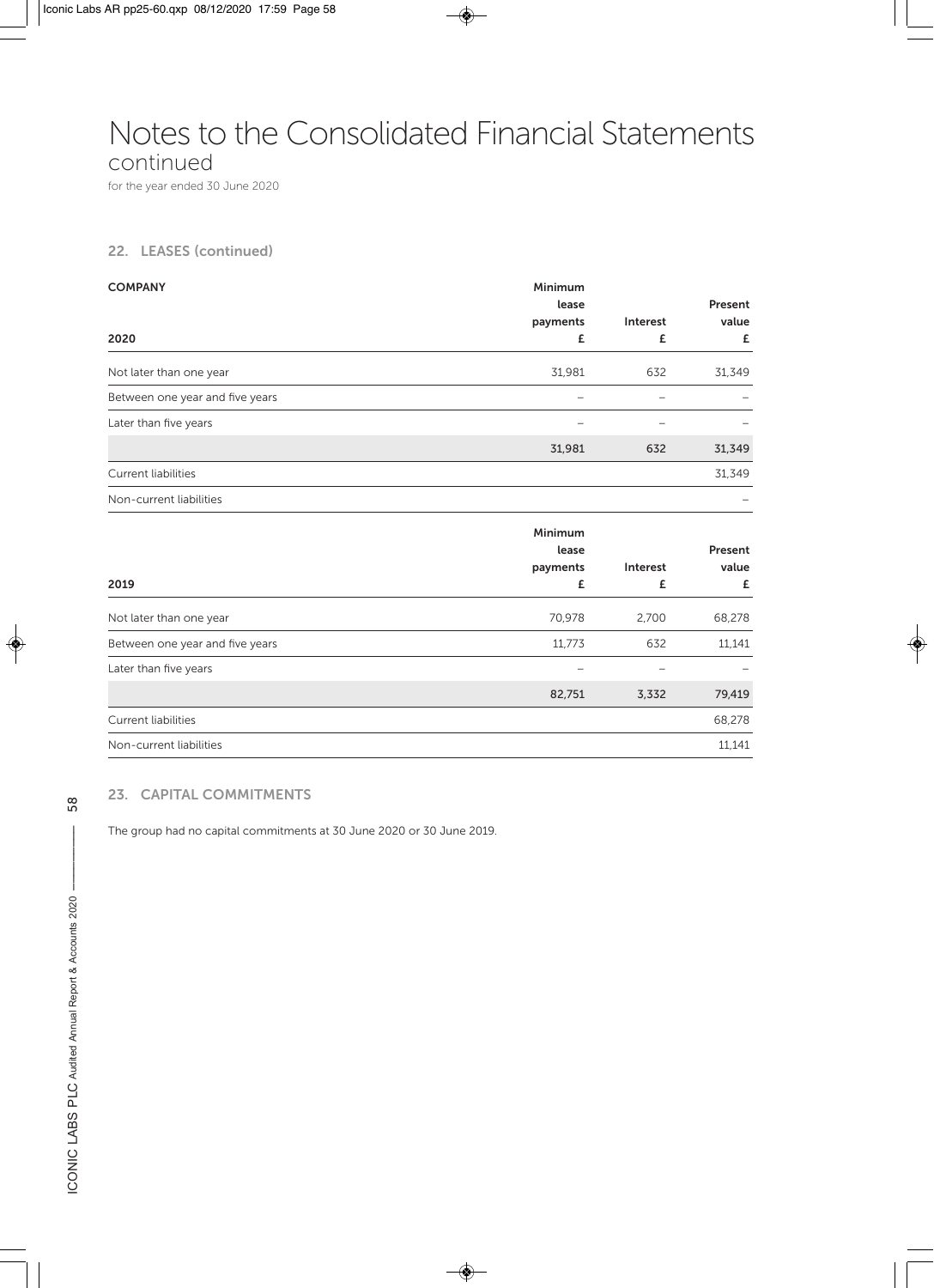#### **24. RELATED PARTY TRANSACTIONS**

Details of directors' remuneration are given in the Remuneration Report.

In 2019, under the previous management, the company was loaned £330,325 by the directors and £158,832 was repaid to the directors. Under the previous management, the company also loaned £34,658 to the directors. Upon resignation of directorships, the directors in question confirmed that they had no outstanding claims against the Group and therefore the balances owed to them at the date of their resignation have been written off to the income statement in the 2019 financial period. In 2020, under the current management, the company was loaned £16,613 by the directors and repaid £4,340. This amount was still outstanding at 30 June 2020.

In 2019, £150,000 was loaned to Medium Channel Media. The loan is considered impaired in this set of accounts.

In 2020, the company received £nil (2019 – £2,166) interest on loans that it provided to the directors in the period. The company also paid £nil (2019 – £2,150) of interest to directors.

Vivian Andrade, Joao Andrade's wife, received £nil (2019 – £1,987) of professional fees for providing the services of Quality Manager to WideCells Portugal SA. £nil (2019 – £nil) was due to Vivian Andrade at the period end.

Luis Andrade, Joao Andrade's brother, received £nil (2019 – £6,001) of professional fees for providing the services of Group IT Manager to Iconic Labs plc. £nil (2019 – £nil) was due to Luis Andrade at the period end.

There are no other related party transactions.

#### **25. CONTINGENT LIABILITIES**

The group had no contingent liabilities at 30 June 2020 or 30 June 2019.

#### **26. POST BALANCE SHEET EVENTS**

On 13 November, 6,231,610,203 new ordinary shares of £0.00001 each in the capital of the Company at a price of £0.00012 per placing share to raise total gross proceeds of £747,793 together with the entering into of a conventional secured debt facility with Shard Merchant Capital for an amount up to £1,000,000.

#### **27. ULTIMATE CONTROLLING PARTY**

The directors do not consider that there is an ultimate controlling party of the group.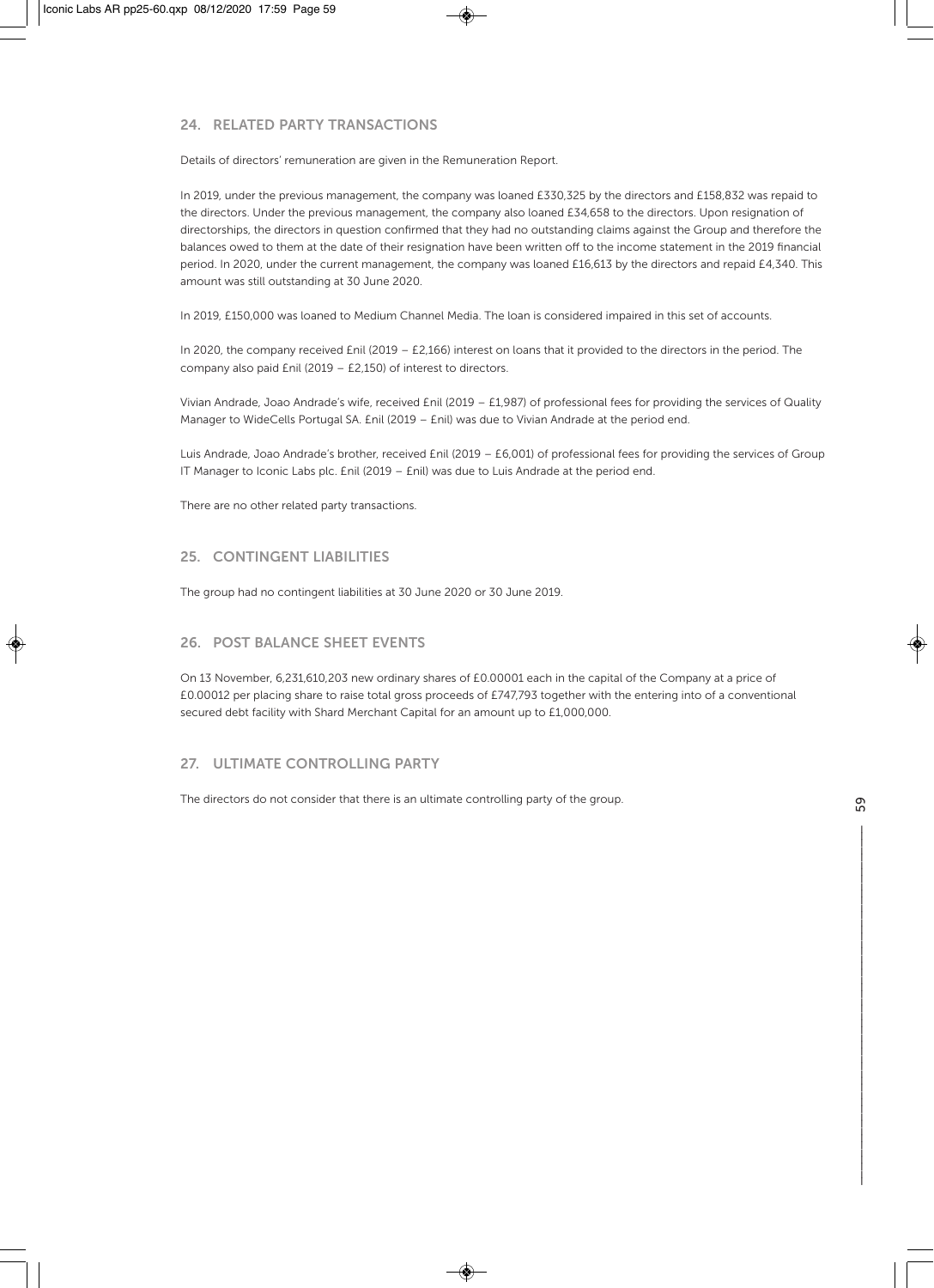**Linkway Financial Printers**  Typeset & Printed in London (UK) 17266